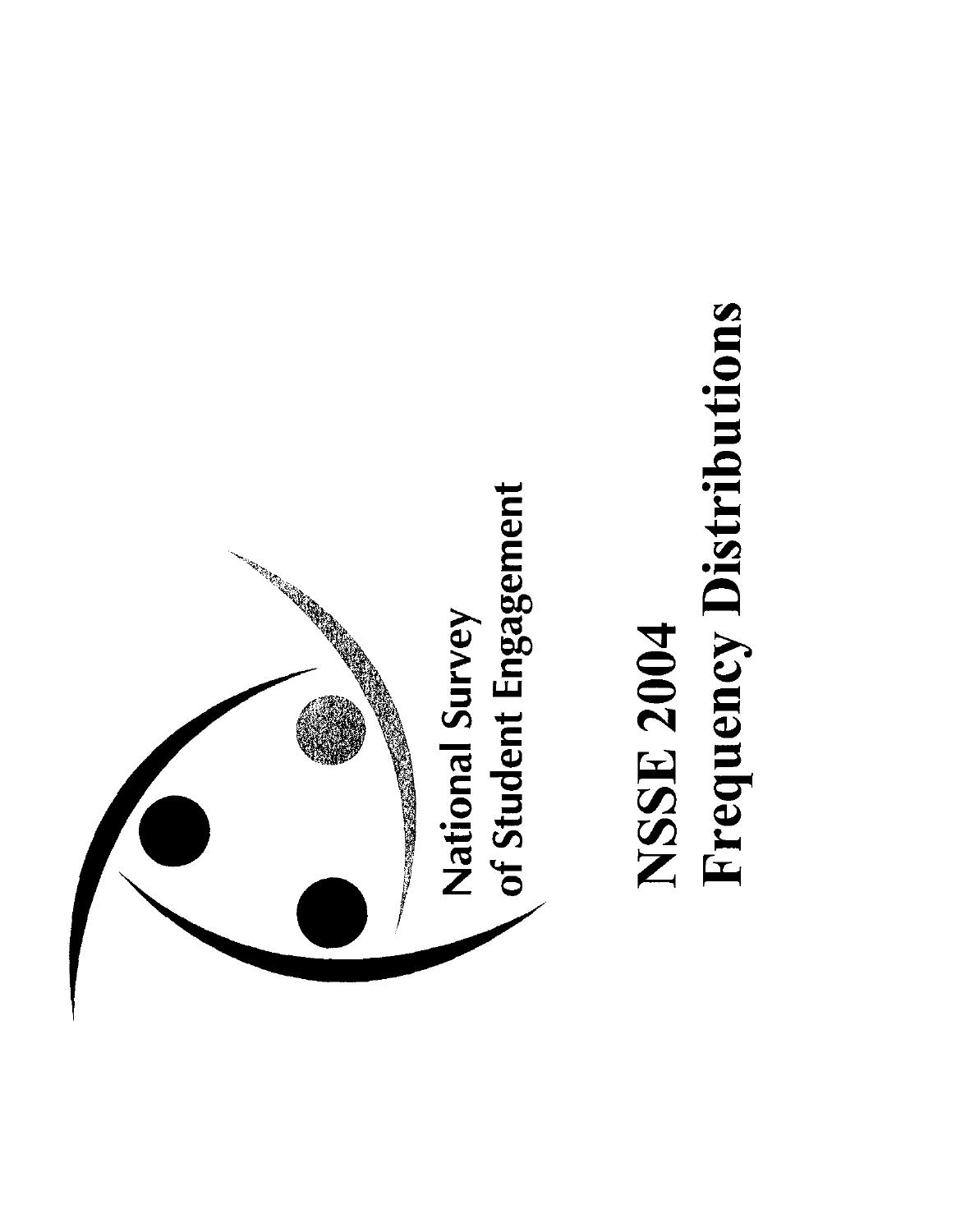| $\vec{0}$<br>Survey<br>Ç<br>ational | Engagement<br>itudent |
|-------------------------------------|-----------------------|
|                                     | Ĝ                     |
|                                     |                       |

|                | $\gg$ Student Engagement              |                 |                  |                  |                         | First-Year Students |        |                        |            |                            |                                                                                   | <b>Seniors</b> |               |                  |               |
|----------------|---------------------------------------|-----------------|------------------|------------------|-------------------------|---------------------|--------|------------------------|------------|----------------------------|-----------------------------------------------------------------------------------|----------------|---------------|------------------|---------------|
|                |                                       |                 |                  |                  |                         |                     |        |                        |            |                            |                                                                                   |                |               |                  |               |
|                |                                       |                 |                  | Delta State      |                         | Master <sub>s</sub> |        | NSSE 2004              |            | Delta State                |                                                                                   | Master's       |               | NSSE 2004        |               |
|                |                                       | variable        | Response Options | Count            | Co. %                   | Count               | $Co\%$ | Count                  | Co.%       | Count                      | Col %                                                                             | Count          | Col%          | Count            | Col%          |
| $\overline{a}$ | Asked questions in class or           | <b>CLQUEST</b>  | Never            |                  | $\frac{5}{6}$           | 497                 | ર્જ્   | 1,246                  |            |                            |                                                                                   | 279            |               | 713              |               |
|                | contributed to class discussions      |                 | Sometimes        |                  | 36%                     | 6,417               | 37%    | 15,509                 | 37%        | 2                          | 23%                                                                               | 4,213          | 23%           | 10,338           | 24%           |
|                |                                       |                 | Often            |                  | 35%                     | 6,216               | 35%    | 14,527                 | 34%        | a,                         | 33%                                                                               | 5,940          | 32%           | 13,595           | 31%           |
|                |                                       |                 | Very often       | 33               | 2.5%                    | 4,438               | 25%    | 11,099                 | 26%        | $\mathbf{r}$               | 43%                                                                               | 8,004          | 43%           | 18,746           | 43%           |
|                |                                       |                 | Total            | $\frac{132}{1}$  | 00%                     | 17,568              | 100%   | 42,381                 | 60%        | $\overline{26}$            | 60%                                                                               | 18,436         | 100%          | 43.392           | 100%          |
| ۵.             | Made a class presentation             | CLPRESEN        | Never            |                  |                         | 2,618               | 15%    | 6,116                  | 14%        |                            | $\frac{8}{3}$                                                                     | 649            | 4%            | 1,705            | 4%            |
|                |                                       |                 | Sometimes        | 35               | 27%<br>41%<br>23%       | 9,339               | 53%    | 23,046                 | 54%        |                            |                                                                                   | 5,638          | 31%           | 13,957           | 32%           |
|                |                                       |                 | <b>Often</b>     | $\approx$        |                         | 4,282               | 24%    | 10,258                 | 24%        | đ                          | 38%<br>33%                                                                        | 7,070          | 38%           | 16,540           | 38%           |
|                |                                       |                 | Very often       | $\mathbf{L}$     | 10%                     | 1.317               | 8%     | 2,942                  | 7%         | $\frac{5}{2}$              | 21%                                                                               | 5,071          | 28%           | 11,168           | 26%           |
|                |                                       |                 | Total            | $\overline{32}$  | 100%                    | 17,556              | 100%   | 42,362                 | 100%       | $^{56}$                    | 100%                                                                              | 18,428         | 100%          | 43,370           | 100%          |
| ¢              | Prepared two or more drafts of a      | REWROPAP        | Never            |                  |                         | 2,024               | 12%    | 5,351                  | 13%        | $\tilde{a}$                |                                                                                   | 2,696          | 15%           | 6,987            | 16%           |
|                | paper or assignment before turning it |                 | Sometimes        | 38               | 10%<br>29%              | 5,220               | 30%    | 12,734                 | 30%        |                            | 13%<br>27%                                                                        | 6,707          | 36%           | 16,112           | 37%           |
|                | $\Xi$                                 |                 | Often            | 급                | 31%<br>30%              | 5,721               | 3.3%   | 13,620                 | 32%        | $\boldsymbol{\mathcal{L}}$ | 33%                                                                               | 5,123          | 28%           | 11,610           | 27%           |
|                |                                       |                 | Very often       | $\,$ 50          |                         | 4,580               | 26%    | 10,630                 | 25%        | $\frac{3}{4}$              | 27%                                                                               | 3,889          | 21%           | 8,647            | 20%           |
|                |                                       |                 | Total            | $\overline{131}$ | 100%                    | 17,545              | 100%   | 42,335                 | 100%       | 126                        | 100%                                                                              | 18,415         | 100%          | 43,356           | 100%          |
| ಕ              | Worked on a paper or project that     | <b>INTEGRAT</b> | Never            |                  |                         | 403                 | 2%     | 9,489                  | $2\%$      |                            |                                                                                   | 169            | $1\%$         | 415              | $1\%$         |
|                | required integrating ideas or         |                 | Sometimes        |                  |                         |                     | 23%    |                        | 22%        | $\mathfrak{Z}$             |                                                                                   | 2,243          | 12%           | 5,264            | 12%           |
|                | information from various sources      |                 | Often            | 3                | 5%<br>22%<br>46%<br>27% | 3,990<br>7,720      | 44%    | 18,541<br>13,379       |            | 45                         | $\frac{28}{17%}$<br>$\frac{17%}{17%}$<br>$\frac{17%}{17%}$<br>$\frac{100%}{100%}$ | 6,933          | 38%           | 16,296<br>21,395 | 38%           |
|                |                                       |                 | Very often       | $\mathfrak{Z}$   |                         | 5,440               | 31%    |                        | 44%<br>32% | 5                          |                                                                                   | 9,082          | 49%           |                  | 49%           |
|                |                                       |                 | Total            | $\overline{131}$ | 100%                    | 17,553              | 100%   | 42,349                 | 100%       | $\frac{26}{2}$             |                                                                                   | 18,427         | 100%          | 43,370           | 100%          |
| نه             | Included diverse perspectives (by     | <b>DIVCLASS</b> | Never            |                  | 11%                     | 1,153               | 7%     | 2,899                  | 7%         | $\Xi$                      | 8%                                                                                | 1,169          | 6%            | 3,039            | 7%            |
|                | race, religion, gender, political) in |                 | Sometimes        |                  |                         | 6,132               | 35%    | 14,749                 | 35%        | $\frac{8}{2}$              | 30%                                                                               | 5,998          | 33%           | 14,069           | 32%           |
|                | class discussions or assignments      |                 | Often            |                  | 30%<br>35%<br>24%       | 6,460               | 37%    | 15,399                 | 36%        | $\ddot{e}$                 | 34%                                                                               | 6,347          | 34%           | 14,543<br>11,703 | 34%           |
|                |                                       |                 | Very often       | 32               |                         | 3,789               | 22%    | 9,267                  | 22%        | 55                         | 28%                                                                               | 4,914          | 27%           |                  | 27%           |
|                |                                       |                 | Total            | 132              |                         | 17,534              | 100%   |                        | 100%       | 126                        | 100%                                                                              | 18,428         | 100%          | 43,354           | 100%          |
| t.             | Came to class without completing      | CLUNPREP        | Never            |                  | 100%<br>26%             | 4,032               | 23%    | $\frac{42,314}{9,177}$ | 22%        | g                          | 24%                                                                               | 3,850          | 21%           | 8,521            | 20%           |
|                | readings or assignments               |                 | Sometimes        |                  | 56%                     | 10,446              | 60%    | 25,591                 | 61%        |                            | 59%                                                                               | 11,084         | 60%           | 25,966           | 60%           |
|                |                                       |                 | Often            |                  | 14%                     | 2,278               | 13%    | 5,564                  | 13%        | $\tilde{e}$                | 13%                                                                               | 2,444          | 13%           | 6,270            | 14%           |
|                |                                       |                 | Very often       |                  | 4%                      | 776                 | 4%     | $1,963$<br>42,295      | 5%         |                            | 5%                                                                                | 1,032          | $\frac{6}{5}$ | 2,562            | $\frac{6}{3}$ |
|                |                                       |                 | Total            | $\overline{131}$ | 100%                    | 17,532              | 100%   |                        | 100%       | 126                        | 100%                                                                              | 18,410         | 100%          | 43,319           | 100%          |
|                | Worked with other students on<br>tù,  | CLASSGRP        | Never            |                  | 6%                      | 2,033               | 12%    | 5,568                  | 13%        | $\subseteq$                | 8%                                                                                | 1,859          | 10%           | 5,249            | 12%           |
|                | projects during class                 |                 | Sometimes        |                  | 35%<br>46%              | 8,453               | 48%    | 20,466                 | 48%        | 39                         | $\frac{31\%}{42\%}$                                                               | 7,981          | 43%           | 19,364           | 45%           |
|                |                                       |                 | Often            |                  |                         | 5,622               | 32%    | 12,951                 | 31%        |                            |                                                                                   | 5,952          | 32%           | 13,144           | 30%           |
|                |                                       |                 | Very often       |                  | 13%                     | 1,436               | 8%     | 3,324                  | 8%         | $\frac{24}{126}$           | 19%                                                                               | 2,622          | 14%           | 5,574            | 13%           |
|                |                                       |                 | Total            | $\overline{131}$ | 100%                    | 17544               | 100%   | 42.309                 | 100%       |                            | 100%                                                                              | 18,414         | 100%          | 43,331           | $100^{\circ}$ |

 $\overline{\phantom{a}}$  $\overline{a}$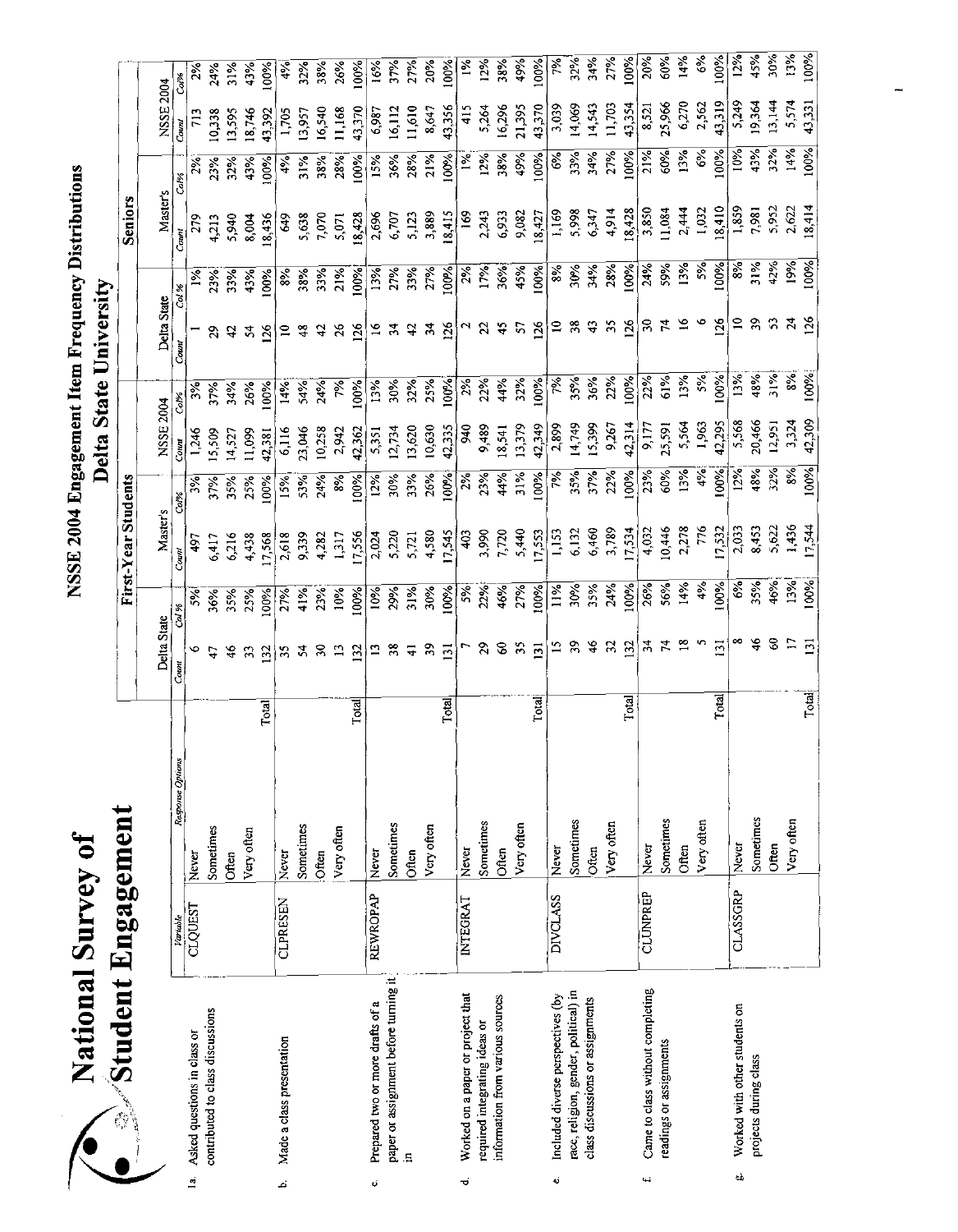| $\ddot{\bullet}$<br>rvev<br>$\overline{\mathbf{S}}$<br>ational | <b>Ungagement</b><br>Student |
|----------------------------------------------------------------|------------------------------|
|                                                                | <b>The Second Property</b>   |

| i.                                      |                                                                                                                                                                                                                                  |                                                                     |                                                       |                                         |                             | First-Year Students                                                                                                                          |                                                                                       |                                             |                                                                            |                                                     |                              | <b>Seniors</b>                                                                                                                                     |                                                              |                                              |                                                                                                                               |
|-----------------------------------------|----------------------------------------------------------------------------------------------------------------------------------------------------------------------------------------------------------------------------------|---------------------------------------------------------------------|-------------------------------------------------------|-----------------------------------------|-----------------------------|----------------------------------------------------------------------------------------------------------------------------------------------|---------------------------------------------------------------------------------------|---------------------------------------------|----------------------------------------------------------------------------|-----------------------------------------------------|------------------------------|----------------------------------------------------------------------------------------------------------------------------------------------------|--------------------------------------------------------------|----------------------------------------------|-------------------------------------------------------------------------------------------------------------------------------|
|                                         |                                                                                                                                                                                                                                  |                                                                     |                                                       |                                         |                             |                                                                                                                                              |                                                                                       |                                             |                                                                            |                                                     |                              |                                                                                                                                                    |                                                              |                                              |                                                                                                                               |
|                                         | Variable                                                                                                                                                                                                                         | Response Options                                                    |                                                       |                                         |                             |                                                                                                                                              |                                                                                       | Coun                                        | Co36                                                                       | Count                                               |                              | Count                                                                                                                                              | Col%                                                         |                                              | Col%                                                                                                                          |
| Worked with classmates outside of       |                                                                                                                                                                                                                                  | Never                                                               |                                                       |                                         | 13%                         | 2,582                                                                                                                                        | 15%                                                                                   | 5,383                                       | $13\%$                                                                     |                                                     | \$%                          | 1,349                                                                                                                                              |                                                              | 2,948                                        |                                                                                                                               |
| class to prepare class assignments      |                                                                                                                                                                                                                                  | Sometimes                                                           |                                                       | S                                       | 38%                         | 8,375                                                                                                                                        | 48%                                                                                   | 19,588                                      | 46%                                                                        | ੩                                                   | 32%                          | 6,703                                                                                                                                              | 36%                                                          | 15,526                                       | 36%                                                                                                                           |
|                                         |                                                                                                                                                                                                                                  | Often                                                               |                                                       | ຂ                                       | 38%                         | 5,003                                                                                                                                        | 29%                                                                                   | 2,889                                       | 30%                                                                        | ş                                                   | 32%                          |                                                                                                                                                    | 35%                                                          | 15,259                                       | 35%                                                                                                                           |
|                                         |                                                                                                                                                                                                                                  | Very often                                                          |                                                       | $\vec{a}$                               | 11%                         | 1,588                                                                                                                                        | $\frac{8}{3}$                                                                         | 4,466                                       | $\frac{5}{2}$                                                              | 38                                                  | 30%                          | 3,968                                                                                                                                              | 22%                                                          | 9,605                                        | 22%                                                                                                                           |
|                                         |                                                                                                                                                                                                                                  |                                                                     |                                                       | 131                                     | 00%                         | 7,548                                                                                                                                        | 100%                                                                                  | 42,326                                      | 100%                                                                       | 126                                                 | 100%                         | 18,418                                                                                                                                             | 60%                                                          | 43,338                                       | $\frac{88}{3}$                                                                                                                |
| Put together ideas or concepts from     | <b>INTIDEAS</b>                                                                                                                                                                                                                  | Never                                                               |                                                       |                                         | 10%                         | 1,694                                                                                                                                        | 10%                                                                                   | 3,846                                       | δg                                                                         | o                                                   | 7%                           | 728                                                                                                                                                | 4%                                                           | 1,638                                        | 4%                                                                                                                            |
|                                         |                                                                                                                                                                                                                                  |                                                                     |                                                       |                                         | 50%                         | 8,199                                                                                                                                        | 47%                                                                                   | 19,423                                      | 46%                                                                        | ₹                                                   | 33%                          | 5,635                                                                                                                                              | $31\%$                                                       | 13,102                                       | 30%                                                                                                                           |
|                                         |                                                                                                                                                                                                                                  |                                                                     |                                                       |                                         |                             | 5,879                                                                                                                                        | 34%                                                                                   | 14,301                                      | 34%                                                                        | P.                                                  |                              | 7,821                                                                                                                                              | 42%                                                          | 18,33                                        | 42%                                                                                                                           |
|                                         |                                                                                                                                                                                                                                  | Very often                                                          |                                                       | $\mathbf{r}$                            | 11%                         |                                                                                                                                              | 10%                                                                                   | 4,705                                       | 11%                                                                        | $\mathfrak{L}$                                      |                              | 4,221                                                                                                                                              | 23%                                                          | 10,239                                       | 24%                                                                                                                           |
|                                         |                                                                                                                                                                                                                                  |                                                                     |                                                       | $\Xi$                                   |                             | 17,525                                                                                                                                       | 100%                                                                                  |                                             | 6%                                                                         |                                                     |                              | 18,405                                                                                                                                             | 100%                                                         | 43,316                                       | 100%                                                                                                                          |
| Tutored or taught other students        | TUTOR                                                                                                                                                                                                                            | Never                                                               |                                                       | 58                                      | 44%                         | 9,624                                                                                                                                        | 55%                                                                                   | 22,077                                      | 52%                                                                        | $\mathfrak{L}$                                      | 31%                          | 8,159                                                                                                                                              | 44%                                                          | 18,27                                        | 42%                                                                                                                           |
|                                         |                                                                                                                                                                                                                                  | Sometimes                                                           |                                                       | 48                                      |                             | <b>010</b>                                                                                                                                   |                                                                                       | 14,200                                      | 34%                                                                        | $\frac{6}{4}$                                       |                              | 6,283                                                                                                                                              | 34%                                                          | 15,142                                       | 3.5%                                                                                                                          |
|                                         |                                                                                                                                                                                                                                  | Often                                                               |                                                       |                                         |                             | 1,552                                                                                                                                        | 9%                                                                                    | 4,106                                       | $10\%$                                                                     | $\mathbf{z}$                                        | 16%                          | 2,252                                                                                                                                              | 12%                                                          | 5,509                                        | 13%                                                                                                                           |
|                                         |                                                                                                                                                                                                                                  | Very often                                                          |                                                       |                                         | $50 -$                      | $\overline{1}$                                                                                                                               | 4%                                                                                    | 1,901                                       | 4%                                                                         | $\overline{z}$                                      | 17%                          | 1712                                                                                                                                               | $\frac{5}{26}$                                               | 4,392                                        | 10%                                                                                                                           |
|                                         |                                                                                                                                                                                                                                  |                                                                     |                                                       | 131                                     | 100%                        | 17,527                                                                                                                                       | 100%                                                                                  | 42,284                                      | 100%                                                                       | <u>126</u>                                          | 100%                         | 18,406                                                                                                                                             | 100%                                                         |                                              | 100%                                                                                                                          |
| Participated in a community-based<br>تح |                                                                                                                                                                                                                                  | Never                                                               |                                                       | 50                                      |                             |                                                                                                                                              | 62%                                                                                   | 25,998                                      | 62%                                                                        | $58\,$                                              | 46%                          | 9,468                                                                                                                                              | 51%                                                          |                                              | 52%                                                                                                                           |
|                                         |                                                                                                                                                                                                                                  | Sometimes                                                           |                                                       | 5                                       |                             | 4,446                                                                                                                                        | 25%                                                                                   |                                             | 26%                                                                        | $\frac{8}{2}$                                       | 30%                          |                                                                                                                                                    | 29%                                                          |                                              | 29%                                                                                                                           |
|                                         |                                                                                                                                                                                                                                  | Often                                                               |                                                       | $\approx$                               | 15%                         | 1,461                                                                                                                                        | $8\%$                                                                                 | 3,645                                       | 9%                                                                         | $\approx$                                           |                              | 2,153                                                                                                                                              | 12%                                                          | 4,956                                        | $11\%$                                                                                                                        |
|                                         |                                                                                                                                                                                                                                  | Very often                                                          |                                                       | $\approx$                               |                             |                                                                                                                                              |                                                                                       |                                             | 4%                                                                         | $\mathbf{a}$                                        |                              | 1,401                                                                                                                                              | $\frac{1}{8}$                                                |                                              | $\frac{5}{6}$                                                                                                                 |
|                                         |                                                                                                                                                                                                                                  |                                                                     |                                                       | <u>ថា</u>                               |                             |                                                                                                                                              | 100%                                                                                  | 42,252                                      | 100%                                                                       | 26                                                  |                              |                                                                                                                                                    | 100%                                                         | 43,293                                       | 100%                                                                                                                          |
| Used an electronic medium (list-serv,   | <b>ITACADEM</b>                                                                                                                                                                                                                  | Never                                                               |                                                       | ╤                                       |                             | 3,263                                                                                                                                        | 19%                                                                                   | 7,377                                       | 17%                                                                        | 57                                                  |                              | 2,564                                                                                                                                              | 14%                                                          | 6,071                                        | 14%                                                                                                                           |
|                                         |                                                                                                                                                                                                                                  | Sometimes                                                           |                                                       |                                         | 25%                         | 5,129                                                                                                                                        | 29%                                                                                   | 12,284                                      | 29%                                                                        |                                                     |                              | 5,031                                                                                                                                              | 27%                                                          | 11,758                                       | 27%                                                                                                                           |
|                                         |                                                                                                                                                                                                                                  | Often                                                               |                                                       | $\frac{8}{3}$                           |                             | 4,636                                                                                                                                        | 26%                                                                                   | 11,081                                      | 26%                                                                        | $\mathfrak{Z}$                                      |                              | 4,758                                                                                                                                              | 26%                                                          | 11,278                                       | 26%                                                                                                                           |
|                                         |                                                                                                                                                                                                                                  | Very often                                                          |                                                       | $\overline{5}$                          |                             |                                                                                                                                              | 26%                                                                                   | 11,521                                      |                                                                            | 47                                                  |                              | 6,0.3                                                                                                                                              |                                                              | 14,210                                       | 33%                                                                                                                           |
|                                         |                                                                                                                                                                                                                                  |                                                                     | Total                                                 |                                         | 100%                        | 17,526                                                                                                                                       | 100%                                                                                  | 42,263                                      | 100%                                                                       |                                                     | 100%                         | 18,406                                                                                                                                             | 100%                                                         | 43,317                                       | 100%                                                                                                                          |
| Used e-mail to communicate with an<br>E |                                                                                                                                                                                                                                  | Never                                                               |                                                       |                                         |                             | 857                                                                                                                                          | š                                                                                     | 1,686                                       | 4%                                                                         |                                                     | 2%                           | 424                                                                                                                                                | 2%                                                           | 819                                          | 2%                                                                                                                            |
| instructor                              |                                                                                                                                                                                                                                  | Sometimes                                                           |                                                       | Ҿ                                       |                             | 5,147                                                                                                                                        | 29%                                                                                   |                                             |                                                                            | \$                                                  | 35%                          | 3,948                                                                                                                                              | 21%                                                          |                                              | 19%                                                                                                                           |
|                                         |                                                                                                                                                                                                                                  | Often                                                               |                                                       |                                         | 28%                         | 6,184                                                                                                                                        | 35%                                                                                   | 15,024                                      | 36%                                                                        | 38                                                  | 30%                          | 5,878                                                                                                                                              | 32%                                                          | 13,831                                       | 32%                                                                                                                           |
|                                         |                                                                                                                                                                                                                                  | Very often                                                          |                                                       | $\mathbf{z}$                            |                             |                                                                                                                                              | 30%                                                                                   |                                             |                                                                            | $\Delta$                                            |                              |                                                                                                                                                    | 44%                                                          |                                              | 47%                                                                                                                           |
|                                         |                                                                                                                                                                                                                                  |                                                                     | Total                                                 | $\overline{5}$                          | 100%                        | 17,523                                                                                                                                       | 100%                                                                                  | 42,270                                      | 100%                                                                       | $\frac{26}{5}$                                      | 100%                         | 18,404                                                                                                                                             | 100%                                                         |                                              | 100%                                                                                                                          |
| Discussed grades or assignments<br>d    |                                                                                                                                                                                                                                  | Never                                                               |                                                       |                                         | P%                          | 1,402                                                                                                                                        | $\frac{8}{6}$                                                                         | 3,248                                       | $\frac{8}{6}$                                                              |                                                     | $\mathcal{S}_{\mathcal{C}}$  | 738                                                                                                                                                | 4%                                                           | 1,749                                        | 4%                                                                                                                            |
|                                         |                                                                                                                                                                                                                                  | Sometimes                                                           |                                                       | 5                                       |                             | 7,649                                                                                                                                        | 44%                                                                                   | 18,118                                      |                                                                            | ಸ                                                   |                              |                                                                                                                                                    |                                                              |                                              | 34%                                                                                                                           |
|                                         |                                                                                                                                                                                                                                  | Often                                                               |                                                       |                                         |                             |                                                                                                                                              |                                                                                       |                                             |                                                                            | 55                                                  |                              |                                                                                                                                                    |                                                              |                                              | 35%                                                                                                                           |
|                                         |                                                                                                                                                                                                                                  |                                                                     |                                                       |                                         |                             |                                                                                                                                              |                                                                                       |                                             |                                                                            |                                                     |                              |                                                                                                                                                    |                                                              |                                              | 27%                                                                                                                           |
|                                         |                                                                                                                                                                                                                                  |                                                                     | Total                                                 | $\overline{2}$                          | 100%                        |                                                                                                                                              | 100%                                                                                  |                                             | $100\%$                                                                    | $\frac{26}{2}$                                      |                              | 18,402                                                                                                                                             |                                                              |                                              | 100%                                                                                                                          |
|                                         | chat group, Internet, etc.) to discuss<br>different courses when completing<br>project as part of a regular course<br>assignments or class discussions<br>or complete an assignment<br>(paid or voluntary)<br>with an instructor | <b>FACGRADE</b><br><b>COMMPROJ</b><br><b>OCCGRP</b><br><b>EMAIL</b> | pinaeur musasemen<br>Very often<br>Sometimes<br>Often | <b>Total</b><br>Total<br>Total<br>Total | g<br>$\overline{5}$<br>Comi | 44%<br>33%<br>17%<br>18%<br>24%<br>37%<br>17%<br>39%<br>8%<br>100%<br>38%<br>31%<br>20%<br>12%<br>28%<br>37%<br>100%<br>Co. %<br>Delta State | 5,610<br>17,518<br>2,857<br>5,335<br>715<br>4,498<br>17,517<br>10,895<br>1,753<br>Com | 32%<br>16%<br>4%<br>32%<br>Co.%<br>Master's | 13,763<br>7,129<br>42,258<br>14,085<br>11,475<br>1,824<br>10,785<br>42,275 | 43%<br>33%<br>17%<br>33%<br>27%<br>27%<br>NSSE 2004 | 126<br>$\overline{z}$<br>126 | 25%<br>44%<br>29%<br>$100\%$<br>33%<br>$\frac{21\%}{21\%}$<br>37%<br>10%<br>100%<br>20%<br>14%<br>29%<br>31%<br>60%<br>37%<br>Col %<br>Delta State | 6,384<br>4,757<br>8,154<br>6,523<br>5,376<br>18,398<br>6,398 | 35%<br>26%<br>35%<br>100%<br>33%<br>Master's | NSSE 2004<br>43,310<br>8,239<br>20,422<br>15,152<br>1,528<br>14,881<br>3,113<br>43,311<br>12,744<br>43,318<br>22,480<br>Count |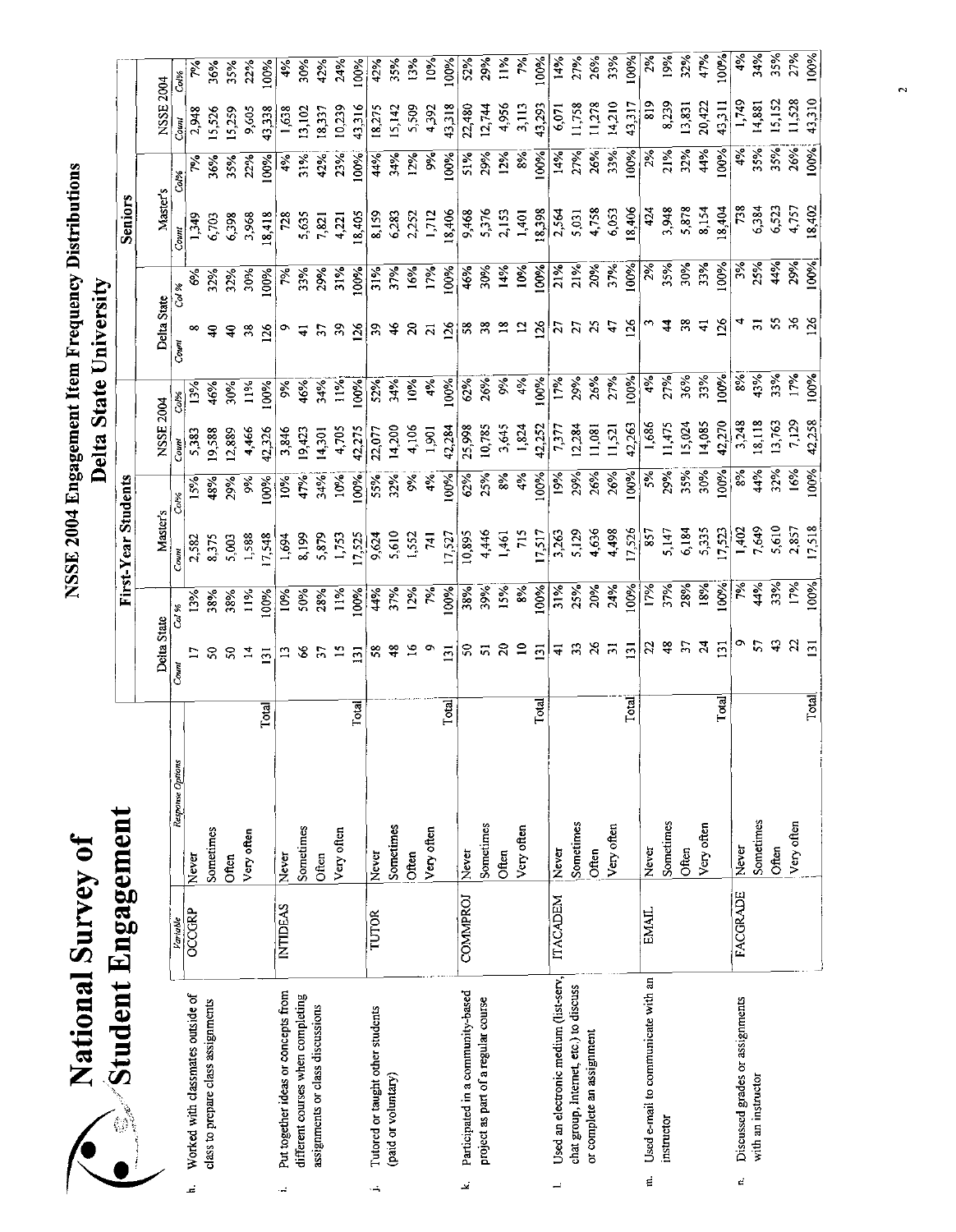| <b>Survey of</b> | . Engagemer |
|------------------|-------------|
| ational          | student     |
|                  |             |

|    | <b>Mark Student Engagement</b>          |                 |                  |                  |               | First-Year Students |                |                 |                  |                |                   | <b>Seniors</b> |               |           |               |
|----|-----------------------------------------|-----------------|------------------|------------------|---------------|---------------------|----------------|-----------------|------------------|----------------|-------------------|----------------|---------------|-----------|---------------|
|    |                                         |                 |                  | Delta State      |               | Master's            |                | NSSE 2004       |                  | Delta State    |                   | Master's       |               | NSSE 2004 |               |
|    |                                         | Variable        | Response Options | Count            | $\frac{8}{3}$ | Couni               | Co.%           | Count           | Col%             | Count          | Col %             | Coun           | Col%          | Count     | Col%          |
| ö  | Talked about career plans with a        | <b>FACPLANS</b> | Never            |                  | 24%           | 4,124               | 24%            | 9,716           | 23%              |                |                   | 2,857          | 16%           | 6,561     | 15%           |
|    | faculty member or advisor               |                 | Sometimes        | उ                | 47%           | 8,420               | 48%            | 20,321          | 48%              |                | 35%               | 7,395          | 40%           | 17,065    | 39%           |
|    |                                         |                 | Often            | $\boldsymbol{5}$ | 22%           | 3,512               | 20%            | 8,614           | $20\%$           | F.             | 29%               | 4,824          | 26%           | 11,341    | 26%           |
|    |                                         |                 | Very often       |                  | 斧             | 1,465               | $\frac{8}{6}$  | 3,612           | $\frac{5}{6}$    |                | 27%               | 3,322          | 18%           | 8,331     | $\tilde{5}$   |
|    |                                         |                 | Total            | $\overline{131}$ | 100%          | 1,521               | 100%           | 42,263          | 100%             | $\frac{2}{6}$  | Š                 | 18,398         | 100%          | 43,298    | $\frac{8}{8}$ |
| ċ. | Discussed ideas from your readings      | <b>FACIDEAS</b> | Never            | 47               | 36%           | 7,493               | 43%            | 16,984          | 40%              | $\frac{8}{5}$  | 21%               | 4,866          | 26%           | 10,888    | 25%           |
|    | or classes with faculty members         |                 | Sometimes        |                  | 44%           | 7,276               | 42%            | 18,180          | 43%              |                | $4\%$             | 8,676          | 47%           | 20,525    | 47%           |
|    | outside of class                        |                 | Often            |                  | 12%           | 2,093               | 12%            | 5,367           | 13%              |                | 21%               | 3,435          | 19%           | 8,258     | 19%           |
|    |                                         |                 | Very often       |                  | 8%            | 657                 | 4%             | 1.722           | 4%               |                | 14%               | 1,426          | 8%            | 3,638     | $\frac{8}{8}$ |
|    |                                         |                 | Total            | $\overline{5}$   | 100%          | 17,519              | 100%           | 42,253          | 100%             | 126            | 100%              | 18,403         | 100%          | 43,309    | 100%          |
| Ġ  | Received prompt feedback from           | <b>FACFEED</b>  | Never            |                  | 12%           | 1,30                | $\frac{5}{26}$ | 2,984           | ž                |                | 4%                | $\frac{1}{4}$  | 4%            | 1,760     | $\frac{5}{2}$ |
|    | faculty on your academic                |                 | Sometimes        |                  | 40%           | 6,893               | 39%            | 15,798          | 37%              | ឝ              | 17%               | 5,263          | 29%           | 12,412    | 29%           |
|    | performance (written or oral)           |                 | Often            |                  | 31%           | 6,937               | 40%            | 17,105          | $rac{6}{3}$      | ొ              | 46%               | 8,479          | 46%           | 19,940    | 46%           |
|    |                                         |                 | Very often       |                  | 17%           | 2,378               | 14%            | 6350            | 15%              | 4              | 33%               | 3,916          | 21%           | 9,192     | 21%           |
|    |                                         |                 | Total            | $\overline{31}$  | 100%          | 17,513              | 100%           | 42,237          | 100%             | 126            | 100%              | 18,402         | 100%          | 43,304    | 100%          |
| Ê, | Worked harder than you thought you      | WORKHARD        | Never            |                  | $\approx$     | 1,391               | 8%             | 3,519           | $\frac{8}{6}$    |                | $3\%$             | 1,088          | $\frac{6}{6}$ | 2,764     | E,            |
|    | could to meet an instructor's           |                 | Sometimes        |                  | 37%           |                     | 40%            | 16,662          | 39%              | र्न            | 27%               | 6,339          | 34%           | 15,183    | 3.5%          |
|    | standards or expectations               |                 | Often            |                  | 40%<br>15%    | 7,076<br>6,392      | 36%<br>15%     | 15,370<br>6,685 | 36%              | ದ              | $40%$<br>29%      | 7,255<br>3,716 | 39%           | 16,607    | 38%           |
|    |                                         |                 | Very often       | $\approx$        |               | 2,659               |                |                 | 16%              | 57             |                   |                | 20%           | 8,740     | 20%           |
|    |                                         |                 | Total            | $\overline{13}$  | 100%          | 17,518              | 100%           | 42,236          | 100%             | $\frac{8}{2}$  | 100%              | 18,398         | 100%          | 43,294    | 100%          |
| ú  | Worked with faculty members on          | <b>FACOTHER</b> | Never            |                  | 47%           | 10,820              | 62%            | 25,220          | 60%              | 46             | $\frac{37%}{29%}$ | 8,611          | 47%           | 19,074    | 44%           |
|    | activities other than coursework        |                 | Sometimes        |                  | 29%           | 4,592               | 26%            | 11,491          | 27%              | $\mathcal{L}$  |                   | 5,610          | 30%           | 13,724    | 32%           |
|    | (committees, orientation, student life  |                 | Often            |                  | 13%           | 1,508               | š              | 3,947           | $\frac{5}{3}$    |                | 19%               | 2,601          | 14%           | 6,414     | 15%           |
|    | activities, etc.)                       |                 | Very often       |                  | 11%           | 600                 | $\frac{5}{3}$  | 1,584           | 4%               | $\tilde{z}$    | 15%               | 1,577          | 9%            | 4,086     | %             |
|    |                                         |                 | <b>Total</b>     | $\Xi$            | 100%          | 17,520              | 100%           | 42,242          | 100 <sup>8</sup> | 126            | 100%              | 18,399         | 100%          | 43,298    | 100%          |
|    | Discussed ideas from your readings      | <b>OOCIDEAS</b> | Never            |                  | ζé<br>Γ       | 1,188               | 交              | 2,668           | $\frac{6}{6}$    |                | $2\%$             | 681            | $4\%$         | 1,533     | 4%            |
|    | or classes with others outside of class |                 | Sometimes        |                  | 42%           | 6,647               | 38%            | 15,136          | 36%              | Ģ              | 34%               | 5,849          | 32%           | 13,303    | 31%           |
|    | students, family members,               |                 | Often            |                  | 33%           | 6,194               | 35%            | 15,182          | 36%              | a,             | 33%<br>30%        | 7,001          | 38%           | 16,378    | 38%           |
|    | coworkers, etc.)                        |                 | Very often       | S                | 18%           | 3,482               | 20%            | 9,243           | 22%              | $\frac{8}{2}$  |                   | 4,862          | 26%           | 12,076    | 28%           |
|    |                                         |                 | Total<br>T       | $\tilde{E}$      | 100%          | 7,511               | 100%           | 42,229          | 00%              | 126            | 00%               | 18,393         | 100%          | 43,290    | 100%          |
| E  | Had serious conversations with          | DIVRSTUD        | Never            |                  | 11%           | 3,123               | 18%            | 7050            | 17%              |                | 12%               | 2,670          | 15%           | 5,865     | 14%           |
|    | students of a different race or         |                 | Sometimes        |                  | 29%           | 6,242               | 36%            | 14,479          | 34%              | F              | 29%               | 6,638          | 36%           | 15,375    | 36%           |
|    | ethnicity than your own                 |                 | Often            |                  | 30%           | 4,350               | 25%            | 10,611          | 2.5%             |                | 30%               | 4,826          | 26%           | 11,365    | 26%           |
|    |                                         |                 | Very often       |                  | 30%           | 3.791               | 22%            | 10,078          | 24%              |                | 29%               | 4,241          | 23%           | 10,645    | 25%           |
|    |                                         |                 | Total            |                  | 100%          | 17,506              | 100%           | 42,218          | 100%             | $\frac{56}{5}$ | 100%              | 18,37          | 100%          | 43,250    | 100%          |
|    |                                         |                 |                  |                  |               |                     |                |                 |                  |                |                   |                |               |           |               |

 $\ddot{ }$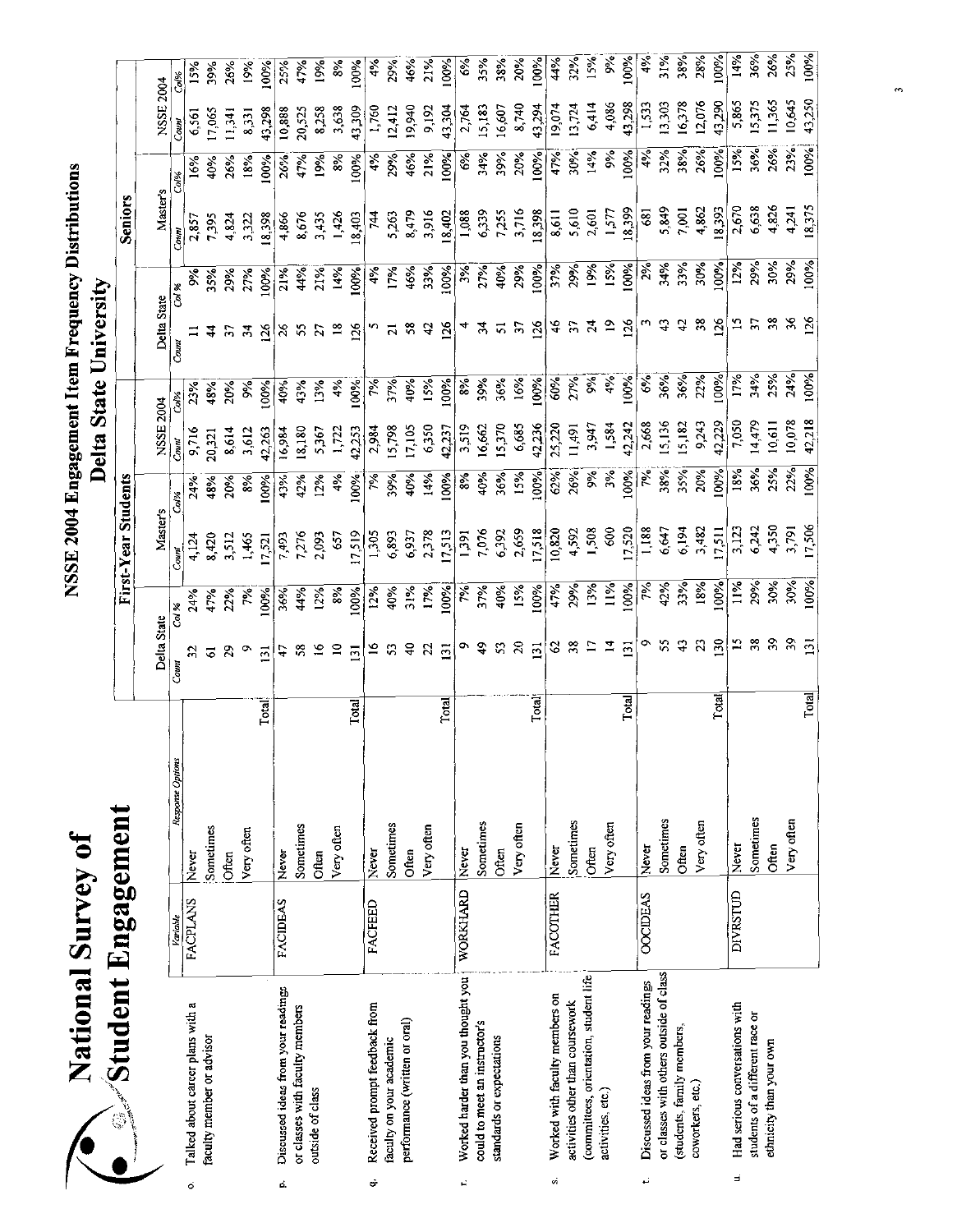| National Survey of                                      |                 |                  |                                              |               | NSSE 2004 Engagement Item Frequency Distributions |               |                 |               |                                           |          |                   |               |                |                |
|---------------------------------------------------------|-----------------|------------------|----------------------------------------------|---------------|---------------------------------------------------|---------------|-----------------|---------------|-------------------------------------------|----------|-------------------|---------------|----------------|----------------|
| $\sqrt{3}$ tudent Engagement                            |                 |                  |                                              |               |                                                   |               |                 |               | Delta State University                    |          |                   |               |                |                |
|                                                         |                 |                  |                                              |               | First-Year Students                               |               |                 |               |                                           |          | <b>Seniors</b>    |               |                |                |
|                                                         |                 |                  | Delta State                                  |               | Master's                                          |               | NSSE 2004       |               |                                           |          |                   |               |                |                |
| Had serious conversations with<br>$\mathbf{p}^{\prime}$ | Variable        | Response Options | $_{CoulM}$                                   | Col %         | Conv                                              | Col%          | Count           |               | Delta State<br>$\overline{\mathbf{C}}$ am | Col %    | Master's<br>Count | Co.%          | NSSE 2004      |                |
| students who are very different from                    | DIFFSTU2        | Never            |                                              |               | 2,059                                             | $12\%$        | 4,630           | $\frac{5}{2}$ |                                           | 13%      | 1,941             | <u>11%</u>    | 4,296<br>Count | Co/%           |
| you in terms of their religious                         |                 | Sometimes        | $\ddot{ }$                                   | 32%           | 5,927                                             | 34%           | 13,470          | 32%           | 36                                        | 29%      | 6,520             | 35%           | 14,922         | $10\%$<br>34%  |
| beliefs, political opinions, or                         |                 | Often            | 47                                           | 36%           | 5,052                                             | 29%           | 12,449          | 29%           | $\overline{4}$                            | 32%      | 5,322             | 29%           | 12,653         | 29%            |
| personal values                                         |                 | Very often       | $\mathfrak{L}% _{0}^{\ast}(\mathbb{R}^{2n})$ | 24%           | 4,465                                             | 26%           | 11,659          | 28%           | $\Omega$                                  | 26%      | 4,598             | 25%           | 11,386         | 26%            |
| Coursework emphasizes:<br>2a.                           | <b>MEMORIZE</b> | Total<br>Often   | $\overline{5}$                               | 100%          | 17,503                                            | Š             | 42,208          | 100%          | 126                                       | 100%     | 18,381            | 100%          | 43,257         | 100%           |
| Memorizing facts, ideas or methods                      |                 | Some             | $\Xi$                                        | $\frac{8}{3}$ | \$                                                | $5\%$         | 2,244           | 5%            |                                           | కీ       | 1,525             | 8%            | 4,106          | š              |
| from your courses and readings                          |                 | Quite a bit      | 57                                           | 28%           | 4,513                                             | 26%           | 11,156          | 26%           | ς                                         | 25%      | 5,456             | 30%           | 13,294         | $\frac{5}{21}$ |
|                                                         |                 | Very much        | 55<br>$\boldsymbol{\mathcal{Z}}$             | 42%           | 7250                                              | 41%           | 17,060          | 40%           | 4                                         | 35%      | 6,808             | 37%           | 15,559         | 36%            |
|                                                         |                 | Total            | $\overline{5}$                               | 22%<br>100%   | 4,953<br>17,522                                   | 28%           | 11,788          | 28%           | 43                                        | 34%      | 4,598             | 25%           | 10,329         | 24%            |
| Coursework emphasizes: Analyzing<br>ئم                  | <b>ANALYZE</b>  | Often            |                                              | 4%            |                                                   | 100%          | 42,248          | 100%          | $\frac{26}{2}$                            | 100%     | 18,387            | 100%          | 43,288         | 100%           |
| the basic elements of an idea,                          |                 | Some             | s                                            |               | 391                                               | 2%            | 830             | 2%            |                                           | 2%       | 264               | $\frac{5}{2}$ | 577            | $\frac{5}{5}$  |
| experience or theory                                    |                 | Quite a bit      | S<br>$\mathfrak{L}$                          | 24%           | 3,431                                             | 20%           | 7,592           | 18%           | $\mathfrak{L}$                            | 20%      | 2,367             | 13%           | 5,394          | 12%            |
|                                                         |                 | Very much        | 55                                           | 45%           | 7,963                                             | 45%           | 18,846          | 4.5%          | $\frac{1}{4}$                             | 3.96     | 7,690             | 42%           | 17,732         | 41%            |
|                                                         |                 | <b>Total</b>     | $\overline{131}$                             | 27%           | 5,723                                             | 33%           | 14,959          | 35%           | $\overline{5}$                            | 40%      | 8,064             | 44%           | 19578          | 45%            |
| Coursework emphasizes:<br>d                             | <b>SYNTHESZ</b> | Very little      |                                              | 100%          | 17,508                                            | 100%          | 42,227          | 100%          | 126                                       | 100%     | 18,385            | 100%          | 43,281         | 100%           |
| Synthesizing and organizing ideas,                      |                 | Some             |                                              | 4%<br>31%     | 854                                               | 5%            | 1,928           | 5%            | $\mathbf{r}$                              | 8%       | $\frac{4}{14}$    | $\frac{5}{6}$ | 1,423          | 3%             |
| information, or experiences                             |                 | Quite a bit      | ş<br>57                                      |               | 5,187                                             | 30%           | 11,939          | 28%           | 25                                        | 20%      | 3,883             | 21%           | 8,939          | 21%            |
|                                                         |                 | Very much        | $\boldsymbol{\mathcal{E}}$                   | 44%           | 1,363                                             | 42%           | 17,601          | 42%           | \$                                        | 39%      | 7,565             | 41%           | 17,401         | 40%            |
|                                                         |                 | Total            |                                              | 22%           | 4,095                                             | 23%           | 10,734          | 25%           | $\boldsymbol{\hat{\tau}}$                 | 33%      | 6,313             | 34%           | 15,498         | 36%            |
| Coursework emphasizes: Making<br>ರ                      | EVALUATE        | Very little      | $\overline{5}$                               | 100%          | 17,499                                            | 100%          | 42,202          | 100%          | 126                                       | 100%     | 18,375            | 100%          | 43,261         | 100%           |
| judgments about the value of                            |                 | Some             |                                              | 3%<br>26%     | 1,097                                             | $\frac{8}{3}$ | 2,501           | ę,            | Φ                                         | 7%       | 978               | 5%            | 2,261          | 5%             |
| information, arguments, or methods                      |                 | Quite a bit      | 24<br>2                                      | 49%           | 5,059                                             | 29%           | 12,091          | 29%           | $\overline{27}$                           | 21%      | 4,216             | 23%           | 9,997          | 23%            |
|                                                         |                 | Very much        | $\mathcal{E}$                                | 22%           | 7,236                                             | 41%           | 17,332          | 41%           | $\ddot{t}$                                | 37%      | 7,195             | 39%           | 16,818         | 39%            |
|                                                         |                 | Total            | $\overline{131}$                             | 100%          | 4,107                                             | 23%           | 10,282          | 24%           | $\ddot{ }$                                | 34%      | 5,988             | 33%           | 14,193         | 33%            |
| Coursework emphasizes: Applying<br>$\pmb{\omega}$       | <b>APPLYING</b> | Very little      | Φ                                            | 5%            | 7,499<br>727                                      | 100%<br>4%    | 42,206          | 100%          | 126                                       | 100%     | 18,377            | 100%          | 43,269         | 100%           |
| theories or concepts to practical                       |                 | Some             | 29                                           | 22%           | 4,105                                             |               | 1,633           | 4%            |                                           | 5%       | 508               | 3%            | 1,188          | $3\%$          |
| problems or in new situations                           |                 | Quite a bit      | 58                                           | 44%           | 7,138                                             | 23%<br>41%    | 9,625<br>16,804 | 23%           | $\tilde{=}$                               | 13%      | 3,039             | 17%           | 7,141          | 17%            |
|                                                         |                 | Very much        | $\sim 8$                                     | 29%           |                                                   |               |                 | 40%           | 4                                         | 33%      | 6,637             | 36%           | 15,322         | 35%            |
|                                                         |                 | Total            | $\overline{131}$                             |               | 5,538                                             | 32%           | 14,166          | 34%           | 3                                         | 50%      | 8,200             | 45%           | 19,622         | 45%            |
| Mark the box that best represents the<br>ċ,             | <b>EXAMS</b>    | Very little      |                                              | 100%          | 17,508                                            | 100%          | 42,228          | 100%          | 126                                       | 100%     | 18,384            | 100%          | 43,273         | 100%           |
| extent to which your examinations                       |                 |                  |                                              | $\frac{5}{6}$ | $\frac{8}{3}$                                     | $1\%$         | 212             | $\frac{5}{2}$ |                                           | $\delta$ | 137               | $\frac{5}{6}$ | 359            | $\tilde{z}$    |
| during the current school year have                     |                 | $\sim$           |                                              | 2%            | $\frac{142}{142}$                                 | $\frac{5}{6}$ | 337             | 1%            |                                           | $6\%$    | 243               | $\frac{5}{6}$ | <b>S92</b>     | $\frac{5}{2}$  |
| challenged you to do your best work                     |                 | $\overline{4}$   |                                              | $2\%$         | 451                                               | 3%            | 1,064           | 3%            |                                           | 4%       | 570               | 3%            | 1,370          | 3%             |
|                                                         |                 |                  | $\mathbf{a}$                                 | 16%           | 1,709                                             | 10%           | 4,036           | 10%           |                                           | 9%       | 1,770             | 10%           | 4,231          | 10%            |
|                                                         |                 |                  | 38                                           | 31%           | 5,514                                             | 33%           | 12,417          | 31%           | $\mathcal{L}$                             | 27%      | 5,378             | 30%           | 12,655         | 30%            |
|                                                         |                 | Very much        | $\sim$                                       | 30%           | 6,022                                             | 36%           | 15,116          | 37%           | a,                                        | 33%      | 6,146             | 35%           | 14,734         | 35%            |
|                                                         |                 |                  | $\mathbb{Z}$<br>$\overline{2}$               | 19%           | 2,850                                             | 17%           | 7,363           | 18%           | $\mathcal{A}$                             | 27%      | 3,413             | 19%           | 7,761          | 19%            |
|                                                         |                 | Total            |                                              | 6%            | 16,774                                            | 100%          | 40,545          | 100%          | 126                                       | 100%     | 17,657            | 100%          | 41,702         | 100%           |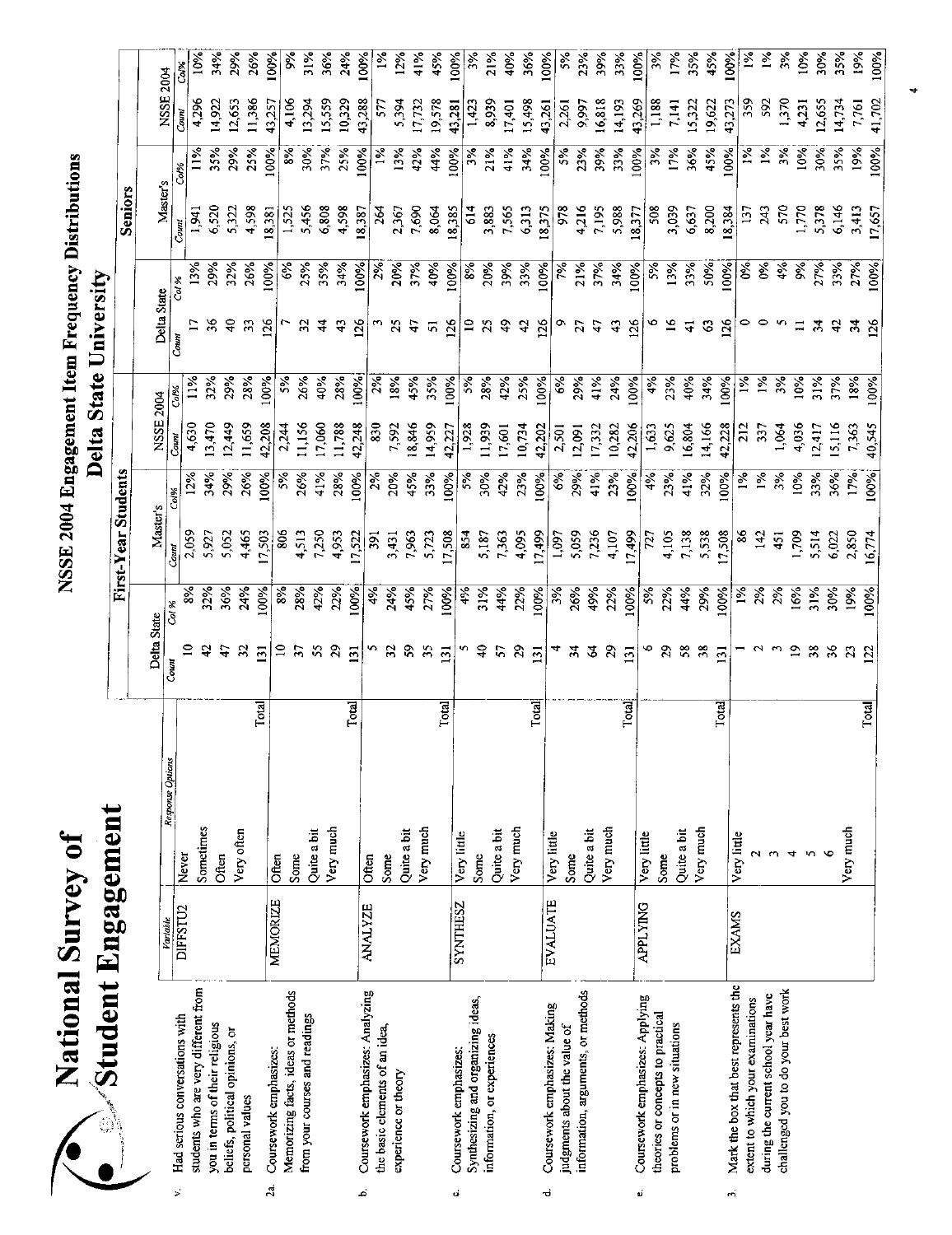| <b>Continued in the Continued State</b> |
|-----------------------------------------|

|       |                                     |                 |                  |              |                 |                           |                        |                   |             |                            | Delta State University |                       |                                 |                |                  |                   |
|-------|-------------------------------------|-----------------|------------------|--------------|-----------------|---------------------------|------------------------|-------------------|-------------|----------------------------|------------------------|-----------------------|---------------------------------|----------------|------------------|-------------------|
|       | $\mathcal{N}$ Student Engagement    |                 |                  |              |                 |                           | First-Year Students    |                   |             |                            |                        |                       | Seniors                         |                |                  |                   |
|       |                                     |                 |                  |              | Delta State     |                           | Master's               |                   | NSSE        | 2004                       | Delta State            |                       | Master's                        |                | <b>NSSE 2004</b> |                   |
|       |                                     | Variable        | Response Options |              | $_{Cam}$        | Col %                     | Count                  | Col%              | Count       |                            | $_{Comm}$              | Col %                 | Count                           | Col%           | Count            | Col%              |
| <br>국 | Number of assigned textbooks,       | <b>READASCN</b> | None             |              |                 | ઙઁ                        | 195                    |                   | 389         | $\frac{5}{2}$              |                        | ૐ                     | 257                             |                | 579              |                   |
|       | books, or book-length packs of      |                 | Between 1-4      |              | g               | 40%                       | 3,248                  | 19%               | 7,199       | 17%                        |                        | 37%                   | 4,434                           | 25%            | 9,653            | 23%               |
|       | course readings                     |                 | Between 5-10     |              |                 | 37%                       | 6,329                  | 37%               | 4,813       | 36%                        |                        | 38%                   |                                 | 35%            | 14,696           | 35%               |
|       |                                     |                 | Between 11-20    |              |                 | 10%                       | 4,870                  | 28%               | 2,375       | 30%                        |                        | $\frac{5}{2}$         | 6,393<br>4,301                  | 24%            | 10,663           | 25%               |
|       |                                     |                 | More than 20     |              |                 | 8%                        | 2,446                  | 14%               | 6,445       | 16%                        | $\overline{14}$        | $1\%$                 | 2,691                           | 15%            | 6,993            | 16%               |
|       |                                     |                 |                  | Total        | 126             | 100%                      | 17,088                 | 100%              | 41,221      | 100%                       | 125                    | 100%                  | 18,076                          | 100%           | 42,584           | 00%               |
| ه.    | Number of books read on your own    | <b>READOWN</b>  | None             |              | $\mathbb{S}^2$  | 23%                       | 4,592                  | 27%               | 10,564      | 26%                        | $\mathcal{L}$          | 23%                   | 3,791                           | 21%            | 8,595            | 20%               |
|       | (not assigned) for personal         |                 | Between 1-4      |              |                 | 46%                       | 9,249                  | 54%               | 22,601      | 55%                        | $\infty$               | 48%                   | 9,618                           | 53%            | 22,829           | 54%               |
|       | enjoyment or academic enrichment    |                 | Between 5-10     |              |                 | 17%                       | 2,110                  | 12%               | 5,284       | 13%                        | $\mathbf{S}$           | 16%                   | 2,777                           | 15%            | 6,793            | 16%               |
|       |                                     |                 | Between 11-20    |              | $\approx$       | $8\%$                     | 57                     | 4%                | 1,683       | 4%                         | $\frac{1}{2}$ $\circ$  | 8%<br>5%<br>100%      | 1,100                           | 6%             | 2,510            | $\frac{6}{3}$     |
|       |                                     |                 | More than 20     |              |                 | $\mathcal{C}^{\bullet}$   | 471                    | 3%                | 1,105       | 3%                         |                        |                       | 816                             | 5%             | 1,907            | 4%                |
|       |                                     |                 |                  | Total        | 125             | 100%                      | 17,093                 | 100%              | 41,237      | 100%                       | 125                    |                       | 18,102                          | 100%           | 42,634           | 100%              |
| ن     | Number of written papers or reports | WRITEMOR        | None             |              | 8               |                           | 14,196                 | 83%               | 34,088      | 83%                        | $\boldsymbol{s}$       | 70%<br>22%            | 8,883                           | 49%            | 20,076           | 4.96              |
|       | of 20 pages or more                 |                 | Between 1-4      |              |                 | 17%<br>17%                | 2,072                  | 12%               | 5,241       | 13%                        | $\boldsymbol{28}$      |                       | 7,561                           | 42%            | 18,659           | 44%               |
|       |                                     |                 | Between 5-10     |              |                 | 2%                        | 47                     | $5\%$             | 1,061       | $\mathcal{S}_{\mathbf{c}}$ |                        |                       | 1,133                           | $\mathscr{E}$  | 2,662            | $\frac{6}{5}$     |
|       |                                     |                 | Between 11-20    |              |                 |                           | $\overline{210}$       | $\frac{5}{6}$     | 477         | $1\%$                      |                        | $6%$<br>$2%$          | 308                             | 2%             | 709              | 2%                |
|       |                                     |                 | More than 20     |              |                 | 1%                        | 159                    | $1\%$             | $\tilde{a}$ | 1%                         |                        | $\frac{5}{26}$        | 205                             | $1\%$          | 496              | $\frac{5}{6}$     |
|       |                                     |                 |                  | Total        | $\frac{126}{5}$ | 100%                      | 17,084                 | 100%              | 41,209      | 100%                       | 125                    | 100%                  |                                 | 100%           | 42,602           | 100%              |
| ಕ     | Number of written papers or reports | WRITEMID        | None             |              | $36$            | 29%                       | 2,384                  | 14%               | 5,168       | 13%                        | $\frac{9}{2}$          | 21%                   | $\frac{18,090}{1,543}$<br>7.576 | $\frac{5}{26}$ | 3,426            | $\frac{8}{3}$     |
|       | between 5 and 19 pages              |                 | Between 1-4      |              | $\mathbf{68}$   | 54%<br>12%                | 8,484                  | 50%<br>26%        | 19,971      | 48%                        | S,                     | 53%                   |                                 | 42%            | 17,256           | 41%               |
|       |                                     |                 | Between 5-10     |              |                 |                           | 4,457                  |                   | 11,526      | 28%                        | $\tilde{\mathbf{c}}$   | 15%                   | 5,817                           | 32%            | 14,125           | 3.3%              |
|       |                                     |                 | Between 11-20    |              |                 |                           | 1447                   | $\frac{8\%}{2\%}$ | 3,725       | $5\frac{8}{2}\%$           |                        | 8%<br>3%              | 2,355                           | 13%            | 5,923            | 14%               |
|       |                                     |                 | More than 20     |              |                 | $4\%$<br>$2\%$<br>$100\%$ | 322                    |                   | 836         |                            |                        |                       | 797                             | 4%             | 1,873            | $\frac{5}{4}$     |
|       |                                     |                 |                  | <b>Total</b> | 126             |                           | 17,094                 | 100%              | 41,226      | $\frac{100\%}{3\%}$        | 125                    | 100%                  | 18,088                          | 100%           | 42,603           | 100%              |
| Ú     | Number of written papers or reports | WRITESML        | None             |              |                 | <b>6%</b><br>37%          | 507                    | $3\%$             | 1.114       |                            |                        | $4%$<br>39%           | $\frac{1}{255}$                 | $\approx$      | 2,847            | $ \tilde{\zeta} $ |
|       | of fewer than 5 pages               |                 | Between 1-4      |              |                 |                           | 4,250                  | 25%               | 10,126      | 25%                        |                        |                       | 5,399                           | 30%            | 12,466           | 29%               |
|       |                                     |                 | Between 5-10     |              | इ               | 38%                       | 5,642                  | 33%               | 13,500      | 33%                        |                        | 34%                   | 4,756                           | 26%            | 11,458           | 27%               |
|       |                                     |                 | Between 11-20    |              |                 | 13%                       | 4,331<br>2,366         | 25%               | 10,490      | 2.5%                       |                        | $\delta^{\diamond}_0$ | 3,659<br>3,022                  | 20%            | 8,795            | 21%               |
|       |                                     |                 | More than 20     |              |                 | $6\%$                     |                        | 14%               | 6,003       | 15%                        |                        | 14%                   |                                 | 17%            | 7,030            | 17%               |
|       |                                     |                 |                  | Total        | 126             | 100%<br>37%<br>37%        | $\frac{17,096}{2,522}$ | 100%              | 41,233      | 100%                       |                        | 100%                  | 18,091                          | 100%           | 42,596           | 100%              |
| 5a    | Number of problem sets that take    | PROBSETA        | None             |              |                 |                           |                        | 15%               | 6,050       | 15%                        |                        | 13%                   | 3,721                           | 21%            | 9,412            | 22%               |
|       | you more than an hour to complete   |                 | $\mathbf{L}$     |              |                 |                           | 6,450                  | 38%               | 15,069      | 37%                        |                        | 35%                   | 5,950                           | 33%            | 13,694           | 32%               |
|       |                                     |                 | $\frac{3}{4}$    |              |                 |                           | 5,361                  | 31%               | 12,839      | 31%                        |                        | 2.%                   | 5,126                           | 28%            | 11,833           | 28%               |
|       |                                     |                 | $5-6$            |              |                 | 9%                        | 1,556                  | 9%                | 4,086       | 10%                        |                        | 12%                   |                                 | 10%            | 3,930            | 9%                |
|       |                                     |                 | More than 6      |              |                 | $\widetilde{r}$           | 1,181                  | ž                 | 3,125       | 8%                         |                        | 13%                   | 1,476<br>17,987                 | 8%             | 3,501            |                   |
|       |                                     |                 |                  | Total        |                 | 100%                      | 17,070                 | 100%              | 41,169      | 100%                       |                        | 60%                   |                                 | 100%           | 42,370           | 100%              |

 $\ddot{\mathbf{5}}$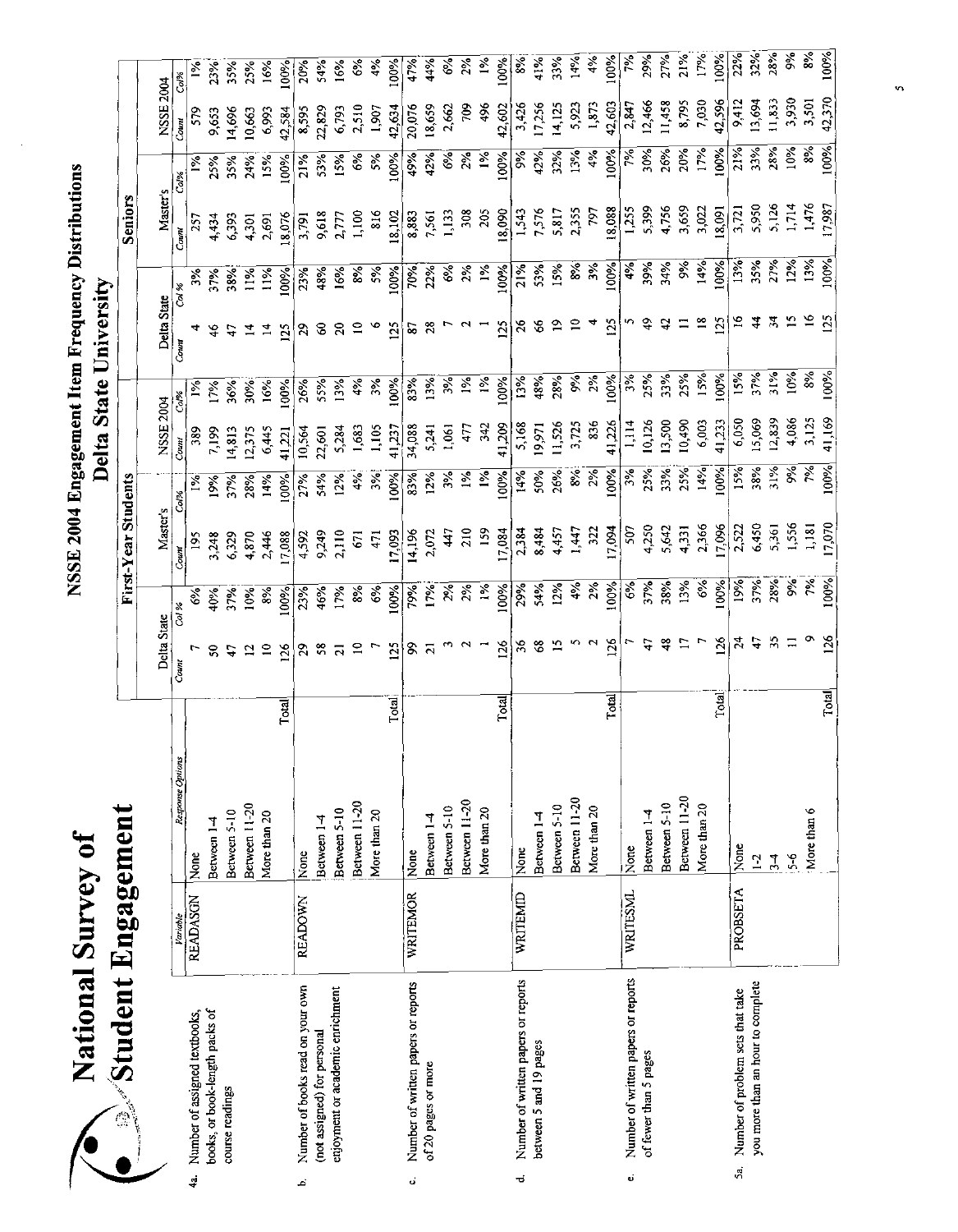| <b>Survey o</b><br>lational | . Engagement<br>student |
|-----------------------------|-------------------------|
|                             |                         |
|                             |                         |

|                                              | printent Fußageweut |                           |                |                  |                     |                            |                |      |                            |                |                |            |                  |               |
|----------------------------------------------|---------------------|---------------------------|----------------|------------------|---------------------|----------------------------|----------------|------|----------------------------|----------------|----------------|------------|------------------|---------------|
|                                              |                     |                           |                |                  | First-Year Students |                            |                |      |                            |                | Seniors        |            |                  |               |
|                                              |                     |                           | Delta State    |                  | Master's            |                            | NSSE 2004      |      | Delta State                |                | Master's       |            | <b>NSSE 2004</b> |               |
| Number of problem sets that take<br>ند       | Variable            | Response Options          | Count          | Col %            | Count               | Col%                       | Court          | Col% | Count                      | 701 86         | Coun           | Col%       |                  |               |
| you less than an hour to complete            | PROBSETB            | None<br>$\overline{12}$   |                |                  | 2,246               | 13%                        | 6,080          | 15%  |                            | 22%            | 4,806          | 2.9%       | 12,493<br>Count  | 30%<br>Col%   |
|                                              |                     |                           |                | 33%              | 5,901               | 35%                        | 4,42           | 35%  |                            | 28%            | 6,344          | 35%        | 14.697           | 35%           |
|                                              |                     | $5-6$<br>$\frac{1}{2}$    |                | 25%              | 4,889               | 29%                        | 1,338          | 28%  |                            | 24%            | 3,908          | 22%        | 8,658            | 20%           |
|                                              |                     |                           |                | 16%              | 2,180               | 13%                        | 5,083          | 12%  |                            | 10%            | 1,537          | 9%         | 3,402            | $\frac{8}{3}$ |
|                                              |                     | More than 6               | $\Xi$          | $\frac{5}{8}$    | 1,856               | $11\%$                     | 4,201          | 10%  |                            | 16%            | 1,347          | 8%         | 3,032            | ž             |
| 6a. Attended an art exhibit, gallery, play,  | <b>ATTDARTS</b>     | Total                     | 126            | 100%             | 17,052              | 100%                       | 41,12.         | 100% | <b>25</b>                  | 100%           | 17,942         | 100%       | 42,282           | 100%          |
|                                              |                     | Sometimes<br>Never        |                | 14%              | 4,699               | 27%                        | 10,534         | 26%  | ᆔ                          | 25%            | 6,163          | 34%        | 13,220           | 31%           |
|                                              |                     | Often                     |                | 35%              | 8,010               | 47%                        | 19,332         | 47%  |                            | 35%            | 8,103          | 45%        | 19,076           | 45%           |
|                                              |                     | Very often                |                | 36%              | 2,849               | 17%                        | 7,356          | 18%  |                            |                |                | 13%        | 6,271            | 15%           |
|                                              |                     |                           |                | 14%              | 1,548               | $\frac{5}{26}$             | 4,020          | 10%  |                            | $19%$<br>$21%$ | 2,338<br>1,510 | 8%         | 4,080            | $\frac{5}{2}$ |
| 6b. Exercised or participated in physical    | <b>EXERCISE</b>     | Total                     | 125            | 100%             | 17,106              | 100%                       | 41,242         | 100% | $\frac{25}{2}$             | 100%           | 18,114         | 100%       | 42,647           | 100%          |
|                                              |                     | Never                     |                | 14%              | 3,444               | 20%                        | 6,942          | 17%  |                            | 12%            |                | 2.5%       | 9,166            | 21%           |
|                                              |                     | Sometimes<br>Often        |                | 30%              | 4,683               | 27%                        | 11,183         | 27%  |                            | 34%            | 4,562<br>5,296 | 29%        | 12,333           | 29%           |
|                                              |                     |                           | 55             | 28%              | 3,825               | 22%                        | 9,571          | 23%  |                            | 26%            | 3,611          | 20%        | 8,887            | 21%           |
|                                              |                     | Very often                | 55             | 28%              | 5,154               | 30%                        | 13,545         | 33%  |                            | 29%            | 4,639          | 26%        | 12,256           | 29%           |
| 6c. Participated in activities to enhance    | WORSHIP             | Total                     | 125            | 100%             | 17,106              | 100%                       | 41,241         | 100% | $\tilde{\mathbf{z}}$       | 100%           | 18,108         | 100%       | 42,642           | 100%          |
|                                              |                     | Never                     | $\mathbb{S}$   | 26%              | 7,531               | 4%                         | 17,136         | 42%  | ಸ                          | 25%            | 7,914          | 44%        | 17,842           | 42%           |
|                                              |                     | Sometimes<br>Often        | 55             | 28%              | 4,570               | 27%                        | 11,013         | 27%  | $\boldsymbol{\mathcal{E}}$ | 24%            | 4,933          | 27%        | 11,529           | 27%           |
|                                              |                     | Very often                | ని             | 22%<br>23%       | 2,281               | 13%                        | 5,686<br>7,396 | 14%  |                            | 26%            | 2,286          | 13%        | 5,508            | 13%           |
|                                              |                     |                           | 29             |                  | 2,721               | 16%                        |                | 18%  |                            | 26%            | 2,970          | 16%        | 7,744            | 18%           |
| Practicum, internship, field<br>$\mathbf{r}$ | <b>INTERN</b>       | Total<br>Have not decided | 125            | 100%             | 17,103              | 100%                       | 41,231         | 100% | 125                        | 100%           | 18,103         | 100%       | 42,623           | 100%          |
| experience, co-op experience, or             |                     | Do not plan to do         | <u>ន</u>       | 24%              | 2,461               | 14%                        | 5,730          | 14%  | $\Xi$                      | 8%             | 1,406          | 8%         | 2,988            | ř             |
| clinical assignment                          |                     | Plan to do                |                | 12%              | 865                 | $5\%$                      | 1,671          | 4%   |                            | 17%            | 3,337          | 18%        | 7,602            | 18%           |
|                                              |                     | Done                      |                | 60%              | 12,645              | 74%                        | 31,185         | 76%  |                            | 30%            | 3,777<br>9,553 | 21%        | 8,123            | 19%           |
|                                              |                     |                           |                | 4%               | 1,105               | $\mathcal{E}_{\mathbf{e}}$ | 2,604          | 6%   |                            | 45%            |                | 53%        | 23,860           | 56%           |
| Community service or volunteer<br>نم         | <b>VOLUNTER</b>     | Total<br>Have not decided | $\frac{25}{2}$ | 100%             | 17,076              | 100%                       | 41,190         | 100% |                            | 100%           | 18,073         | 100%       | 42,573           | 100%          |
| work                                         |                     | Do not plan to do         |                | 10%              | 2,792               | 16%                        | 6,559          | 16%  |                            | 10%            | 1,875<br>3,569 | 10%        | 4,069            | $10\%$        |
|                                              |                     | Plan to do                |                | र्डें            | 1,309               | 8%                         | 2,862          | 7%   |                            | 18%            |                | 20%        | 8,044            | 5%            |
|                                              |                     | Done                      | ₽              | 34%              | 6,790               | 40%                        | 16,330         | 40%  |                            | 11%            | 2,308          | 13%        | 4,851            | $11\%$        |
|                                              |                     |                           | S              | 47%              | 6,170               | 36%                        | 15,409         | 37%  |                            | 61%            | 10,331         | 57%        | 25,612           | 60%           |
| Participate in a learning community<br>ö     | LEARNCOM            | Total                     | 125            | 00%              | 17,061              | 100%                       | 41,160         | 100% | <u> 25</u>                 | 100%           | 18,083         | 100%       | 42,576           | 100%          |
| or formal program where groups take          |                     | Have not decided          | 46             | 37%              | 6,749               | 40%                        | 16,188         | 39%  |                            | 14%            | 2,831          | 16%        | 6,180            | 15%           |
| 2+ classes together                          |                     | Do not plan to do         |                | 22%              | 4,816               | 28%                        | 1,877          | 29%  |                            | 5.3%           | 9,891          | 55%        | 24,114           | 57%           |
|                                              |                     | Plan to do<br>Done        |                | 28%              | 3,507               | 21%                        | 8,227          | 20%  |                            | 11%            | 1,248          | $\epsilon$ | 2,635            | ઙઁ            |
|                                              |                     |                           |                | 14%              | 2,003               | 12%                        | 4,884          | 12%  |                            | 22%            | 4,097          | 23%        | 9,62             | 23%           |
|                                              |                     | Total                     |                | 100 <sub>6</sub> | 170 <sup>2</sup>    | 100%                       | 41,176         | 60%  |                            | 100%           | 18,067         | 100%       | 42,350           | $100\%$       |

 $\ddot{\bullet}$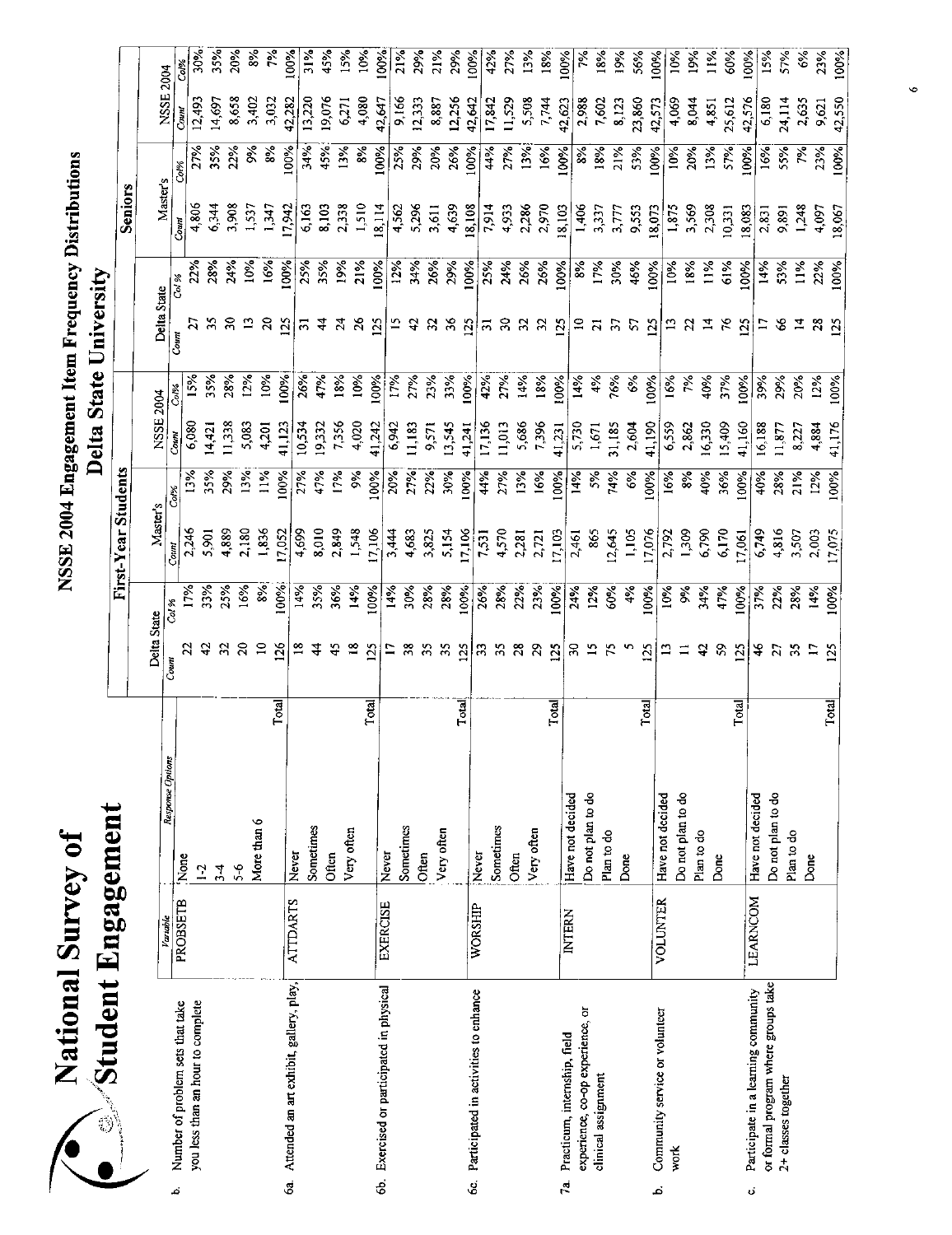|    |                                     |                 |                                     |       |                         |               |                            |               | <b>1144</b> | $\frac{1}{2}$  |                 |               |                 |            |           |                  |
|----|-------------------------------------|-----------------|-------------------------------------|-------|-------------------------|---------------|----------------------------|---------------|-------------|----------------|-----------------|---------------|-----------------|------------|-----------|------------------|
|    | $\gg$ Student Engagement            |                 |                                     |       |                         |               | First-Year Students        |               |             |                |                 |               | Seniors         |            |           |                  |
|    |                                     |                 |                                     |       | Delta State             |               | <b>Master</b> <sub>s</sub> |               | NSSE 2004   |                | Delta State     |               | Master's        |            | NSSE 2004 |                  |
|    |                                     | Variable        | Response Options                    | Count |                         | Co. %         | Count                      | Co. %         | Count       | Co.%           | Count           | Col %         | Coun.           | Col%       | Count     |                  |
| ٣, | Worked on a research project with a | <b>RESEARCH</b> | Have not decided                    |       | $\frac{8}{5}$           | 29%           | 7,469                      | 44%           | 17,848      | 43%            | 29              | 23%           | 2,895           | 16%        | 6,154     | 14%              |
|    | faculty member outside of course or |                 | Do not plan to do                   |       | 45                      | 36%           | 5,097                      | 30%           | 0,910       | 26%            | 3               | 54%           | 10,426          | 58%        | 23,828    | 56%              |
|    | program requirements                |                 | Plan to do                          |       | 57                      | 30%           | 1,917                      | 23%           | 1,022       | 27%            | o               | 7%            | 1,723           | 10%        | 4,012     | $\delta_{\rm e}$ |
|    |                                     |                 | Done                                |       |                         | $\frac{6}{6}$ | 591                        | 3%            | 1,394       | 3%             | $\mathbf{r}$    | 15%           | 3,016           | 17%        | 8,561     | 20%              |
|    |                                     |                 |                                     | Total | 125                     | 100%          | 17,074                     | 100%          | 41,174      | 00%            | $\Omega$        | 100%          | 18,060          | 60%        | 42,555    | 100%             |
| ö  | Foreign language coursework         | <b>FORLANG</b>  | Have not decided                    |       | 51                      | 25%           | 3,487                      | 20%           | 7,981       | 19%            | $\overline{15}$ | 12%           | 1,534           | 8%         | 3,250     | 8%               |
|    |                                     |                 | Do not plan to do                   |       | $\overline{\mathbf{5}}$ | 41%           | 5,092                      | 30%           | 11,161      | 27%            | $\mathcal{L}$   | 58%           | 8,383           | 46%        | 18,128    | 43%              |
|    |                                     |                 | Plan to do                          |       | 39                      | 31%           | 5,118                      | 30%           | 12,549      | 30%            | $\overline{ }$  | $6\%$         | 1,282           | $\gamma_2$ | 2,794     | 飞                |
|    |                                     |                 | Done                                |       | 4                       | 3%            | 3,375                      | 20%           | 9,480       | 23%            | $\frac{1}{2}$   | 25%           | 6,879           | 38%        | 18,399    | 43%              |
|    |                                     |                 |                                     | Total | 25                      | 100%          | 17,072                     | 100%          | 41,171      | 100%           | 125             | 100%          | 18,078          | 100%       | 42,571    | 100%             |
| ſ  | Study abroad                        | <b>STUDYABR</b> | Have not decided                    |       |                         | 22%           | 5,119                      | 30%           | 11,809      | 29%            | $\tilde{a}$     | 13%           | 1,803           | 10%        | 3,743     | $\frac{6}{3}$    |
|    |                                     |                 | Do not plan to do                   |       | 28                      | 46%           | 5,453                      | 32%           | 11,707      | 28%            | g               | 72%           | 12,990          | 72%        | 29,262    | 69%              |
|    |                                     |                 | Plan to do                          |       | $\mathfrak{L}$          | 26%           | 6,124                      | 36%           | 16,813      | 41%            | 14              | 11%           | 1,046           | 6%         | 2,517     | $6\%$            |
|    |                                     |                 | Done                                |       | $\mathbf{r}$            | 6%            | 369                        | 2%            | 825         | 2%             | n               | 4%            | 2,221           | 12%        | 7,012     | 16%              |
|    |                                     |                 |                                     | Total | 125                     | 100%          | 17,065                     | 100%          | 41,154      | 100%           | 125             | 100%          | 18,060          | 100%       | 42,534    | $100\%$          |
| cÒ | Independent study or self-designed  | NDSTUDY         | Have not decided                    |       | $\overline{5}$          | 25%           | 5,994                      | 35%           | 14,399      | 35%            | $\overline{15}$ | 12%           | 1,791           | 10%        | 3,702     | રૂ               |
|    | major                               |                 | Do not plan to do                   |       | 59                      | 47%           | 8,037                      | 47%           | 18,706      | 45%            | 5               | 63%           | 11,139          | 62%        | 25,587    | 60%              |
|    |                                     |                 | Plan to do                          |       | 29                      | 23%           | 2,599                      | 15%           | 7.039       | 17%            | $\overline{5}$  | 12%           | 1,514           | 8%         | 3,341     | $\frac{8}{6}$    |
|    |                                     |                 | Done                                |       | $\circ$                 | 5%            | 436                        | 3%            | 1,022       | 2%             | $\approx$       | 13%           | 3,625           | 20%        | 9,907     | 23%              |
|    |                                     |                 |                                     | Total | 125                     | 100%          | 7,066                      | 100%          | 41,166      | 100%           | 125             | 00%           | 18,069          | 100%       | 42,537    | 100%             |
| نے | Culminating senior experience       | <b>SENIORX</b>  | Have not decided                    |       | 34                      | 27%           | 7,313                      | 43%           | 16.776      | 41%            | 4               | $1\%$         | 1,864           | $10\%$     | 3,806     | 9%               |
|    | (comprehensive exam, capstone       |                 | Do not plan to do                   |       | 24                      | 19%           | 2,529                      | 15%           | 5,306       | 13%            | 38              | 30%           | 5.311           | 29%        | 11,819    | 28%              |
|    | course, thesis, project, etc.)      |                 | Plan to do                          |       | $\mathcal{C}$           | 48%           | 7,037                      | 41%           | 18,700      | 45%            | $\ddot{ }$      | 34%           | 5,284           | 29%        | 12,045    | 28%              |
|    |                                     |                 | Done                                |       |                         | 6%            | 197                        | $\frac{5}{6}$ | 398         | $\frac{5}{2}$  | నె              | 24%           | 5,611           | 31%        | 14,882    | 35%              |
|    |                                     |                 |                                     | Total | 125                     | 100%          | 17,076                     | 100%          | 41,180      | $\frac{5}{8}$  | 125             | $\frac{8}{8}$ | 18,070          | 100%       | 42,552    | 100%             |
| S. | Quality of relationships with other | ENVSTU          | 1 Unfriendly, Unsupportive, Sense   |       |                         |               |                            |               |             |                |                 |               |                 |            |           |                  |
|    | students                            |                 | of Alienation                       |       |                         | $2\%$         | 179                        | $\frac{5}{6}$ | 410         | $\frac{5}{26}$ |                 | Š             | $\frac{14}{14}$ | $1\%$      | 305       | $\frac{5}{2}$    |
|    |                                     |                 |                                     |       |                         | $6\%$         | 357                        | 2%            | 826         | $2\%$          |                 | $\frac{5}{2}$ | 280             | 2%         | 769       | 2%               |
|    |                                     |                 | ω                                   |       |                         | 3%            | 731                        | 4%            | 1,629       | 4%             |                 | $1\%$         | 634             | $4\%$      | 1,539     | $4\%$            |
|    |                                     |                 | 4                                   |       | $\overline{18}$         | 14%           | 1,613                      | 9%            | 3,779       | 9%             |                 | 6%            | 1,615           | 9%         | 3,690     | $\frac{1}{26}$   |
|    |                                     |                 | S                                   |       | $\Omega$                | 16%           | 3,594                      | 21%           | 8,464       | 21%            | $\mathbf{z}$    | 17%           | 3,657           | 20%        | 8,428     | 20%              |
|    |                                     |                 |                                     |       | $\mathfrak{L}$          | 26%           | 5,369                      | $31\%$        | 13,128      | 32%            | $\ddot{a}$      | 34%           | 5,560           | 31%        | 13,359    | $31\%$           |
|    |                                     |                 | Sense of<br>7 Friendly, Supportive, |       | $\frac{8}{4}$           | 38%           | 5,254                      | 31%           | 12,986      | 32%            | 52              | 41%           | 6,242           | 34%        | 14,525    | 34%              |
|    |                                     |                 | Belonging                           | Total | 125                     | 100%          | 17,097                     | 100%          | 41,222      | 100%           | 126             | 100%          | 18,102          | 100%       | 42,615    | 100%             |

 $\ddot{\phantom{0}}$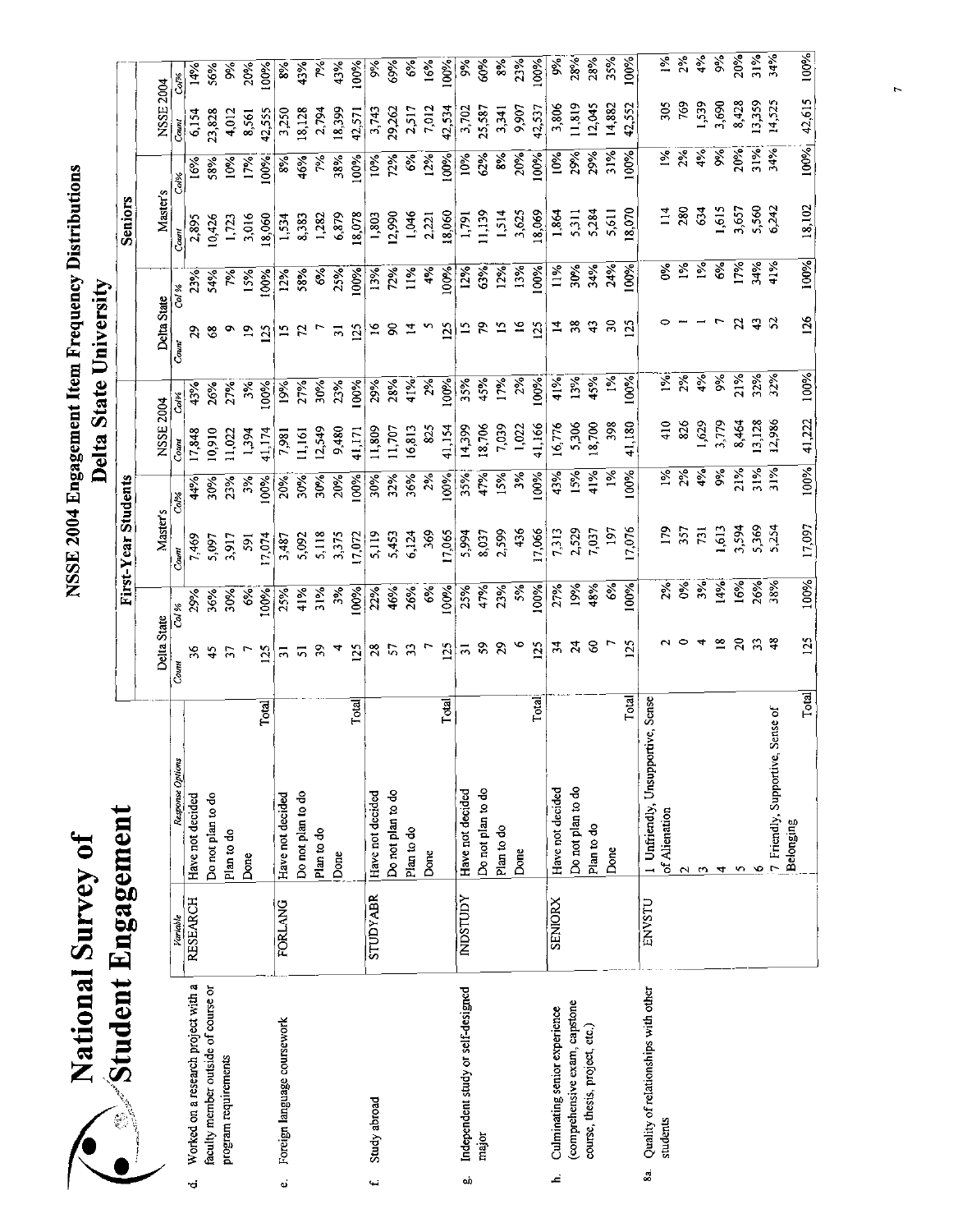| Survey o | Engagement |
|----------|------------|
| ational  | student    |
|          |            |

| Student Engagement                          |                 |                                     |                  |               |                      |               |                 |               |                  |               |               |               |           |                             |
|---------------------------------------------|-----------------|-------------------------------------|------------------|---------------|----------------------|---------------|-----------------|---------------|------------------|---------------|---------------|---------------|-----------|-----------------------------|
|                                             |                 |                                     |                  |               | First-Year Students  |               |                 |               |                  |               | Seniors       |               |           |                             |
|                                             |                 |                                     | Delta State      |               | Master's             |               | NSSE 2004       |               | Delta State      |               | Master's      |               |           |                             |
| Quality of relationships with faculty<br>نم | Variable        | Response Options                    | Count            | Coi %         | Count                | Col%          | Count           | Col%          | Coun             | Col %         | Count         | Col%          | NSSE 2004 |                             |
| members                                     | ENVFAC          | I Unavailable, Unhelpful,           |                  |               |                      |               |                 |               |                  |               |               |               | Count     | Col%                        |
|                                             |                 | Unsympathetic                       |                  | $\frac{2}{3}$ | $\Xi$                | $\frac{5}{6}$ | $\overline{3}$  | $\frac{1}{6}$ |                  | Š             | <b>SO</b>     | $\frac{5}{6}$ | 33        | $\frac{5}{6}$               |
|                                             |                 | N                                   |                  | $2\%$         | 235                  | $\frac{5}{2}$ | 573             | $\frac{5}{2}$ |                  | $\frac{8}{3}$ | 238           | 1%            | Ş,        | $\lceil \frac{9}{6} \rceil$ |
|                                             |                 | 3                                   |                  | 3%            | 598                  | $5\%$         | 1,415           | 3%            |                  | $\frac{5}{2}$ | 582           | 3%            | 1,400     | 3%                          |
|                                             |                 | 4                                   | ≍                | ૪             | 1,785                | 10%           | 4,270           | 10%           | $\Xi$            | 10%           | 1,513         | 8%            | 3,610     | 8%                          |
|                                             |                 | S                                   | $\frac{8}{2}$    | 21%           | 4,455                | 26%           | 10,476          | 25%           | $\overline{24}$  | 19%           | 3,695         | 20%           | 8,815     | 21%                         |
|                                             |                 | G                                   | 45               | 36%           | 6,131                | 36%           | 14,812          | 36%           | ╤                | 33%           | 6,459         | 36%           | 15,098    | 35%                         |
|                                             |                 | 7 Available, Helpful, Sympathetic   | $\boldsymbol{z}$ | 27%           | 3,782                | 22%           | 9,436           | 23%           | $\ddot{t}$       | 37%           | 5,463         | 30%           | 12,758    | 30%                         |
| Quality of relationships with<br>Ģ          | <b>ENVADM</b>   | Total                               | 125              | 100%          | 17,089               | 100%          | 41,213          | 100%          | 126              | 100%          | 18,100        | 100%          | 42,616    | 100%                        |
| administrative personnel and offices        |                 | 1 Unhelpful, Inconsiderate, Rigid   |                  | 2%            | 384                  | 2%            | 920             | 2%            |                  | $\frac{5}{6}$ | 731           | 4%            | 1,920     | 5%                          |
|                                             |                 | ç                                   |                  | 3%            | 63                   | $4\%$         | 1,612           | $\frac{5}{4}$ |                  | 3%            | 1,146         | 6%            | 2,788     | 7%                          |
|                                             |                 |                                     |                  | 4%            | 1,175                | ζę            | 2,855           | 7%            |                  | 6%            | 1,790         | 10%           | 4145      | 10%                         |
|                                             |                 | ෑ                                   | $\frac{8}{18}$   | 14%           | 2,749                | 16%           | 6,512           | 16%           | $\frac{8}{16}$   | 14%           | 3,014         | 17%           | 7,070     | 17%                         |
|                                             |                 | S                                   | 57               | 22%           | 4,414                | 26%           | 10,523          | 26%           | 32               | 25%           | 4,236         | 23%           | 10,043    | 24%                         |
|                                             |                 | ७                                   | 57               | 30%           | 4.741                | 28%           | 11,595          | 28%           | $\tilde{\bm{5}}$ | 29%           | 4,138         | 23%           | 9703      | 23%                         |
|                                             |                 | Flexible<br>7 Helpful, Considerate, | $\overline{5}$   | 25%           | 2,983                | 17%           | 7,176           | 17%           | 27               | 21%           | 3,035         | 17%           | 6,925     | 16%                         |
| Preparing for class (studying,<br>\$ã.      | <b>ACADPROI</b> | Total                               | $\frac{25}{25}$  | 100%          | 17,079               | 100%          | 41,193          | 100%          | $\frac{1}{2}$    | 100%          | 18,090        | 100%          | 42,594    | 100%                        |
| reading, writing, rehearsing, and           |                 | $0 \text{ hr/wk}$                   |                  | 1%            | $\overline{\bullet}$ | $\frac{8}{3}$ | $\frac{169}{2}$ | $\delta$      |                  | $\frac{5}{6}$ | 5             | Š             | 178       | $\delta$                    |
| other activities related to your            |                 | $1 - 5$ hr/wk                       | 45               | 38%           | 3,732                | 22%           | 7,792           | 19%           | 38               | 30%           | 3,997         | 22%           | 8,461     | 20%                         |
| academic program)                           |                 | 6-10 hr/wk                          | $\frac{8}{2}$    | 32%           | 4,584                | 27%           | 10,462          | 26%           | 38               | 30%           | 4,783         | 27%           | 10,757    | 26%                         |
|                                             |                 | $11-15$ $hr/wk$                     |                  | 14%           | 3,350                | 20%           | 8,288           | 21%           | $\overline{a}$   | 12%           | 3,219         | 18%           | 7,676     | 18%                         |
|                                             |                 | 16-20 hr/wk                         |                  | $\frac{6}{6}$ | 2,296                | 14%           | 6,035           | 15%           |                  | 14%           | 2,493         | 14%           | 6.196     | 15%                         |
|                                             |                 | 21-25 hr/wk<br>26-30 hr/wk          |                  | 4%            | 1,427                | š             | 3,775           | $\%$          |                  | $6\%$         | 1,486         | 8%            | 3,877     | $\frac{8}{3}$               |
|                                             |                 | $30+hr$ /wk                         |                  | 4%            | 654                  | 4%            | 1,985           | 5%            |                  | $\frac{5}{6}$ | 913           | 5%            | 2,348     | 6%                          |
|                                             |                 |                                     | 0                | $\delta$      | 547                  | $3\%$         | 1,741           | 4%            |                  | 3%            | 924           | 5%            | 2,612     | $6\%$                       |
| Working for pay on campus<br>نم             | WORKON01        | <b>Total</b><br>$0 \text{ hr/wk}$   | 118              | 00%           | 16,671               | 100%          | 40,247          | 100%          | 125              | 100%          | 17,896        | 100%          | 42,105    | 100%                        |
|                                             |                 | 1-5 hr/wk                           | 3                | 58%           | 12,600               | 76%           | 29,565          | 73%           | F                | 61%           | 13,019        | 73%           | 28,022    | 67%                         |
|                                             |                 | 6-10 hr/wk                          |                  | 3%            | 875                  | 5%            | 2,411           | 6%            | m                | 4%            | 969           | 5%            | 2,851     | 7%                          |
|                                             |                 | 11-15 hr/wk                         | ≘                | 8%            | 1,686                | $10\%$        | 4,428           | 11%           |                  | 13%           | 1,461         | 8%            | 4.589     | $1\%$                       |
|                                             |                 | 16-20 hr/wk                         |                  | 13%           | 852                  | $5\%$         | 2,213           | 5%            |                  | 4%            | 970           | 5%            | 2,831     | 7%                          |
|                                             |                 | 21-25 hr/wk                         |                  | 5%            | 438                  | 3%            | 1,110           | 3%            |                  | 5%            | 879           | 5%            | 2,308     | 5%                          |
|                                             |                 | 26-30 hr/wk                         |                  | $\delta$      | $\Xi$                | $\tilde{z}$   | 263             | $\frac{5}{6}$ | ∘                | Ò,            | 243           | 1%            | 542       | $2\%$                       |
|                                             |                 | $30+ln/wk$                          |                  | $\delta$      | $\mathcal{L}$        | క             | 8               | $\frac{5}{6}$ |                  | $\frac{6}{5}$ | $\frac{1}{2}$ | 1%            | 286       | $1\%$                       |
|                                             |                 |                                     | $\mathbf{5}$     | 13%           | $\mathbb{S}$         | $\delta$      | 185             | $\delta$      | $\frac{8}{18}$   | 14%           | 247           | $1\%$         | 589       | $1\%$                       |
|                                             |                 | Total                               | 118              | 100%          | 16,672               | 100%          | 40,264          | 100%          | 126              | 100%          | 17,907        | 100%          | 42,118    | 100%                        |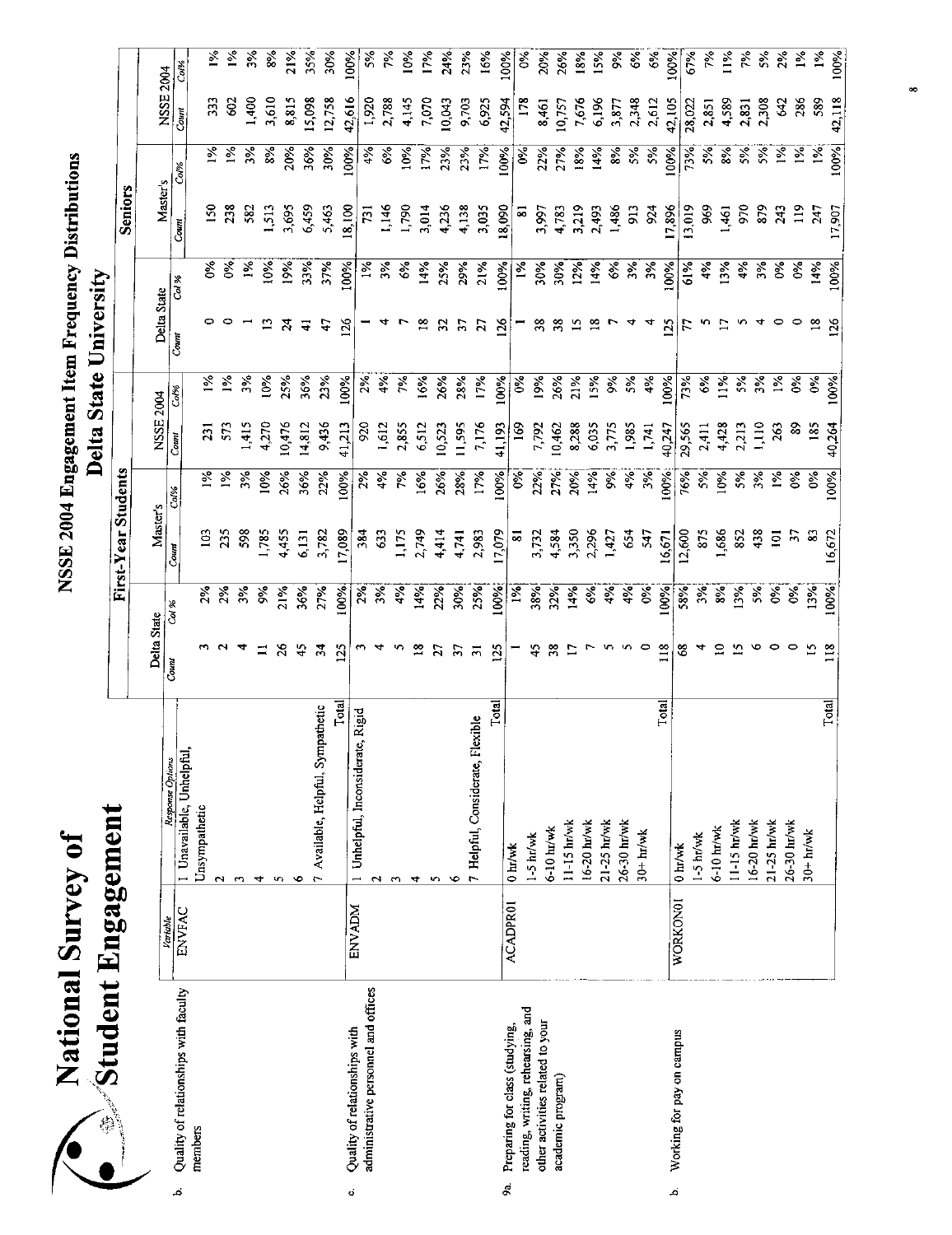| $\bullet$<br>valvin<br>ational | ngagemen'<br>studeni |
|--------------------------------|----------------------|
|                                |                      |

|      | Dinningastring<br>اللمعي بتعاييبها                                    |                      |                   |       |                 |                            | First-Year Students |                       |                |                  |               |                | <b>Seniors</b> |                |           |                       |
|------|-----------------------------------------------------------------------|----------------------|-------------------|-------|-----------------|----------------------------|---------------------|-----------------------|----------------|------------------|---------------|----------------|----------------|----------------|-----------|-----------------------|
|      |                                                                       |                      |                   |       |                 |                            |                     |                       |                |                  |               |                |                |                |           |                       |
|      |                                                                       | Variable             | Response Options  |       | Delta State     |                            | Master's            |                       | NSSE 2004      |                  | Delta State   |                | Master's       |                | NSSE 2004 |                       |
| ö    | Working for pay off campus                                            | <b>WORKOF01</b>      | $0 \text{ hr}$ wk |       | Count           | Col %                      | Count               | Co <sup>19</sup> 6    | Comt           | Col%             | Court         | Col %          | Count          | Col%           | Count     | Col%                  |
|      |                                                                       |                      |                   |       | مر              | 64%                        | 10,197              | 61%                   | 26,860         | 67%              | 3             | 53%            | 6,616          | 37%            | 18,506    | 44%                   |
|      |                                                                       |                      | $1-5$ hr/wk       |       |                 | ૬                          | $\frac{2}{5}$       | ૹ૾                    | 2,103          | રું              |               | 2%             | 958            | $\frac{5}{6}$  | 2,314     | 5%                    |
|      |                                                                       |                      | $6 - 10$ hr/wk    |       |                 | 4%                         | $\mathfrak{Z}$      | $6\%$                 | 2,171          | $5\%$            |               | 10%            | 1,180          | 7%             | 2,783     | 7%                    |
|      |                                                                       |                      | 11-15 hr/wk       |       |                 | $\frac{8}{6}$              | 926                 | ઙઁ                    | 1,983          | 5%               |               | $\frac{5}{2}$  | 1271           |                | 2,882     | 7%                    |
|      |                                                                       |                      | 16-20 hr/wk       |       |                 | ેર                         | 0.55                | $\mathcal{E}$         | 2,225          | $\frac{6}{3}$    |               | 15%            | 1,761          | 10%            | 3,778     | $\frac{8}{3}$         |
|      |                                                                       |                      | 21-25 hr/wk       |       |                 | 3%                         | 784                 | $5\%$                 | 1,638          | 4%               |               | 2%             | 1,417          | $\frac{6}{36}$ | 2,959     | 7%                    |
|      |                                                                       |                      | 26-30 hr/wk       |       |                 | 2%                         | 563                 | ર્ક્                  | 1,118          | 3%               |               | 5%             | 993            | 6%             | 1,969     | $5\%$                 |
|      |                                                                       |                      | $30+ h_V$ wk      |       |                 | 8%                         | 1,276               | 8%                    | 2,148          | 5%               | ≌             | 10%            | 3,711          | 21%            | 6,916     | 16%                   |
| ಕ    | Participating in co-curricular                                        | COCURR01             |                   | Total | 118             | 100%                       | 16,672              | 100%                  | 40,246         | 100%             | 125           | 100%           | 17,907         | 100%           | 42,10,    | $100\%$               |
|      | activities (organizations, campus                                     |                      | 0 hr/wk           |       | \$              | 41%                        | 7,198               | 43%                   | 15,503         | 39%              | 51            | 41%            | 8,812          | 49%            | 18,431    | 44%                   |
|      | publications, student government,                                     |                      | $1-5$ hr/wk       |       |                 | 27%                        | 5,295               | 32%                   | 13,446         | 33%              | 39            | 31%            | 5,128          | 29%            | 12,933    | 31%                   |
|      | social fratemity or sorority                                          |                      | 6-10 hr/wk        |       |                 | 10%                        | 1,903               | 11%                   | 5,103          | 13%              |               | 14%            | 1,718          | 10%            | 4,719     | $\frac{5}{2}$         |
|      | intercollegiate or intramural sports,                                 |                      | 11-15 hr/wk       |       |                 | 14%                        | 1,001               | $\mathcal{E}^{\circ}$ | 2,752          | ζά.              |               | $\frac{5}{6}$  | 858            | $25^{\circ}$   | 2,447     | $6\%$                 |
|      | <u>යා</u>                                                             |                      | 16-20 hr/wk       |       |                 | 4%                         | 594                 | $4\%$                 | 1,699          | 4%               |               | $\frac{5}{4}$  | 567            | 3%             | 1,543     | $\frac{2}{3}$         |
|      |                                                                       |                      | 21-25 hr/wk       |       |                 | 3%                         | 298                 | $\frac{5}{2}$         | $\frac{8}{16}$ | $2\%$            |               | 2%             | 335            | 2%             | 858       | 2%                    |
|      |                                                                       |                      | 26-30 hr/wk       |       |                 | $\delta$                   | $\overline{5}$      | $1\%$                 | 361            | $1\%$            |               | $\frac{5}{26}$ | 181            | $1\%$          | 434       | $\tilde{z}$           |
|      |                                                                       |                      | $30+hr/wk$        |       |                 | $1\%$                      | 232                 | $1\%$                 | 568            | $1\%$            |               | 2%             | 305            | 2%             | 758       | $\frac{5}{2}$         |
| ¢    |                                                                       |                      |                   | Total | 118             | 100%                       | 16,674              | 100%                  | 40,248         | 100%             | <b>25</b>     | 100%           | 17,904         | 100%           | 42,123    | 100%                  |
|      | Relaxing and socializing (watching<br>TV, partying, exercising, etc.) | SOCIAL <sub>01</sub> | 0 hr/wk           |       |                 | $\frac{5}{2}$              | $\overline{23}$     | $1\%$                 | 457            | 1%               |               | 2%             | 294            | 2%             | 582       | $\frac{5}{2}$         |
|      |                                                                       |                      | $1-5$ hr/wk       |       | ఇ               | 33%                        | 3,956               | 24%                   | 9,456          | 24%              | ₩             | 38%            | 5,321          | 30%            | 11,835    | 28%                   |
|      |                                                                       |                      | 6-10 hr/wk        |       | π               | 28%                        | 4,601               | 28%                   | 11,210         | 28%              | $\mathbb{Z}$  | 20%            | 5,334          | 30%            | 12,602    | 30%                   |
|      |                                                                       |                      | 11-15 hr/wk       |       |                 | 19%                        | 3,102               | 19%                   | 7,706          | 19%              | $\mathcal{A}$ | 19%            | 3,102          | 17%            | 7,714     | 18%                   |
|      |                                                                       |                      | 16-20 hr/wk       |       |                 | 3%                         | 2,109               | 13%                   | 4,958          | 12%              |               | 11%            | 1,785          | 10%            | 4,506     | $1\%$                 |
|      |                                                                       |                      | 21-25 hr/wk       |       |                 | $\mathcal{E}_{\mathbf{e}}$ | 1,045               | $\frac{6}{6}$         | 2,544          | 6%               |               | 4%             | $\frac{6}{2}$  | $\frac{5}{2}$  | 2,170     | $\tilde{\varepsilon}$ |
|      |                                                                       |                      | 26-30 hr/wk       |       |                 | 562                        | $5-8$               | $3\%$                 | 1,338          | 3%               |               | Š              | 456            | $\frac{5}{3}$  | 1,02      | $\frac{2}{\lambda}$   |
|      |                                                                       |                      | $30+hr/wk$        |       |                 | 3%                         | 1,050               | $6\%$                 | 2,562          | 6%               |               | $\frac{6}{3}$  | $\frac{5}{2}$  | 4%             | 1,701     | 4%                    |
| نبيه | Providing care for dependents living                                  | <b>CAREDE01</b>      |                   | Total | 118             | 100%                       | 16,672              | 100%                  | 40,231         | 100%             | 125           | 100%           | 17,904         | 100%           | 42,131    | $00\%$                |
|      | with you (parents, children, spouse,                                  |                      | 0 hr/wk           |       |                 | 59%                        | 12,280              | 74%                   | 31,362         | 78%              |               | 59%            | 10,932         | 61%            | 27,931    | 66%                   |
|      | etc.)                                                                 |                      | $1-5$ hr/wk       |       |                 | 15%                        | 1,898               | $11\%$                | 4,072          | 10%              |               | 诊              | 1,876          | 10%            | 4,132     | $10\%$                |
|      |                                                                       |                      | $6-10$ hr/wk      |       |                 | 汊                          | 715                 | 4%                    | 1,542          | 4%               |               | ş.             | 1,020          | $\frac{6}{6}$  | 2,176     | $\frac{2}{5}$         |
|      |                                                                       |                      | 11-15 hr/wk       |       |                 | $\frac{2}{3}$              | $\frac{4}{1}$       | $3\%$                 | <b>841</b>     | 2%               |               | 5%             | $\frac{6}{3}$  | 4%             | 1,430     | $3\%$                 |
|      |                                                                       |                      | 16-20 hr/wk       |       |                 | $\frac{6}{3}$              | 248                 | $\frac{5}{6}$         | 495            | $\frac{5}{2}$    |               | $\frac{5}{2}$  | 56             | $\frac{5}{2}$  | 1,066     | $\frac{5}{2}$         |
|      |                                                                       |                      | 21-25 hr/wk       |       |                 | $1\%$                      | 185                 | $\frac{5}{2}$         | 38             | $\bar{\epsilon}$ |               | $\frac{5}{2}$  | 343            | $\frac{5}{2}$  | 678       | $\tilde{\chi}$        |
|      |                                                                       |                      | 26-30 hr/wk       |       |                 | $\frac{1}{2}$              | S,                  | $\frac{5}{2}$         | 198            | နွ               |               | 2%             | 259            | $\frac{5}{26}$ | 558       | $\frac{5}{2}$         |
|      |                                                                       |                      | $30+$ $h/mk$      |       |                 | 8%                         | 798                 | 5%                    | 1,385          | 3%               |               | 13%            | 2,269          | 13%            | 4,165     | 10%                   |
|      |                                                                       |                      |                   | Total | $\frac{8}{118}$ | 100%                       | 16,664              | 100%                  | 40,233         | 100%             | 126           | 100%           | 17,915         | 100%           | 42,136    | 100%                  |

 $\ddot{\phantom{a}}$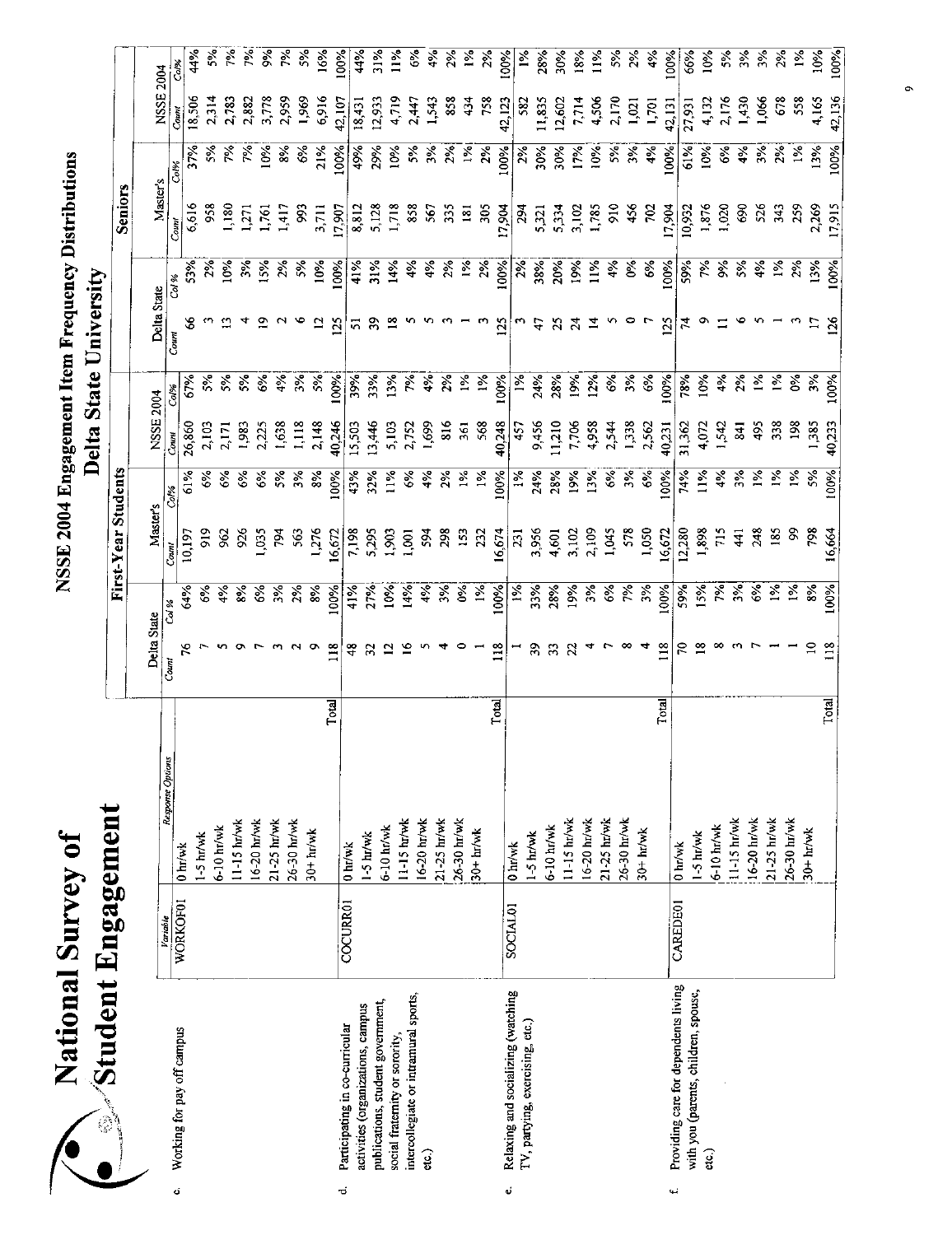| <b>Durvey</b><br>ational | pagement<br>Еn<br>student |
|--------------------------|---------------------------|
|                          |                           |

| Student Engagement                                                         |                 |                  |       |                | First-Year Students |          |                |                  |                |                |               |                 |               |                           |                     |
|----------------------------------------------------------------------------|-----------------|------------------|-------|----------------|---------------------|----------|----------------|------------------|----------------|----------------|---------------|-----------------|---------------|---------------------------|---------------------|
|                                                                            |                 |                  |       |                |                     |          |                |                  |                |                |               | <b>Seniors</b>  |               |                           |                     |
|                                                                            |                 |                  |       | Delta State    |                     | Master's |                | NSSE 2004        |                | Delta State    |               |                 |               |                           |                     |
|                                                                            | Variable        | Response Options | Count | Col %          | Count               | Col%     | Courr          |                  |                | Count          |               | <b>Master's</b> |               | NSSE 2004                 |                     |
| Commuting to class (driving,<br>ьò                                         | COMMUTE         | 0 hr/wk          |       |                | 14%                 | 2,624    | $\frac{6}{3}$  | 6,853            | š.             |                | 11%           | 1,453<br>Count  | ૹૻ<br>Col%    | $\frac{4,583}{ }$<br>Couw | Col%                |
| walking, etc.)                                                             |                 | $1-5$ hr/wk      |       |                | 10,924<br>50%       |          | 65%            | 26,295           | 6.3%           |                | 5.96          | 11,710          | 65%           |                           | $\frac{5}{2}$       |
|                                                                            |                 | $6-10$ hr/wk     |       |                | $2\%$               | 1,921    | 2%             | 4,390            | $\frac{1}{2}$  |                | 17%           | 3,002           | 17%           | 27.57                     | 65%                 |
|                                                                            |                 | 11-15 hr/wk      |       |                | $\geq$              | 625      | 4%             | 1376             |                |                | ಸ್ನೆ          | 960             |               | 1,986<br>6,461            | 15%                 |
|                                                                            |                 | 16-20 hr/wk      |       |                | $\frac{5}{26}$      | 27       | 2%             | 58               | $\frac{5}{2}$  |                | $\frac{5}{3}$ | 342             | $\frac{5}{2}$ | 54                        | 5%<br>$\frac{5}{2}$ |
|                                                                            |                 | 21-25 hr/wk      |       |                | ૪                   | ž        | $\tilde{z}$    | 252              | $\frac{5}{26}$ |                | $\frac{5}{6}$ | $\frac{30}{2}$  | $\frac{5}{6}$ | $\frac{5}{2}$             |                     |
|                                                                            |                 | 26-30 hr/wk      |       |                | $2\%$               | S        | క              | $\frac{38}{2}$   | Š              |                | 2%            | $\frac{8}{6}$   | š             | 158                       | $\delta$            |
|                                                                            |                 | $30 + hr$ wk     |       |                | 2%                  | 158      | $1\frac{6}{5}$ | 365              | $\frac{5}{6}$  |                | 2%            | 236             | $1\%$         | 467                       | 1%                  |
|                                                                            |                 |                  | Total | $\frac{8}{1}$  | 16,682<br>100%      |          | 100%           | 40,265           | 100%           | 125            | 100%          | 17,919          | 100%          | 42,150                    | 100%                |
| time studying and on academic work<br>10a. Spending significant amounts of | <b>ENVSCHOL</b> | Very little      |       |                | 3%                  | 350      | $\frac{5}{6}$  | $\frac{818}{25}$ | $\frac{5}{2}$  |                | $\frac{5}{2}$ | $rac{4}{4}$     | 2%            | 958                       | $2\%$               |
|                                                                            |                 | Some             |       |                | 16%                 | 2,906    | 17%            | 6,618            | 16%            |                | 17%           | 3,244           | 18%           | 7,318                     | 17%                 |
|                                                                            |                 | Quite a bit      |       |                | 49%                 | 8,023    | 48%            | 18,696           | 46%            |                | 42%           | 8,397           | 47%           | 18,896                    | 45%                 |
|                                                                            |                 | Very much        |       | ೫              | 32%                 | 5,399    | 32%            | 14,119           | 35%            | $50^{\circ}$   | 40%           | 5,810           | 32%           | 14,932                    | 35%                 |
| ند                                                                         |                 |                  | Total | 118            | 16,678<br>100%      |          | 100%           | 40,251           | 100%           | $\overline{2}$ | 100%          | 17,891          | 100%          | 42.104                    | 100%                |
| Providing the support you need to<br>help you succeed academically         | <b>ENVSUPRT</b> | Very little      |       |                | 3%                  | 485      | 3%             | 1,092            | $\frac{3}{6}$  |                | 2%            | 739             | $4\%$         | 1,745                     | $4\%$               |
|                                                                            |                 | Some             |       | ត              | 18%                 | 3,363    | 20%            | 7,652            | 19%            | $\overline{3}$ | 26%           | 4,213           | 24%           | 9,832                     | 23%                 |
|                                                                            |                 | Quite a bit      |       | ତ              | 52%                 | 7,421    | 45%            | 17,744           | 44%            |                | 34%           | 8,014           | 4.5%          | 18,609                    | 44%                 |
|                                                                            |                 | Very much        |       |                | 28%                 | 5,403    | 32%            | 13,751           | 34%            | A              | 38%           | 4,931           | 28%           | 11,919                    | 28%                 |
| ö                                                                          |                 |                  | Total | $\frac{8}{11}$ | 16,672<br>100%      |          | 100%           | 40,239           | 100%           | 125            | 100%          | 17,897          | 100%          | 42,105                    | 100%                |
| Encouraging contact among students<br>from different economic, social,     | <b>ENVDIVRS</b> | Very little      |       |                | 14%                 | 2468     | 15%            | 5,644            | 14%            | ន              | 16%           | 3,534           | 20%           | 8,256                     | 20%                 |
| racial/ethnic backgrounds                                                  |                 | Some             |       |                | 36%                 | 5,714    | 34%            | 13,421           | 33%            | $\ddot{ }$     | 38%           | 6,568           | 37%           | 15,323                    | 36%                 |
|                                                                            |                 | Quite a bit      |       |                | 36%                 | 5,080    | 31%            | 12,492           | 31%            | 28             | 22%           | 4,839           | 27%           | 11,427                    | 27%                 |
|                                                                            |                 | Very much        |       |                | 15%                 | 3,392    | 20%            | 8,649            | 22%            | 29             | 23%           | 2,932           | 16%           | 7,051                     | 17%                 |
| Helping you cope with your non-<br>ರ                                       | ENVNACAD        |                  | Total | 118            | 16,654<br>100%      |          | 100%           | 40,206           | 100%           | 125            | 100%          | 17,873          | 100%          | 42,057                    | 100%                |
| academic responsibilities (work,                                           |                 | Very little      |       | $\frac{8}{2}$  | 24%                 | 4,660    | 28%            | 10,870           | 27%            | 38             | 30%           | 6,913           | 39%           | 16,070                    | 38%                 |
| family, etc.)                                                              |                 | Some             |       |                | 38%                 | 6,672    | 40%            | 16,361           | 41%            |                | 40%           | 6,745           | 38%           | 15,988                    | 38%                 |
|                                                                            |                 | Quite a bit      |       |                | 28%                 | 3,781    | 23%            | 9,185            | 23%            |                | 18%           | 2,951           | 17%           | 7,138                     | 17%                 |
|                                                                            |                 | Very much        |       | ≘              | 10%                 | 1,528    | 9%             | 3,769            | $\frac{5}{26}$ | $\overline{z}$ | 11%           | 1,250           | ř,            | 2,849                     | ζę.                 |
| Providing the support you need to<br>Ú                                     | ENVSOCAL        |                  | Total | $\Xi$          | 16,61<br>100%       |          | 100%           | 40,185           | 100%           | $\mathbf{5}$   | 100%          | 17,859          | 100%          | 42,045                    | 100%                |
| thrive socially                                                            |                 | Very little      |       |                | 15%                 | 3,257    | 20%            | 7,407            | 18%            |                | 18%           | 5,032           | 28%           | 11,580                    | 28%                 |
|                                                                            |                 | Some             |       |                | 45%                 | 6,495    | 39%            | 15,726           | 39%            | 58             | 46%           | 7,366           | 41%           | 17,334                    | 41%                 |
|                                                                            |                 | Quite a bit      |       |                | 30%                 | 4,947    | 30%            | 12,140           | 30%            |                | 25%           | 3,971           | 22%           | 9,612                     | 23%                 |
|                                                                            |                 | Very much        |       | $\Xi$          | $\frac{6}{3}$       | 1,933    | 12%            | 4,896            | 12%            | $\mathbf{z}$   | 10%           | 1,444           | $\frac{8}{3}$ | 3,443                     | 8%                  |
| Attending campus events and<br>یے                                          | <b>ENVEVENT</b> |                  | Total | Ξ              | 100%                | 16,632   | $\frac{8}{8}$  | 40,169           | 100%           | 125            | .00%          | 17,813          | 100%          | 41,969                    | 100%                |
| activities (speakers, performances,                                        |                 | Very little      |       |                | 4%                  | 1,752    | 11%            | 3,532            | š              |                | 13%           | 2,861           | 16%           | 5,812                     | 14%                 |
| athletics, etc.)                                                           |                 | Some             |       |                | 33%                 | 4,441    | 27%            | 10,307           | 26%            |                | 23%           | 6,098           | 34%           | 13,491                    | 32%                 |
|                                                                            |                 | Quite a bit      |       | ≆              | 41%                 | 6,398    | 38%            | 15,780           | 39%            |                | 42%           | 5,979           | 34%           | 14,919                    | 36%                 |
|                                                                            |                 | Very much        |       | ς,             | 21%                 | 4,060    | 24%            | 10,385           | 26%            |                | 22%           | 2,908           | 16%           | 7,800                     | 19%                 |
|                                                                            |                 |                  | Total | Ξ              | 16,651<br>100%      |          | 100%           | 40,204           | 100%           | <u>is</u>      | 100%          | 17,846          | 100%          | 42,022                    | 100%                |

 $\vert$  e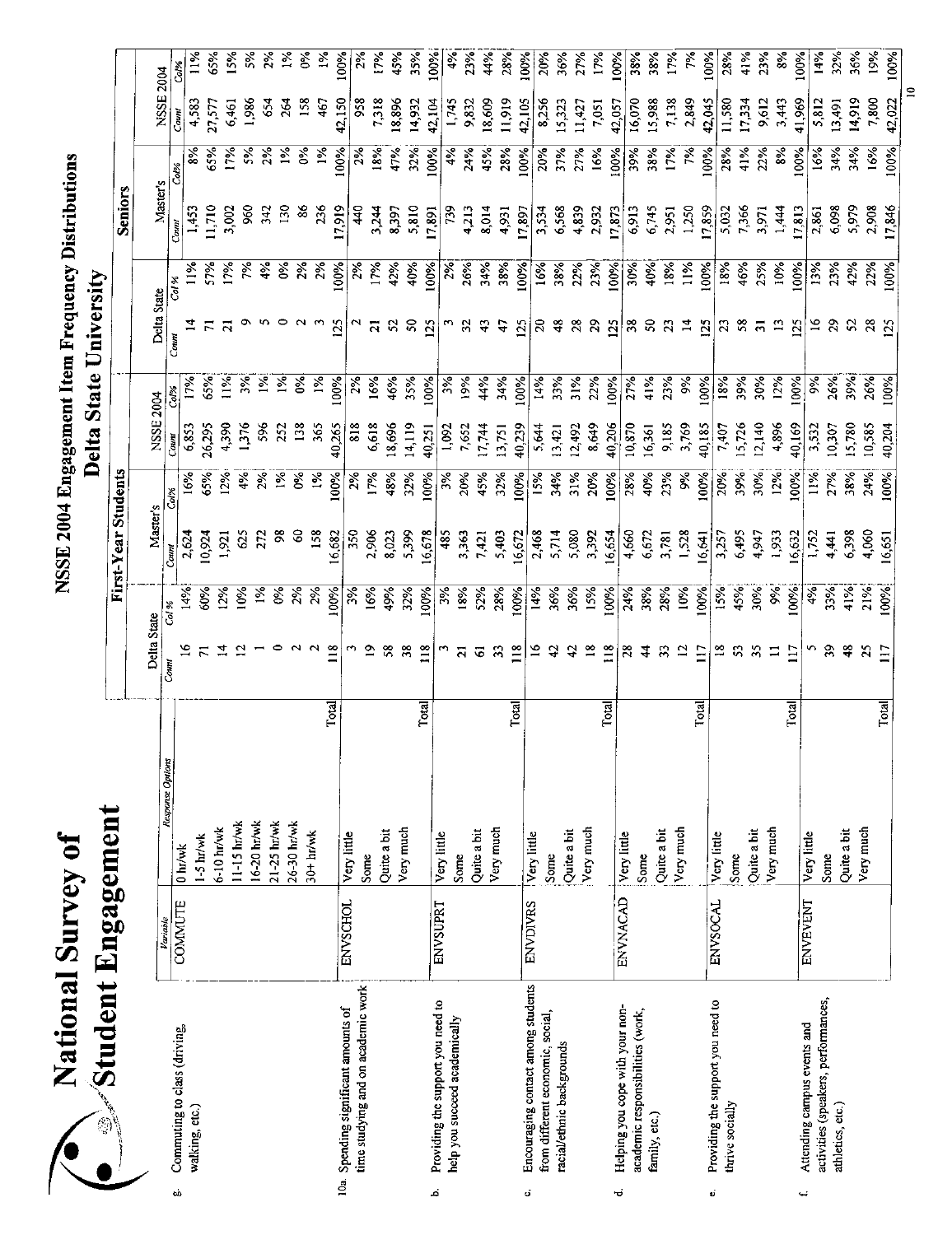| $\bullet$<br>Survey<br>lational | <b>Ingagement</b><br>Student |
|---------------------------------|------------------------------|
|                                 | ---------                    |

|     | Dinastram Filan                          |                 |                          |              |                |               |                     |                    |           |               |                            |               |                         |               |                  |                |
|-----|------------------------------------------|-----------------|--------------------------|--------------|----------------|---------------|---------------------|--------------------|-----------|---------------|----------------------------|---------------|-------------------------|---------------|------------------|----------------|
|     |                                          |                 |                          |              |                |               | First-Year Students |                    |           |               |                            |               | Seniors                 |               |                  |                |
|     |                                          |                 |                          |              | Delta State    |               | Master's            |                    | NSSE 2004 |               | Delta State                |               |                         |               |                  |                |
|     |                                          | Variable        | Response Options         | Count        | Col %          |               | $_{Counl}$          | Co <sup>19</sup> 6 | Соин      | Col%          | Count                      | Col %         | Master's                |               | NSSE 2004        |                |
| tò. | Using computers in academic work         | <b>ENVCOMPT</b> | Very little              |              |                | $\frac{5}{6}$ | $\frac{42}{3}$      | $3\%$              | 852       |               |                            |               | $\overline{5}$<br>Coun! | Col%          | Count            | Col%           |
|     |                                          |                 | Some                     |              |                | 21%           | 2,377               | 14%                | 5,214     | 13%           |                            | 12%           | 1,858                   | 10%           | \$08             |                |
|     |                                          |                 | Quite a bit              |              | $\frac{8}{4}$  | 39%           | 6,064               | 36%                | 14,247    | 35%           |                            | 33%           | 5,603                   | 31%           | 4,022            | 10%            |
|     |                                          |                 | Very much                |              | $\frac{4}{6}$  | 39%           | 7,772               | 47%                | 19,903    | 49%           | $\boldsymbol{\mathcal{S}}$ | 53%           | 10,035                  | 56%           | 12,689           | 30%            |
|     |                                          |                 |                          | Total        | 118            | 00%           | 6,655               | 60%                | 40,216    | 60%           | 125                        | 00%           | 17,893                  | 100%          | 42,089<br>24,570 | 58%<br>$100\%$ |
|     | 11a. Acquiring a broad general education | <b>GNGENLED</b> | Very little              |              |                | $2\%$         | $rac{4}{3}$         | $\frac{2}{3}$      | 1,003     | $\frac{5}{2}$ |                            | 3%            | 374                     | 2%            | 88               |                |
|     |                                          |                 | Some                     |              |                | 20%           | 2,729               | 16%                | 6,441     | 16%           |                            | ð,            | 2,299                   | 13%           | 5,226            | 12%            |
|     |                                          |                 | Quite a bit              |              |                | 46%           | 7,669               | 46%                | 18,013    | 45%           | ş                          | 32%           | 6,834                   | 38%           | 15,399           | 37%            |
|     |                                          |                 | Very much                |              | 38             | 32%           | 5,857               | 35%                | 14,758    | 37%           | Ρ                          | 56%           | 8,392                   | 47%           | 20,598           | 49%            |
| ئم  | Acquiring job or work-related            |                 |                          | <b>Total</b> | $\frac{8}{18}$ | 00%           | 16,659              | 100%               | 40,215    | 100%          | $\frac{25}{2}$             | 100%          | 17,899                  | 100%          | 42,104           | 60%            |
|     | knowledge and skills                     | <b>GNWORK</b>   | Very little              |              |                |               | 1,940               | 12%                | 4,552     | $11\%$        |                            | ρX            | 1,098                   | $\frac{6}{6}$ | 2,836            |                |
|     |                                          |                 | Some                     |              |                | 28%<br>37%    | 5,361               | 32%                | 12,841    | 32%           | 2                          | 12%           | 3,640                   | 20%           | 9,147            | 22%            |
|     |                                          |                 | Quite a bit              |              |                |               | 5,900               | 35%                | 14,207    | 35%           | 29                         | 23%           | 6,233                   | 3.96          | 14.485           | 34%            |
|     |                                          |                 | Very much                |              | Ξ              | 28%           | 5,447               | 21%                | 8,601     | 21%           | $\mathcal{L}$              | 58%           | 6,932                   | 39%           |                  | 37%            |
| đ   |                                          |                 |                          | <b>Total</b> | $\frac{8}{18}$ | 100%          | 16,648              | 100%               | 40,201    | 100%          | 125                        | 100%          | 17,903                  | 100%          | 15.630<br>42,098 | 100%           |
|     | Writing clearly and effectively          | <b>GNWRITE</b>  | Very little              |              |                | 3%<br>25%     | 838                 | 5%                 | 2,094     | 5%            |                            | 5%            | <b>\$9</b>              | 4%            | 1,566            | 4%             |
|     |                                          |                 | Some                     |              | నె             |               | 3,762               | 23%                | 9,212     | 23%           | Ξ                          | 14%           | 3,457                   | 19%           | 8,140            | 19%            |
|     |                                          |                 | Quite a bit              |              |                | 46%           | 7,157               | 43%                | 16,800    | 42%           | $\boldsymbol{\mathcal{L}}$ | 34%           | 7,074                   | 39%           | 16,269           | 39%            |
|     |                                          |                 | Very much                |              | నె             | 25%           | 4,903               | 29%                | 12,112    | 30%           | 8                          | 48%           | 6,709                   | 37%           | 16,142           | 38%            |
| ಕ   | Speaking clearly and effectively         |                 |                          | Total        | $\frac{8}{10}$ | 100%          | 16,660              | 100%               | 40,218    | 100%          | 125                        | 100%          | 17,909                  | 100%          | 42,117           | 100%           |
|     |                                          | <b>GNSPEAK</b>  | Very little              |              |                |               | 1,522               | $\frac{5}{6}$      | 3,852     | 10%           |                            | $\frac{6}{6}$ | $\frac{852}{255}$       | 5%            |                  | $5\%$          |
|     |                                          |                 | Some                     |              |                | 27%<br>36%    | 4,878               | 29%                | 12,107    | 30%           |                            | 14%           | 3,979                   | 22%           | 2,138<br>9,567   | 23%            |
|     |                                          |                 | Quite a bit              |              |                |               | 6,457               | 39%                | 15,109    | 38%           | ę                          | 34%           | 7,113                   | 40%           | 16,314           | 39%            |
|     |                                          |                 | Very much                |              | र्द्र          | 29%           | 3,796               | 23%                | 9,134     | 23%           | 58                         | 46%           | 5,958                   | 33%           | 14,092           | 33%            |
| نه  | Thinking critically and analytically     | <b>GNANALY</b>  | Very little              | Total        | $\frac{8}{10}$ | 100%          | 16,653              | 100%               | 40,202    | 100%          | $\overline{12}$            | 100%          | 17,902                  | 100%          | 42,111           | 100%           |
|     |                                          |                 | Some                     |              |                | $\frac{5}{6}$ | 480                 | $\frac{3}{2}$      | 1,075     | $3\%$         |                            | $3\%$         | 330                     | 2%            | 728              | $2\%$          |
|     |                                          |                 |                          |              |                | 17%           | 2,993               | 18%                | 6,713     | 17%           |                            | 14%           | $2,12^{\circ}$          | 12%           | 4,637            | $\frac{1}{2}$  |
|     |                                          |                 | Quite a bit              |              |                | 44%           | 7,165               | 43%                | 16,735    | 42%           |                            | 26%           | 6,731                   | 38%           | 15,187           | 36%            |
|     |                                          |                 | Very much                |              | ុ              | 36%           | 6,012               | 36%                | 15,674    | 39%           | $\bar{\mathbf{r}}$         | 57%           | 8,717                   | 49%           | 21,550           | 51%            |
| یه  | Analyzing quantitative problems          | GNQUANT         |                          | Total        | $\tilde{=}$    | $\frac{8}{8}$ | 16,650              | 100%               | 40,197    | 100%          | $\overline{25}$            | 100%          | 17,901                  | 100%          | 42.102           | 100%           |
|     |                                          |                 | Very little<br>Some      |              |                | $1\%$         | 1,653               | 10%                | 3,985     | 10%           | $\Xi$                      | $\frac{8}{3}$ | I, 151                  | 6%            | 2,83             |                |
|     |                                          |                 |                          |              |                | 36%           | 6,049               | 36%                | 13,969    | 35%           | $\overline{\mathbf{30}}$   | 24%           | 5,055                   | 28%           | 11,776           | 28%            |
|     |                                          |                 | Very much<br>Quite a bit |              |                | 30%           | 6,153               | 37%                | 14,905    | 37%           |                            | 34%           | 6,804                   | 38%           | 15,479           | 37%            |
|     |                                          |                 |                          |              |                | 23%           | 2,773               | 17%                | 7,301     | 18%           | क्                         | 34%           | 4,87                    | 27%           | 11,965           | 28%            |
|     |                                          |                 |                          | Total        |                | 100%          | 16,628              | 100%               | 40,160    | 100%          | 125                        | 100%          | 17,881                  | 100%          | 42,057           | 100%           |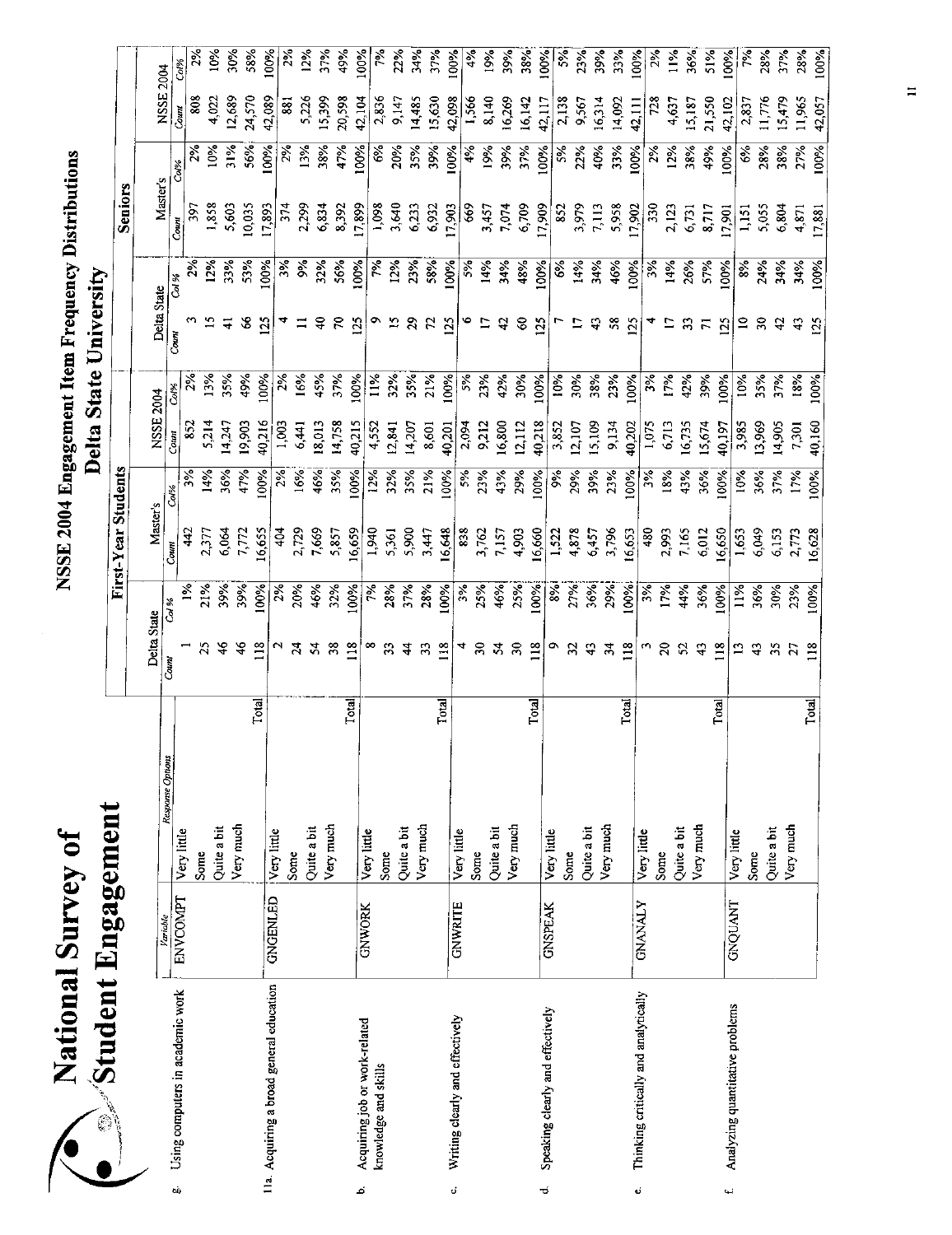| $\vec{0}$<br>National Survey | Student Engagement |
|------------------------------|--------------------|
|                              |                    |

|    | <b>No Student Engagement</b>         |                 |                  |                            |                           | First-Year Students     |               |                 |               |                         |                          | <b>Seniors</b> |             |                          |                     |
|----|--------------------------------------|-----------------|------------------|----------------------------|---------------------------|-------------------------|---------------|-----------------|---------------|-------------------------|--------------------------|----------------|-------------|--------------------------|---------------------|
|    |                                      |                 |                  |                            |                           |                         |               |                 |               |                         |                          |                |             |                          |                     |
|    |                                      |                 |                  | Delta State                |                           | Master's                |               | NSSE 2004       |               | Delta State             |                          | Master's       |             | NSSE 2004                |                     |
|    |                                      | Variable        | Response Options | Coun                       | Col %                     | Couni                   | Co/%          | Count           |               | Count                   |                          | Cours          | Col%        | Coun                     | Ca <sup>lor</sup> o |
| oò | Using computing and information      | <b>GNCMPTS</b>  | Very little      |                            | 8%                        | 1,390                   | $\frac{8}{6}$ | 3,22            |               |                         |                          | $\tilde{r}$    |             | 1,819                    |                     |
|    | technology                           |                 | Some             | 29                         | 25%                       | 4,471                   | 27%           | 0,697           | 27%           | $\overline{\mathbf{c}}$ |                          |                | 20%         | 8,227                    | 20%                 |
|    |                                      |                 | Quite a bit      | $\ddot{4}$                 |                           | 6,285                   | 38%           | 5,041           | 37%           |                         | $\frac{16%}{35%}$        | 3,521<br>6,389 | 36%         | 14,976                   | 36%                 |
|    |                                      |                 | Very much        | $\overline{\mathbf{3}}$    | 36%<br>31%                | 4,496                   | 27%           | 1,230           | 28%           | 59                      | 47%                      | 7,257          | 41%         | 17,084                   | 41%                 |
|    |                                      |                 | Total            | 118                        | 100%                      | 16,642                  | $\frac{5}{6}$ | 40,182          | $\frac{5}{8}$ | 25                      | 00%                      | 17,901         | 100%        | 42,106                   | 00%                 |
| £, | Working effectively with others      | <b>GNOTHERS</b> | Very little      |                            | 4%                        | 991                     | $\frac{6}{6}$ |                 | ઙઁ            |                         | 2%                       |                | 3%          | 1,439                    | š.                  |
|    |                                      |                 | Some             |                            | 25%                       | 4,618                   | 28%           | 2,372<br>11,369 | 28%           | $\mathbf{r}$            | 14%                      | 613<br>3,305   | 18%         | 7,874                    | 19%                 |
|    |                                      |                 | Quite a bit      | $\ddot{ }$                 | 38%                       | 6,918                   | 42%           | 16,373          | 41%           | $\tilde{\bm{z}}$        | 30%                      | 6,896          | 39%         | 16,281                   | 39%                 |
|    |                                      |                 | Very much        | 38                         | 32%                       | 4,119                   | 25%           | 10,083          | 25%           | $\frac{8}{3}$           | 54%                      | 7,087          | 40%         | 16,498                   | 39%                 |
|    |                                      |                 | Total            | 118                        |                           | 16,646                  | 100%          | 40,197          | 100%          | $\overline{25}$         |                          | 17,901         | 100%        |                          | 100%                |
| ۰. | Voting in local, state, or national  | GNCITIZN        | Very little      | $\boldsymbol{\mathcal{S}}$ | 100%<br>25%               | 7,463                   | 45%           | 17,934          | 45%           |                         | $\frac{100\%}{30\%}$     | 8,449          | 47%         | $\frac{42,092}{19,859}$  | 4.5%                |
|    | elections                            |                 | Some             | $\overline{5}$             | 31%                       | 5,188                   | 31%           | 12,488          | 31%           | 57                      |                          | 5,446          | 30%         | 12,790                   | 30%                 |
|    |                                      |                 | Quite a bit      | 50                         | 25%                       | 2,676                   | 16%           |                 | 16%           | $\frac{26}{5}$          | 21%                      | 2,418          | 14%         | 5,763<br>3,646<br>42,058 | 14%                 |
|    |                                      |                 | Very much        | 22                         | 19%                       | 1,294                   | 8%            | 6,476<br>3 243  | 8%            | 28                      | 22%                      | 1569           | $8\%$       |                          | Ş,                  |
|    |                                      |                 | Total            | $\frac{8}{11}$             | 100%                      | 16,621                  | 100%          | 40,141          | 100%          | 125                     | 100%                     | 17,882         | 100%        |                          | 100%                |
| ۰  | Learning effectively on your own     | OND O           | Very little      |                            | $3\%$                     | 939                     | 6%            | 2,096           | 5%            |                         | $\frac{8}{6}$            | 806            | 5%          |                          | 4%                  |
|    |                                      |                 | Some             | $\frac{8}{2}$              |                           |                         | 27%           | 10,109          |               |                         | 10%                      |                | 20%         | 1,805<br>7,923           | 19%                 |
|    |                                      |                 | Quite a bit      |                            | 22%<br>42%<br>33%<br>100% | 4,466<br>7,024<br>4,212 | 42%           | 17,134          | $25%$<br>43%  | 38                      | 31%<br>51%               | 3,548<br>7,219 | 40%         | 16,873                   | 40%                 |
|    |                                      |                 | Very much        | 59                         |                           |                         | 25%           | 10,845          | 27%           | $\mathfrak{S}$          |                          | 6,311          | 35%         | 15,468                   | 37%                 |
|    |                                      |                 | Total            | $\frac{8}{18}$             |                           | 16,641                  | 100%          | 40,184          | 100%          | $\overline{2}$          | 100%                     | 17,884         | <b>100%</b> | 42,069                   | 100%                |
| نج | Understanding yourself               | <b>GNSELF</b>   | Very little      |                            | 13%                       | 1,964                   | 12%           | 4,525<br>11,469 | 11%           | 4                       | 11%                      | 1,896          | 11%         |                          | 10%                 |
|    |                                      |                 | Some             | $\overline{5}$             |                           | 4,910                   | 30%           |                 | 29%           | 21                      | 22%                      | 4472           | 25%         | $4,303$<br>10,044        | 24%                 |
|    |                                      |                 | Quite a bit      |                            | 26%<br>32%                | 5,855                   | 35%           | 14,200          | 35%           |                         | 34%                      | 6,027          | 34%         | 14,147                   | 34%                 |
|    |                                      |                 | Very much        | ਨ੍ਹ                        | 29%                       | 3,908                   | 23%           |                 | 25%           | ∓                       | 33%                      | 5,495          | 31%         | 13,575                   | 32%                 |
|    |                                      |                 | Total            |                            | 100%                      | 16,637                  | 100%          | 9,974<br>40,168 | 100%          | $\tilde{5}$             | 100%                     | 17,890         | 100%        | 42,069                   | 100%                |
|    | Understanding people of other racial | <b>GNDIVERS</b> | Very little      |                            | 10%                       | 2713                    | 16%           | 6362            | 16%           |                         | 14%                      | 2,748          | 15%<br>33%  | 6,495                    | 15%                 |
|    | and ethnic backgrounds               |                 | Some             |                            | 34%                       | 5,763                   | 35%           | 13,735          | 34%           |                         | 34%                      | 5,917          |             | 13,832                   | 33%                 |
|    |                                      |                 | Quite a bit      |                            |                           | 5,203                   | 31%           | 12,591          | 31%           |                         | $23%$<br>$28%$           |                | 31%         | 12, 72                   | 30%                 |
|    |                                      |                 | Very much        |                            | 33%<br>22%                | 2,960                   | 18%           | 7,481           | 19%           |                         |                          | 5,475<br>3,756 | 21%         | 8,980                    | 21%                 |
|    |                                      |                 | Total            |                            | 100%                      | 16,639                  | 100%          | 40,169          | 100%          | 125                     | 100%                     | 17896          | 100%        | 42,079                   | 100%                |
|    | Solving complex real-world<br>E      | <b>GNPROBSV</b> | Very little      |                            | $\frac{6}{3}$             | 2,454                   | 15%           | 5,561           | 14%           | Ξ                       |                          | 1,991          | 11%         | 4,584                    | $11\%$              |
|    | problems                             |                 | Some             |                            | 35%<br>37%                | 6,342                   | 38%           | 15,079          | 38%           |                         | $\frac{14%}{17%}$<br>43% | 5,721          | 32%         | 13,218                   | 31%                 |
|    |                                      |                 | Quite a bit      |                            |                           | 5.447                   | 33%           | 13,324          | 33%           |                         |                          | 6,238          | 35%         | 14,767                   | 35%                 |
|    |                                      |                 | Very much        |                            | 20%                       | 2409                    | 14%           | 6,222           | 15%           |                         | 26%                      | 3,946          | 22%         | 9,519                    | 23%                 |
|    |                                      |                 | Total            | Ξ                          | 100%                      | 16,652                  | 100%          | 40,186          | 100%          | 125                     | 100%                     | 17,896         | 100%        | 42,088                   | 100%                |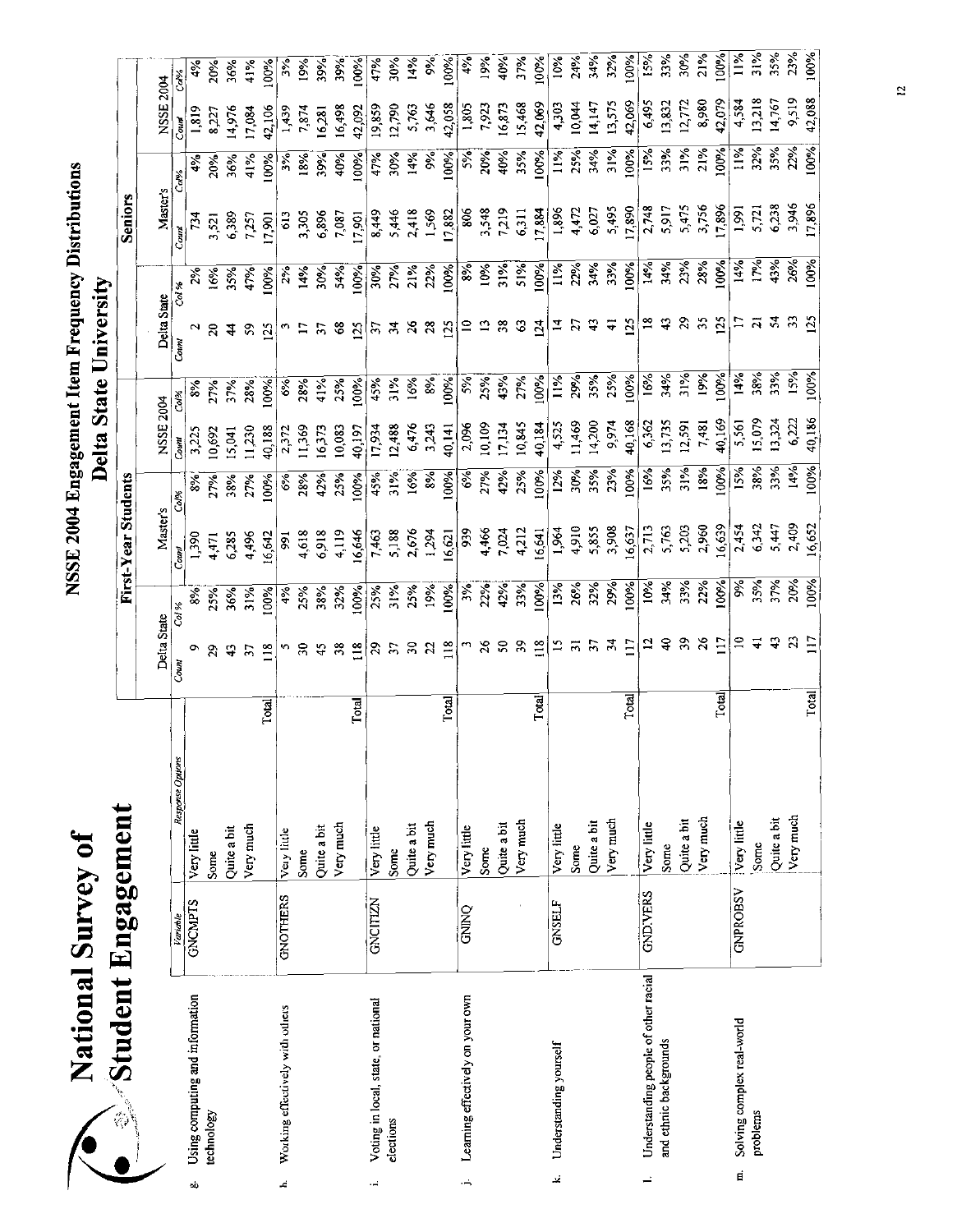| $\ddot{\phantom{a}}$<br>$\frac{1}{2}$                                                                                     |                                           |
|---------------------------------------------------------------------------------------------------------------------------|-------------------------------------------|
| ;<br>יים מי המונו<br>$\vdots$<br>1<br>ı Freq.<br>t Iten<br><b>TOM</b><br>$-2557$<br>0<br>0<br> <br>$^{\circ}$ SE 2004 Ene | Ì<br>್ನ<br>$\frac{3}{2}$<br>$\frac{3}{2}$ |

| National Survey of                                     |                 |                  |       |                             |       |                     |        | Delta     | <b>State</b> | NSSE 2004 Engagement Item Frequency Distributions<br>University |        |                |                   |           |      |
|--------------------------------------------------------|-----------------|------------------|-------|-----------------------------|-------|---------------------|--------|-----------|--------------|-----------------------------------------------------------------|--------|----------------|-------------------|-----------|------|
| $\mathcal{S}$ tudent Engagement                        |                 |                  |       |                             |       |                     |        |           |              |                                                                 |        |                |                   |           |      |
|                                                        |                 |                  |       |                             |       | First-Year Students |        |           |              |                                                                 |        | <b>Seniors</b> |                   |           |      |
|                                                        |                 |                  |       | Delta State                 |       | Master's            |        | NSSE 2004 |              | Delta State                                                     |        | Master's       |                   | NSSE 2004 |      |
|                                                        | Variable        | Response Options |       | Count                       | Cai % | Count               | $Ca\%$ | Count     | Co.%         | Count                                                           | Col %  | Coun           | Sde"              | Count     | Col% |
| Developing a personal code of values<br>E              | <b>GNETHICS</b> | Very little      |       |                             | 14%   | 2,681               | 16%    | 6,118     | 15%          |                                                                 | 15%    | 2,529          | 14%               | 5,968     | 14%  |
| and ethics                                             |                 | Some             |       | 46                          | 39%   | 5,205               | 31%    | 12,353    | 31%          | 29                                                              | 23%    | 4,983          | 28%               | 11475     | 27%  |
|                                                        |                 | Quite a bit      |       | $\boldsymbol{\mathfrak{D}}$ | 26%   | 5,398               | 32%    | 12,972    | 32%          | $\ddot{c}$                                                      | 34%    | 5,460          | $\frac{31\%}{25}$ | [2,849]   | 31%  |
|                                                        |                 | Very much        |       | 25                          | 21%   | 3,356               | 20%    | 8,724     | 22%          | 35                                                              | 28%    | 4,916          | 27%               | 11,782    | 28%  |
|                                                        |                 |                  | Total | $\overline{117}$            | 100%  | 16,640              | 100%   | 40,167    | 00%          | 125                                                             | 00%    | 17,888         | 00%               | 42.074    | 100% |
| Contributing to the welfare of your<br>ó               | <b>GNCOMMUN</b> | Very little      |       | $\approx$                   | 17%   | 3,981               | 24%    | 8,939     | 22%          | $\boldsymbol{5}$                                                | 16%    | 3,829          | 21%               | 8,779     | 21%  |
| community                                              |                 | Some             |       | 56                          | 48%   | 6,191               | 37%    | 14,850    | 37%          | $\epsilon$                                                      | 32%    | 6135           | 34%               | 14,348    | 34%  |
|                                                        |                 | Quite a bit      |       |                             | 21%   | 4,331               | 26%    | 10,784    | 27%          | $\overline{5}$                                                  | 25%    | 4,752          | 27%               | 11,288    | 27%  |
|                                                        |                 | Very much        |       | $\square$                   | 15%   | 2,139               | 13%    | 5,594     | 14%          | $\frac{1}{2}$                                                   | 27%    | 3,174          | 18%               | 7,659     | 18%  |
|                                                        |                 |                  | Total | $\overline{117}$            | 100%  | 16,642              | 100%   | 40,167    | 100%         | 125                                                             | 100%   | 17,890         | 100%              | 42,074    | 100% |
| Developing a deepened sense of<br>d,                   | <b>GNSPIRIT</b> | Very little      |       | $\mathbf{z}$                | 29%   | 6,407               | 39%    | 15,540    | 39%          | $\ddot{ }$                                                      | 34%    | 7850           | 44%               | 18,884    | 45%  |
| spirituality                                           |                 | Some             |       | 46                          | 39%   | 4,783               | 29%    | 11,253    | 28%          | $\mathfrak{S}$                                                  | $31\%$ | 4,731          | 26%               | 10,697    | 25%  |
|                                                        |                 | Quite a bit      |       | $\overline{z}$              | 17%   | 3,060               | 18%    | 7,311     | 18%          | $\boldsymbol{\mathcal{Z}}$                                      | $ 6\%$ | 2,796          | $ 6\%$            | 6,304     | 15%  |
|                                                        |                 | Very much        |       | $\Xi$                       | 15%   | 2,387               | 14%    | 6,059     | 15%          | $\boldsymbol{z}$                                                | 18%    | 2,500          | 14%               | 6,169     | 15%  |
|                                                        |                 |                  | Total | $\overline{11}$             | 00%   | 16,637              | 100%   | 40,163    | 100%         | 125                                                             | 100%   | 17,877         | 100%              | 42,054    | 100% |
| Overall, how would you evaluate the<br>$\overline{5}$  | <b>ADVISE</b>   | Poor             |       | ۴                           | 5%    | 865                 | 5%     | 1,995     | 5%           | N                                                               | 2%     | 1,549          | $9\%$             | 3,557     | 8%   |
| quality of academic advising you                       |                 | Fair             |       | $\overline{12}$             | 10%   | 3,045               | 18%    | 7,146     | 18%          | Ξ                                                               | 14%    | 3,663          | 20%               | 8,153     | 19%  |
| have received at your institution?                     |                 | Good             |       | 67                          | 57%   | 8,072               | 48%    | 19,138    | 48%          | S,                                                              | 44%    | 7,381          | 41%               | 17,223    | 41%  |
|                                                        |                 | Excellent        |       | 33                          | 28%   | 4,691               | 28%    | 11,975    | 30%          | 5                                                               | 41%    | 5,317          | 30%               | 13,197    | 31%  |
|                                                        |                 |                  | Total | $\approx$                   | 100%  | 16,673              | 100%   | 40,254    | 100%         | $\tilde{\mathbf{z}}$                                            | 100%   | 17,910         | 100%              | 42,130    | 100% |
| How would you evaluate your entire<br>$\overline{1}$   | ENTIREXP        | Poor             |       | N                           | 2%    | 304                 | 2%     | 742       | 2%           |                                                                 | $1\%$  | 316            | 2%                | 762       | 2%   |
| educational experience at this                         |                 | Pair             |       | $\tilde{=}$                 | 14%   | 1,952               | 12%    | 4394      | 11%          | ⊒                                                               | 9%     | 2.017          | 11%               | 4,560     | 11%  |
| institution?                                           |                 | Good             |       | SS                          | 50%   | 8,910               | 53%    | 20,486    | 51%          | ς,                                                              | 4%     | 8,847          | 49%               | 20,128    | 48%  |
|                                                        |                 | Excellent        |       | $\overline{4}$              | 35%   | 5,526               | 33%    | 14,651    | 36%          | 58                                                              | 46%    | 6,742          | 38%               | 16,705    | 40%  |
|                                                        |                 |                  | Total | $\frac{8}{18}$              | 100%  | 16,692              | 100%   | 40,273    | 100%         | 125                                                             | 00%    | 17,922         | 100%              | 42,155    | 100% |
| If you could start over again, would<br>$\overline{4}$ | SAMECOLL        | Definitely no    |       | 4                           | 3%    | 797                 | 5%     | 1,793     | 4%           | n                                                               | 4%     | 882            | 5%                | 2,143     | 5%   |
| you go to the same institution you                     |                 | Probably no      |       | $\overline{17}$             | 14%   | 2,067               | 12%    | 4,789     | 12%          | Ξ                                                               | 14%    | 2,488          | 14%               | 5,797     | 14%  |
| are now attending?                                     |                 | Probably yes     |       | $\frac{4}{3}$               | 40%   | 6,962               | 42%    | 16,210    | 40%          | 55                                                              | 28%    | 7,344          | 41%               | 16,620    | 39%  |
|                                                        |                 | Definitely yes   |       | ິລ                          | 42%   | 6,858               | 41%    | 17,468    | 43%          | 3                                                               | 54%    | 7,194          | 40%               | 17,558    | 42%  |
|                                                        |                 |                  | Total | $\frac{18}{2}$              | 100%  | 16,684              | 100%   | 40,260    | 100%         | $\overline{25}$                                                 | 100%   | 17,908         | 100%              | 42,118    | 100% |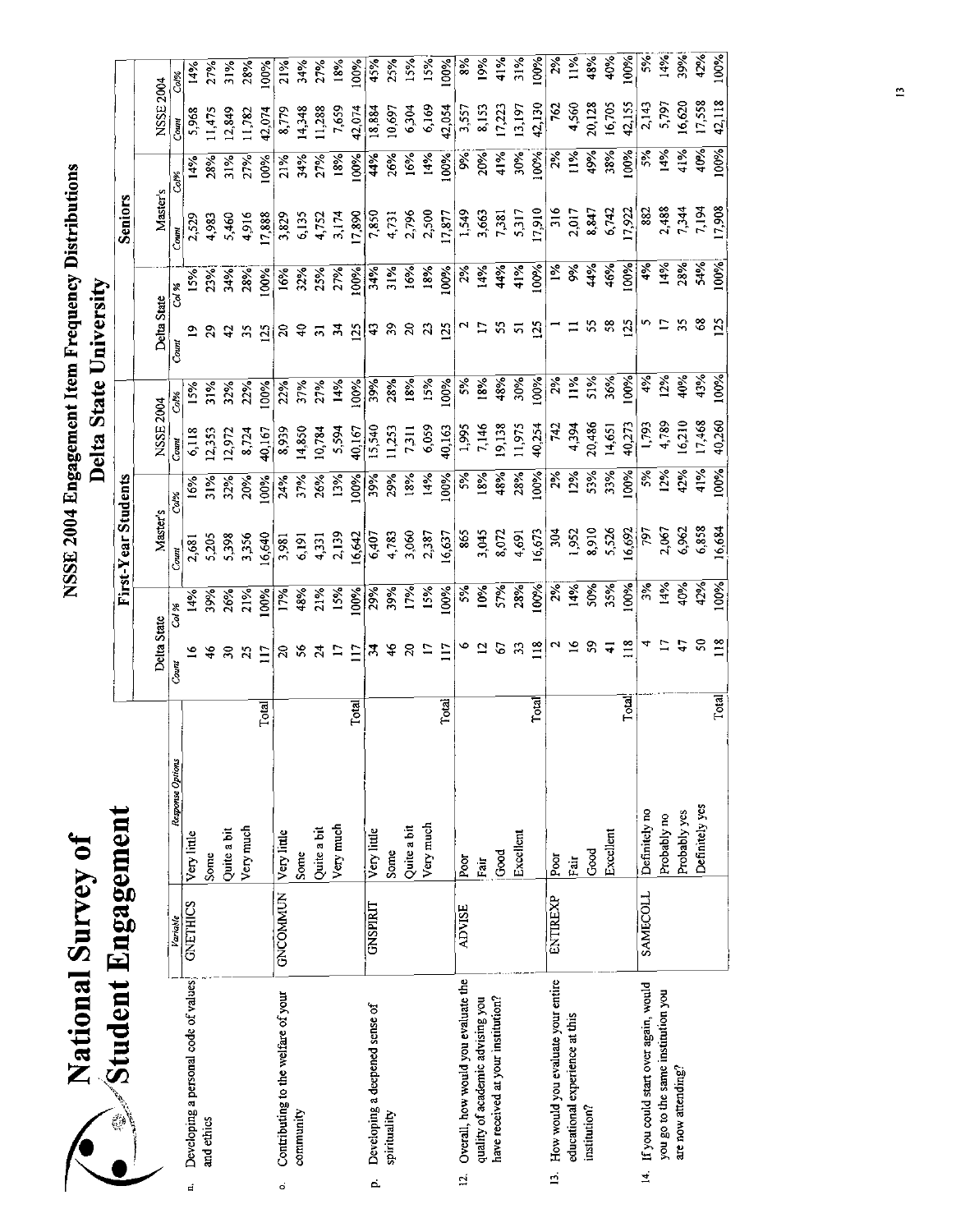~/~t:tiOnal Snrvey of National Survey of

#### NSSE 2004 Background Item Frequency Distributions NSSE 2004 Background Item Frequency Distributions Delta State University

|                                                        |                 |                          |                 |                  |                     |                  |                 |                | Delta State University |                    |                   |                |                   |               |
|--------------------------------------------------------|-----------------|--------------------------|-----------------|------------------|---------------------|------------------|-----------------|----------------|------------------------|--------------------|-------------------|----------------|-------------------|---------------|
|                                                        |                 | $\gg$ Student Engagement |                 |                  | First-Year Students |                  |                 |                |                        |                    | Seniors           |                |                   |               |
|                                                        |                 |                          | Delta State     |                  | Master's            |                  | NSSE 2004       |                | Delta State            |                    |                   |                |                   |               |
| 15. Age                                                | Variable        | Response Options         | Count           | Col %            | Count               | Col%             | Count           |                | Cov                    | Col %              | Master's<br>Count | Col%           | NSSE 2004<br>Coun | Col%          |
|                                                        | AGE             | 19 or younger            |                 | 65%              | 14,076              | 85%              | 35,215          | 88%            |                        | $\frac{5}{2}$      |                   | š              | 8                 | š             |
|                                                        |                 | $20 - 23$                |                 | 8%               | 1,079               | 究                | 2,349           | $\mathcal{E}$  |                        | 69%                | 11,036            | 62%            | 28,593            | 69%           |
|                                                        |                 | 24.29                    |                 | 5%               | 467                 | $3\%$            | 842             | 2%             | ಹಿ ನಿ                  | 16%                | 2,762             | 16%            | 5,877             | 14%           |
|                                                        |                 | 30-39                    | $\mathbf{r}$    | 10%              | 511                 | $3%$<br>$2%$     | 833             | 2%             |                        | 7%                 | 1,929             | 11%            | 3,629             | $\%$          |
|                                                        |                 | 40-55                    | S               | $\frac{5}{6}$    | 369                 |                  | 63              | 2%             |                        | $50^{\circ}$       | 1,829             | 10%            | 3,280             | ž,            |
|                                                        |                 | Over 55                  | 4               | 3%               | S                   | $0\%$            | 5               | $6\%$          |                        | $\delta$           | 154               | $\frac{5}{6}$  | 276               | $\frac{5}{2}$ |
| 16. Sex                                                | <b>SEX</b>      | Total                    | $\Xi$           | 100%             | 16,534              | 100%             | 39,929          | 100%           | 125                    | 100%               | 17,736            | 100%           | 41,735            | 100%          |
|                                                        |                 | Male                     | $\mathcal{E}$   | 26%              | 4,958               | 30%              | 13,252          | 33%            | 38                     | 30%                | 5,489             | 31%            | 14,224            | 34%           |
|                                                        |                 | Female                   | 87              | 74%              | 11,693              | 70%              | 26,935          | 67%            | $88$                   | 70%                | 12,389            | 69%            | 27,821            | 66%           |
| 17. Are you an international                           | <b>INTERNAT</b> | Total                    | $\overline{11}$ | 100%             | 16,651              | 100%             | 40,187          | 100%           | 126                    | 100%               | 17,878            | 100%           | 42,045            | 100%          |
| student or foreign                                     |                 | $\tilde{z}$              | $\frac{8}{2}$   | 93%              | 15,853              | 95%              | 38,048          | 95%            | $^{124}$               | 98%                | 17,034            | 95%            | 39,847            | 95%           |
| national?                                              |                 | Yes                      | $\infty$        | 7%               | 760                 | 5%               | 2,068           | 5%             | $\mathbf{r}$           | 2%                 | 815               | 5%             | 2,169             | 5%            |
| $18 - 19.$                                             |                 | Total                    | $\overline{11}$ | 100%             | 16,613              | 100%             | 40,116          | 100%           | $\overline{26}$        | 100%               | 17,849            | 100%           | 42,016            | 100%          |
| Race/Ethnicity                                         | <b>RACE</b>     | African American/Black   | $\mathcal{L}$   | 29%              | 1,156               | $\tilde{\gamma}$ | 2,650           | $\approx$      | 29                     | 23%                | 1,449             | 8%             | 2,975             | <b>گرد</b>    |
|                                                        |                 | Am. Indian/Native Amer.  | °               | $\delta^{\rm s}$ | $\overline{r}$      | ષ્ટ્ર            | 180             | $0\%$          |                        | $6\%$              | 102               | $\frac{5}{26}$ | 249               | $\frac{5}{6}$ |
|                                                        |                 | Asian/Pacific Islander   |                 | 3%               | $\overline{69}$     | 4%               | 1,998           | 5%             |                        | $\frac{5}{2}$      | 647               | 4%             | 1,935             | $\frac{5}{6}$ |
|                                                        |                 | Caucasian/White          |                 | 61%              | 12,595              | 76%              | 30,626          | 77%            | $\overline{\circ}$     | 72%                | 13,401            | 76%            | 32,043            | 77%           |
|                                                        |                 | Hispanic/Latino          |                 | $\frac{5}{26}$   | 1,070               | 6%               | 2,032           | 5%             | P                      | $\delta$           | 1,033             | 6%             | 1,995             | $\frac{5}{6}$ |
|                                                        |                 | Other                    | 0               | જે               | $\ddot{ }$          | $\delta$         | $\overline{74}$ | $\delta$       |                        | 9%                 | 52                | Š              | $\frac{10}{2}$    | š             |
|                                                        |                 | Multi-racial             |                 | 6%               | 885                 | 5%               | 2,248           | 6%             |                        | 4%                 | 990               | $6\%$          | 2,258             | 5%            |
|                                                        |                 | Total                    | 116             | 100%             | 16,502              | 100%             | 39,808          | 100%           | 126                    | 100%               | 17,674            | 100%           | 41,565            | 100%          |
| classification in college?<br>20. What is your current | CLASS           | Freshman/first-year      |                 | 66%              | 14,098              | 85%              | 35,168          | 88%            |                        | $\tilde{\epsilon}$ |                   | $\delta$       | z                 | ళ             |
|                                                        |                 | Sophomore                |                 | 9%               | 1,911               | 11%              | 3,885           | 10%            |                        | $1\%$              | S)                | $\delta$       | 156               | క             |
|                                                        |                 | Junior                   | n               | 4%               | 287                 | 2%               | 565             | $1\%$          |                        | 2%                 | 671               | 4%             | 1,411             | $\frac{5}{6}$ |
|                                                        |                 | Senior                   |                 | 4%               | S,                  | $\frac{5}{6}$    | 175             | $\mathcal{E}$  | 115                    | 92%                | 16,499            | 9.96           | 39,291            | 94%           |
|                                                        |                 | Unclassified             | $\mathbf{r}$    | 16%              | 235                 | 1%               | 366             | $\frac{5}{26}$ |                        | 4%                 | 485               | 3%             | 983               | 2%            |
| 21. Did you begin college at                           | <b>ENTER</b>    | Total                    | 117             | 100%             | 16,623              | 100%             | 40,159          | 100%           | 125                    | 100%               | 17,761            | 100%           | 41,873            | 100%          |
| your current institution                               |                 | Started here             | 2               | 74%              | 14965               | 90%              | 36,911          | 92%            | 59                     | 47%                | 9,763             | 55%            | 25,957            | 62%           |
| or elsewhere?                                          |                 | Started elsewhere        | $\approx$       | 26%              | 1,667               | 10%              | 3,260           | 8%             | $\infty$               | 53%                | 8,116             | 45%            | 16,108            | 38%           |
| 22.                                                    | <b>VOCTECH</b>  | Total                    | $\overline{11}$ | 100%             | 16,632              | 100%             | 40,171          | 100%           | 125                    | 100%               | 17,879            | 100%           | 42,065            | 100%          |
| Since high school, which<br>of the following types of  | <b>COMMODLL</b> | Vocational-technical     |                 | 4%               | 302                 | 5%               | 1,469           | 3%             |                        | 6%                 | 1,623             | $\frac{5}{20}$ | 3,242             | ें<br>र       |
| schools have you                                       |                 | Community/junior college | $\overline{z}$  | 16%              | 1450                | $8\%$            | 3,174           | 7%             | R                      | 55%                | 6,710             | 36%            | 13,790            | 32%           |
| attended other than the                                | <b>FOURYEAR</b> | Other 4-year college     | $\mathfrak{a}$  | 17%              | 1,218               | 7%               | 2,531           | 6%             | 28                     | 22%                | 5,036             | 27%            | 10,528            | 24%           |
| one you are attending                                  | <b>NONE</b>     | None                     |                 | <b>SS%</b><br>7% | 3,315               | 76%              | 33,086          | 78%            | 39                     | 31%                | 7,457             | 40%            | 19,851            | 46%           |
| now? (Mark all that                                    | <b>OTHRCOLI</b> | Other school             | $\sim$          |                  | 421                 | $2\%$            | 928             | 2%             |                        | 3%                 | 778               | $\sim 4$       | 1,948             | 4%            |
| apply)                                                 |                 |                          |                 |                  |                     |                  |                 |                |                        |                    |                   |                |                   |               |
|                                                        |                 |                          |                 |                  |                     |                  |                 |                |                        |                    |                   |                |                   |               |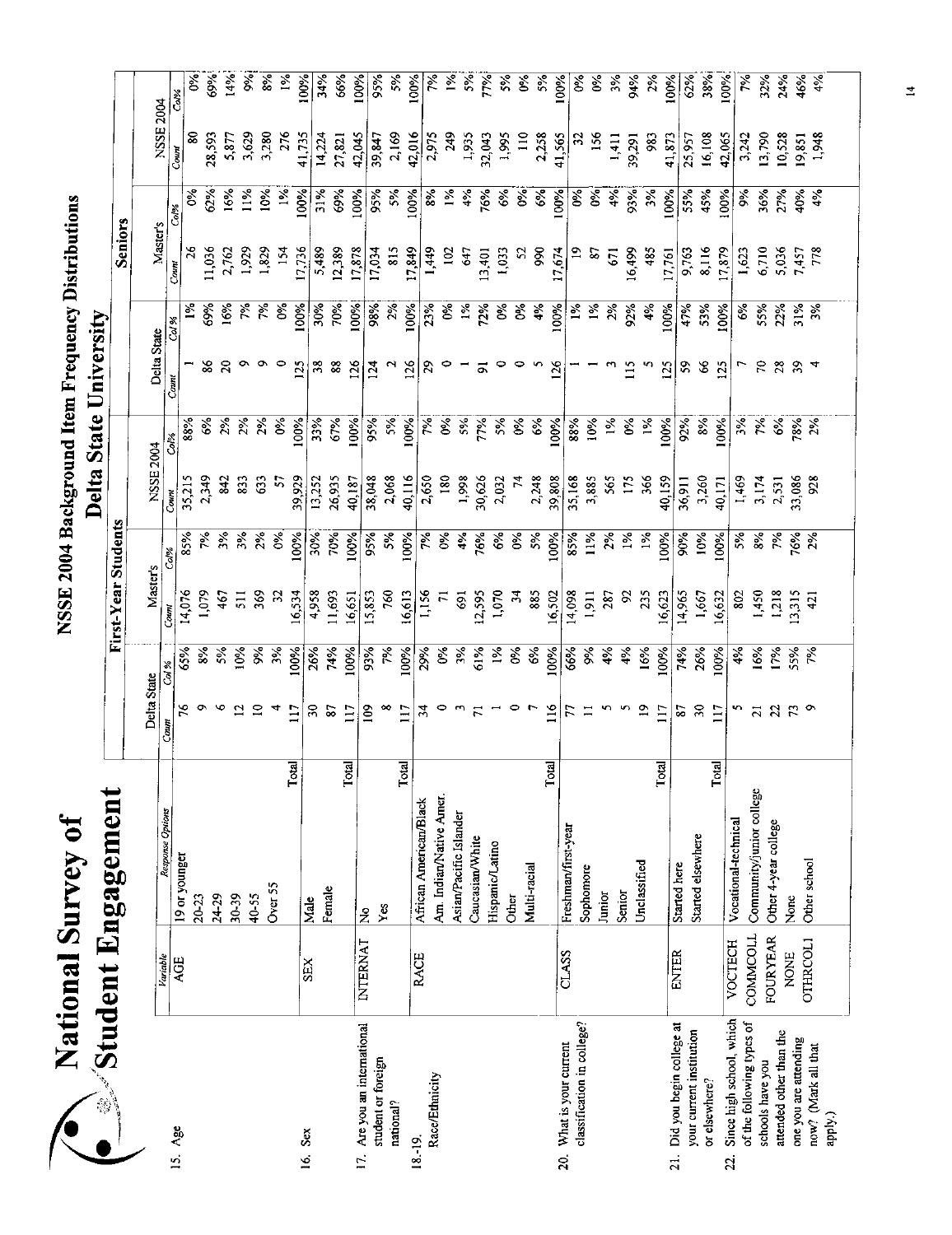### NSSE 2004 Background Item Frequency Distributions NSSE 2004 Background Item Frequency Distributions

~/~~ional Survey of

National Survey of

85% 100% 88% 12% 100%  $\begin{array}{|r|} \hline \text{1.5 } \hline \text{1.5 } \hline \text{1.5 } \hline \text{1.5 } \hline \text{1.5 } \hline \text{1.5 } \hline \text{1.5 } \hline \text{1.5 } \hline \text{1.5 } \hline \text{1.5 } \hline \text{1.5 } \hline \text{1.5 } \hline \text{1.5 } \hline \text{1.5 } \hline \text{1.5 } \hline \text{1.5 } \hline \text{1.5 } \hline \text{1.5 } \hline \text{1.5 } \hline \text{1.5 } \hline \text{1.5 } \$  $21%$ 27% 85 73%i 15,454 93% 36,663 91% 94 75% 16,020 90% 36,865 88% 32 27%1 1,180 7% 3,504 9% 32 25% 1,844 10% 5,171 12%  $\frac{117}{100\%}$  16,634 100% 40,167 100% 126 100% 17,864 100% 42,036 100% 105 91% 14,727 89% 34,825 87% 121 96% 16,642 93% 38,485 92% II 9% 1,877 11% 5,283 13% 5 4% 1,207 7% 3,529 8% 92%  $0%$  $2%$ 20% 00% Delta State<br>Comm Cod State Comm Comm Coles Comm Cod's Comm Cod's Constant Cod's Comm Cod's Comm Cod's Constant Cod Codes<br>24 21% 905 5% 1,699 4% 12 10% 3,191 18% 6,287 15%  $5%$ 93 79% 15,721 95% 38,443 96% 113 90% 14,637 82% 35,676 85% 117 100% 16,626 100% 40,142 100% 125 100% 17,828 100% 41,963 100% 6 5%[ 274 2% 665 2% 0 0% 34 0% 70 0% 5 4%1 666 4% 1,477 4% 3 2% 262 2%1 651 2% 10 9%: 1,042 6% 2,409 6% 9 7% 696 4% 1,540 4%  $4%$ 9 8%1 1,400 9% 3,245 8% 13 10% 1,238 7% 2,953 7% ेर्व 29 25%1 3,711 23% 8,665 22% 34 27% 3,555 20% 8,253 20% 20% 13 11% 3,128 19% 7,643 19% 34 27% 3,541 20% 8,587 21% 21 18% 2,698 17% 7,098 18% 11 9% 3,347 19% 8,195 20% 24 21% 3,409 21% 8,311 21% 21 17% 4,792 27% 10,967 27%  $\frac{117}{117}$  100% 16,328 100% 39,513 100% 125 100% 17,465 100% 41,216 100% Col% NSSE 2004 35,676 6,287 41,963 36,865  $5,171$ 42,036 38,485 2,953 8,253 8,587 41,216  $\overline{5}$ 651 540 8,195 0,967  $\overline{\phantom{a}}$ 100% 18%  $32%$ 00% 90%  $|0\%|$  $00%$  $3%$  $\frac{56}{2}$  $\overline{\mathcal{E}}$  $2\%$ 4%  $\overline{\mathcal{E}}$ **10%**  $27%$ **2006** 19% Coler Seniors Master's First-Year Students **Seniors**  17,828 16,642  $1,238$ 16,020 1,844 17,864 1,207 262 696 3,555 3,191 14,637  $\frac{3}{4}$ 3,541 3,347 4,792 17,465  $Comt$  $00%$ 10% **2006** 5%  $25%$ 00%  $36%$ 4%  $\overline{\mathcal{E}}$  $\sqrt{2}$  $\overline{\mathscr{E}}$  $\sqrt{60}$  $27%$ **17%**  $\frac{8}{3}$  $\overline{\mathbf{r}^2}$  $100%$ Delta State University Delta State University Col % Delta State  $\overline{2}$  $113$  $\overline{2}$ \$  $32$  $126$  $\overline{\Xi}$  $\triangledown$  $\ddot{\phantom{0}}$  $\omega$  $\circ$  $\Omega$  $\mathfrak{p}$  $\mathbf{z}$  $\overline{125}$  $\Xi$  $\overline{a}$ Count i  $96%$  $|0%$ 91% 87% ुङ्  $00%$  $\overline{3\%}$  $21\%$  $\overline{\mathcal{S}}$ 4%  $\frac{8}{3}$  $5%$  $\frac{8}{3}$  $22%$ régi 18% Col% NSSE 2004 1,699 38,443 40.142 36,663 3,504 40.167 5,283  $1,477$ 2,409 3,245 8,665 39,513 34,825 7,643 7,098  $8,311$ Count First-Year Students  $5%$ 05%  $\overline{\mathcal{S}}$  $93%$  $00%$  $2%$  $100%$ 7% 39% 11%  $4%$ 8% 9%  $9%$ 7%  $21%$ Col% Master's  $1400$ 905 6,626 5,454 1,180 6634  $14,727$ 1,877  $3,711$ 3,128 2,698 3,409 6328  $5721$ 666 **042**  $Comn$  $21%$  $79%$  $00%$  $91\%$  $00%$ 100%  $3%$ 27%  $\frac{5}{6}$  $4%$  $\frac{5}{2}$  $8%$  $25%$  $\overline{1\%}$  $18%$  $21%$  $\overline{cd\%}$ Delta State  $\overline{2}$ S,  $\Xi$ È  $\tilde{c}$  $\subseteq$  $\circ$  $\overline{2}$  $\mathfrak{Z}$  $\mathbf{r}$ ప  $\equiv$  $\overline{z}$  $\frac{54}{11}$ Count i<br>internet -- $\overline{\phantom{a}}$ Total Total<br>Lotal Total! Total Total **dent** .Engagement Student Engagement Response Options *Response Options*  Softball<br>Swimming & Diving Swimming & Diving Less than full-time Less than full-time Cross Country Bowling<br>Cross Country rack & Field jTrack & Field ; Field Hockey Fencing<br>Field Hockey Gymnastics<br>Lee Hockey :Ice Hockey Volleyball<br>Water Polo  $GRAJES04$   $C-$  or lower !Water Polo C-or lower I Basketball **Basketball** Wrestling ,Lacrosse Full-time Rowing Baseball ATHTEAM2 | Baseball [Football l'ennis ;Skiing Soccer [Golf : Rifle **Other** ,Yes jYes No  $\tilde{z}$ B B+  $\vec{c}$ ا <u>م</u><br>- $\mathbf{A}$  $\overline{\mathbf{r}}$  $\circ$ . . . . . <u>.</u>  $\overline{\phantom{a}}$  $-$ *Variable*  **ATHTEAM2** ENRLMENT FRATSORO FRATSORO GRADES04 **ATHLETE** 25. Are you a student-athlete | ATHLETE Are you a student-athlete the athletics department? grades been up to now at the athletics department' 26. What have most of your on a team sponsored by on a team sponsored by 26. What have most of your grades been up to now Are you member of a 24. Are you member of a enrollment this term? enrollment this term? social fratemity or social fraternity or characterize your characterize your How would you 23. How would you this institution? this institution? 25a. Athletic team 25a. Athletic team 鷄 sorority?  $23.$  $24$ 25.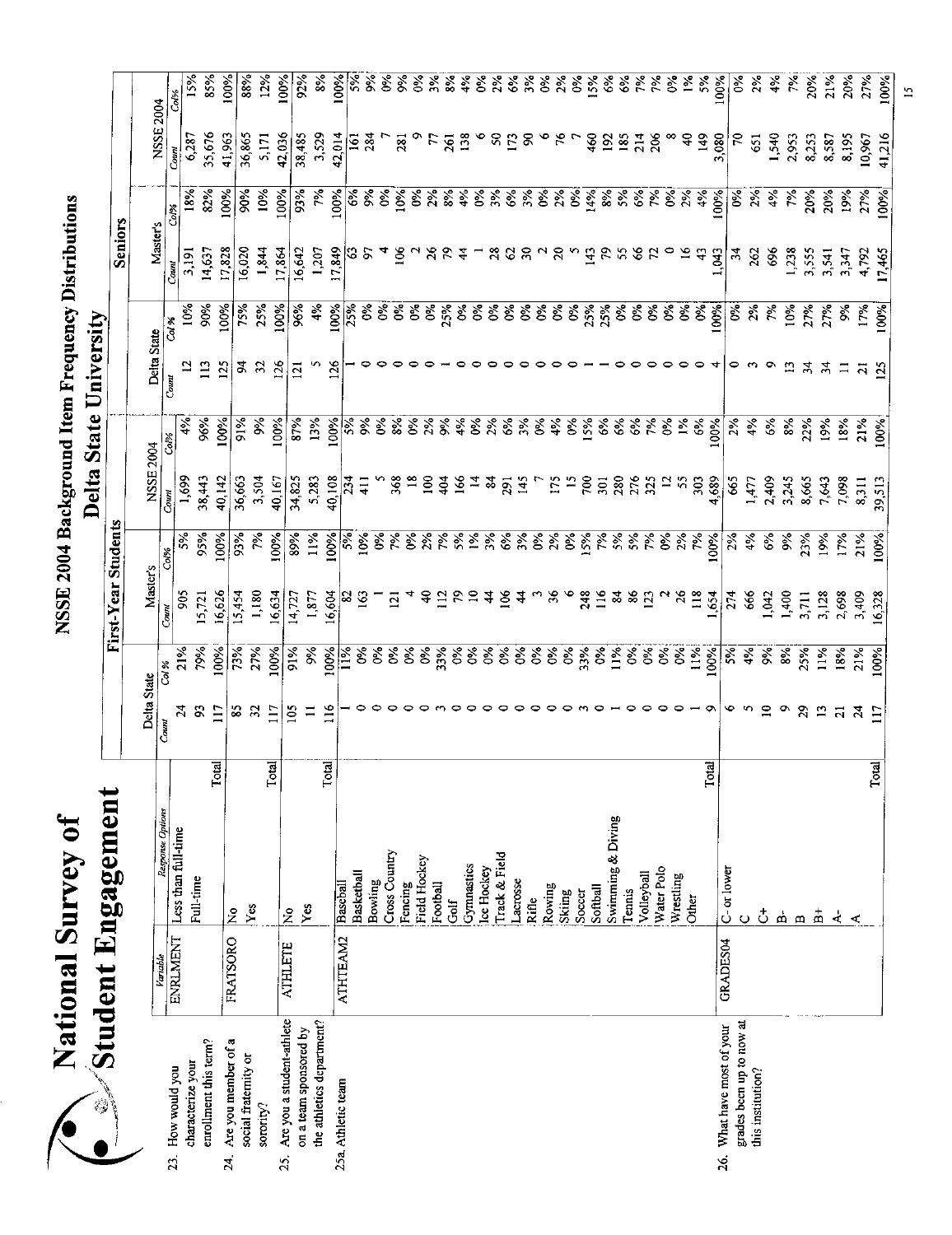NSSE 2004 Background Item Frequency Distributions NSSE 2004 Background Item Frequency Distributions

National Survey of

√s001 9.05.117 12.000 0101%;17 12.0001 12.0001 100001 100001 12.0796 10001 12.0001 12.0001 12.0001 1 Other 1796 1796 1796 18 18 18 18 18 18 18 18 18 1980 1796 1796 1796 1796 1796 1797 1798 1798 1798 179 Undecided 11 9% 9% 920 6% 2,224 6% 0 0% 12 0% 22 0%; Completed Master's degree 15 13% 1,855 11% 5,284 13% 17 14%i 1,793 10% 5,189 12%:  $16%$ 19%1 13 12% 90%1 9%1 9 12% 8 11%1 9 12%1 9 12%1 9 12%1 9 12%1 9 12%1 9 12%1 9 12%1 9 12%1 9 12%1 9 12%1 9 12%1  $18%$ Business 19 1601 17.752 1796 5,606 14% 42 34%; 34%; 3,784 21% 7,661 16%;  $11%$ Education 14 14 12% 12% 12% 12% 12% 12% 26 21% 2,376 12% 4,740 11%  $4\%$ Engineering 3% 39% 39% 39% 39% 39% 1,957 2% 1,958 358 358 3798 4%  $\overline{\mathcal{E}}$ Physical science 1 1% 1,341  $1\frac{9}{6}$  1,341  $1\frac{9}{6}$  1,341  $1\frac{9}{6}$  1,351  $1\frac{9}{6}$  1,351 3,351  $\frac{8}{3}$ Professional 19 19 19 19 19 14% 4,612 12% 14% 10 10 8% 1,620 9% 3,196 8% 8%  $6%$ Social science 8 7% 1,884 1,964 12% 5,100 13% 8 6 6 6 6 6,525 13% 6,525 16% 6,525 17% Š 00% | Completed Bachelor's degree | 20 17% 3,783 23% 3,783 23% 3,783 27%;<br>| 20%| 9,931 22%| 9,932 20%| 9,938 25%| 9,783 25%| 9,783 25%| 9,783 26%| 7,83  $\begin{bmatrix}\n\text{completely Aaster's degree} \\
\text{14% } 1,946 \\
\text{15. } 12\% \\
\text{26. } 1,96\n\end{bmatrix}\n\quad\n\begin{bmatrix}\n\text{14% } 1,946 \\
\text{27. } 1,96 \\
\text{28. } 1,96\n\end{bmatrix}\n\quad\n\begin{bmatrix}\n\text{14% } 1,96 \\
\text{15. } 1,96 \\
\text{16. } 1,96 \\
\text{17. } 6\% \\
\text{18. } 1,96 \\
\text{18. } 1,96\n\end{bmatrix}\n\quad\n\$ "δ000" 11500" 11600" 11000" 12500" 12500" 12500" 125000" 125000" 125000" 125000" 17,682 10000 10000 10000 100<br>| 11000 17,692 11,682 1000 10000 10000 17,693 10000 10000 10000 10000 10000 10000 10000 10000 10000 10000 100 | Completed Associate's degree | 19 16% 2,167 13% 4,916 12% 13 10% 2,174 12% 4,978 12% 12%<br>| Completed Bachelor's degree | 29 25% 3,860 23% 10,487 26% 30 24% 3,730 21% 9,800 23%  $2%$  $2%$ 100% 29. Primary major or Arts and humanities 9 9 9 9 9 12 119 10 10 10 2,578 15% 15% 15% 15% 15% 15% 10 10 10 10 1  $\overline{\mathcal{E}}$ INENOW Donnitory, campus housing is so in 10,384 63% 27,338 68% 30 24% 2,841 16% 9,261 22% Residence, walking distance ; 8 8 7%; 7%; 1,767 4% 1,767 19 19 19 19% 1,768; 3,202 18% 8,564 20%; 00%  $\frac{3}{2}$ Completed Associate's degree 1,551 3,395 9%i 3,395 9%i 3,395 9%i 3,382 8%i 8%i 3,382 8%i  $13%$  $\frac{1}{2}$   $\frac{1}{2}$   $\frac{1}{2}$   $\frac{1}{2}$   $\frac{1}{2}$   $\frac{1}{2}$   $\frac{1}{2}$   $\frac{1}{2}$   $\frac{1}{2}$   $\frac{1}{2}$   $\frac{1}{2}$   $\frac{1}{2}$   $\frac{1}{2}$   $\frac{1}{2}$   $\frac{1}{2}$   $\frac{1}{2}$   $\frac{1}{2}$   $\frac{1}{2}$   $\frac{1}{2}$   $\frac{1}{2}$   $\frac{1}{2}$   $\frac{1}{2}$  00%  $27%$ Graduated from high school 18% 28% 9,329 28% 28% 28% 28% 28% 28% 29% 27% 27% 27%  $|6%$ Attended college, no degree | 22 19% 2,890 17% 17% | 23 18% 2,776 16% 6,577 16% 2,777  $\overline{2\%}$  $23%$ Completed DoctoraJ degree 2 2% 230 1% 839 2% 1 1%1 188 1% 742 2% الابا 117 12,000 1000 10000 10000 10000 10000 10000 10000 10000 10000 10000 10000 17,8000 10000 10000 17,8000 <br>محمد 17,8000 10000 10000 10000 10000 10000 17,8000 10000 10000 10000 10000 10000 10000 10000 10000 10000 10000 Delta State I Master's NSSE 2004 Delta State Master's NSSE 2004 22% 20%  $\begin{array}{|l|l|}\n\hline\n\text{Residence, driving distance} \text{distance} & 43 & 37\%i & 5,398 & 32\%i & 10,691 & 27\%i & 59\%i & 11,546 & 65\%i & 56\%i \\
\hline\n\text{Fraternity, sorority house} & 0 & 0\%i & 86 & 1\%i & 324 & 1\%i & 3 & 2\%i & 216 & 1\%i & 800 & 2\$  $56%$  $2%$ 10%  $25%$ i Graduated from high school 22 19% 4,322 26% 9,267 23% 28 22% 4,799 27%, 10,208 25%  $|4%$ i Attended college, no degree 30 26% 2,585 16%! 5,926 15% 22 18% 2,691 15%' 6,036 14%  $24%$  $\frac{6}{3}$  $8%$ MOTHREDU Did not finish high school 9 8% 1,235 7% 2,390 6%1 13 10% 1,704 10% 3,290 8% Fratemity,sororityhouse i 0 0%: 86 1% 324 1% 3 2% 216 1% 800 2% Total! 116 100%i 16,614 100% 40,120 100% 126 100% 17,805 100% 41,926 100% FATHREDU Did not finish school 16 14% 1,434 1,434 14% 16 16 2,835 2,835 14% 18 16 2,062 12% 2,060 12% 3,980 Col% *Variable Response Options* :, *Count Col* % ~ounl *Col% Count Col% Count Col* % *Count Col% Count Col%*  NSSE 2004 3,196 6,525 7,192 41,976 4,978 9,800 5,189 742 41.926 6,805 2,686  $4,740$ 198  $^{1351}$ 5,403 2,689 41,649 3,290  $1,350$ 6,577 7,661 8,564 23,301 41,926 3,980 0,208 6,036 3,382 9,951 9,261 800 100%  $\overline{\mathbf{x}}$  $3%$  $|00\%|$ 100%  $\frac{1}{2}$  $21%$  $\sqrt{2}$  $\frac{1}{2}$  $.00%$  $5%$  $5\%$  $21%$  $3%$  $2%$  $3%$  $18%$  $6\%$  $27%$  $22%$  $11\%$  $4%$  $\delta$  $\frac{1}{2}$  $\widetilde{\mathcal{E}}$  $65%$  $5%$ Şę 16% 18%  $\frac{5}{2}$  $2%$  $\overline{c}$ al% ent Engagement First-Year Students **Seniors** Master's 17,840 188 2,395 3,193 3,784 2,376  $620$ 11,546 1,525 1,890 1,704 5,442 2,776 2,174 3,730 1793 17.807 2,678 963 358 3,202 216 17,805 4.799 2,691 3.922 793 17.682 <u>्</u> 2,062 2,841 Count  $00%$  $21%$ ৡ ò\$  $8%$ 6%  $5%$  $\frac{1}{2}$  $|00\%|$  $22%$  $10%$ 24% 1%  $\mathbb{R}$  $00%$ జీ ř, 34% 00%  $\overline{\mathcal{E}}$  $\overline{0.5}$  $18%$  $15%$ 9%  $\overline{\mathcal{E}}$ 4%  $2\%$  $\overline{\widetilde{\mathcal{E}}}$  $6%$  $26%$ γý. 24% Delta State University Col % Delta State University Delta State  $\overline{S}$  $\frac{8}{10}$  $\circ$  $\mathbb{Z}$  $\begin{array}{c} 2 \\ 2 \end{array}$  $\overline{1}$  $125$  $\mathbf{r}$ ۰  $\boldsymbol{\mathcal{L}}$  $26$  $\infty$  $25$ 51 ន ន  $\mathbf{z}$ 33  $\mathcal{S}$  $\mathbf{p}$  $\mathfrak{p}$  $\sim$  $\mathcal{L}_{\mathbf{0}}$  $\frac{8}{10}$  $\boldsymbol{\mathcal{Z}}$ Count 3% 14%  $00%$  $2%$  $15%$  $1%$ 5% 3%  $2%$  $\frac{6}{6}$  $\vert$ 00%  $25%$  $7\%$ 100%  $23%$ 7%  $12%$ 26% 13% 100% 8%  $4%$  $27%$  $23%$  $|5%$  $\frac{1}{2}$ 14%  $\Im$ 68% 4% 7% Col<sup>p</sup>é NSSE 2004 4,612 5,100 39,896 4,916 10,487 5,284 839 5,786 3,165 5,606 4,554 1,957 2,224 9,329 6,713 39,958  $14<sup>5</sup>$ 5,551 40,120 9,267 5,926 5,395 9,938 5,650 2,634 39,645 2,390 27,338 1,767  $10,691$ 324 2,835 Count First-Year Students  $3%$  $2%$  $15%$ 6%  $|00\%|$  $1%$  $\overline{\gamma_{e}^{c}}$ 3%  $14%$  $\frac{8}{10}$ 11% 100%  $13%$ 6%  $6%$  $6%$  $9%$  $23%$  $12%$  $5%$ 00% 7%  $26%$ 7% 13%  $23%$  $4\%$  $32%$  $\overline{\mathcal{E}}$  $00\%$ š  $63%$  $Cov$ Master's 230 2,119 1,050 2,752 2,182 379 2,231 1,884 2,531 920 4,298 2,890 2,167 3,860 1,855 16,535 16.521 5,398 4322 2,585  $1,551$ 3,783 1,946 749  $16,370$  $1235$ 473 10,384 746 86 6,614 1,434  $Coul$  $.00%$ 100%  $11%$  $|2%$  $3%$ ≥ 7% ρý. Ş,  $2%$ 8%  $16%$ હેં 37% 100% 18%  $9%$  $16%$ 25% 13%  $\frac{8}{3}$  $00%$ 14%  $|9%$  $26%$  $6\%$ 7% 14%  $\frac{2}{3}$ 8% 56% 7% Col % Delta State  $\bullet$  $\tilde{=}$  $\overline{4}$  $\sim$  $\mathbf{S}$  $\mathbf{S}$  $\square$ E  $\mathbf{\underline{\circ}}$ 29  $\Omega$  $\mathbf{\Omega}$  $117$  $\overline{a}$  $\mathbf{S}$  $\boldsymbol{30}$  $\overline{20}$  $\geq$  $\frac{1}{2}$ ٥  $\overline{2}$  $\mathfrak{a}$ Ś, 43 Count  $\overline{\text{Total}}$ **Total Total** Total Completed Associate's degree Completed Associate's degree Completed Bachelor's degree Completed Bachelor's degree Graduated from high school Attended college, no degree Attended college, no degree Completed Doctoral degree Dormitory, campus housing Graduated from high school Completed Doctoral degree Completed Master's degree Residence, walking distance Residence, driving distance Completed Master's degree Did not finish high school Did not finish high school  $\mathcal{L}$ Student Engagement Fratemity, sorority house ~/~t,:!onal Snrvey of Response Options Arts and humanities **Biological science** Physical science Social science Engineering Professional **Indecided Business** Education Other **MOTHREDU MAJRPCOL FATHREDU LIVENOW** Variable I expected primary major, expected primary major. best describes where you best describes where you in collapsed categories 27. Which of the following in collapsed categories 27. Which of the following 28b. Mother's educational 28b. Mother'S educationaJ are living now while are living now while 28a. Father's educational 28a. Father's educational 29. Primary major or attending college? attending colJege? attainment attainment